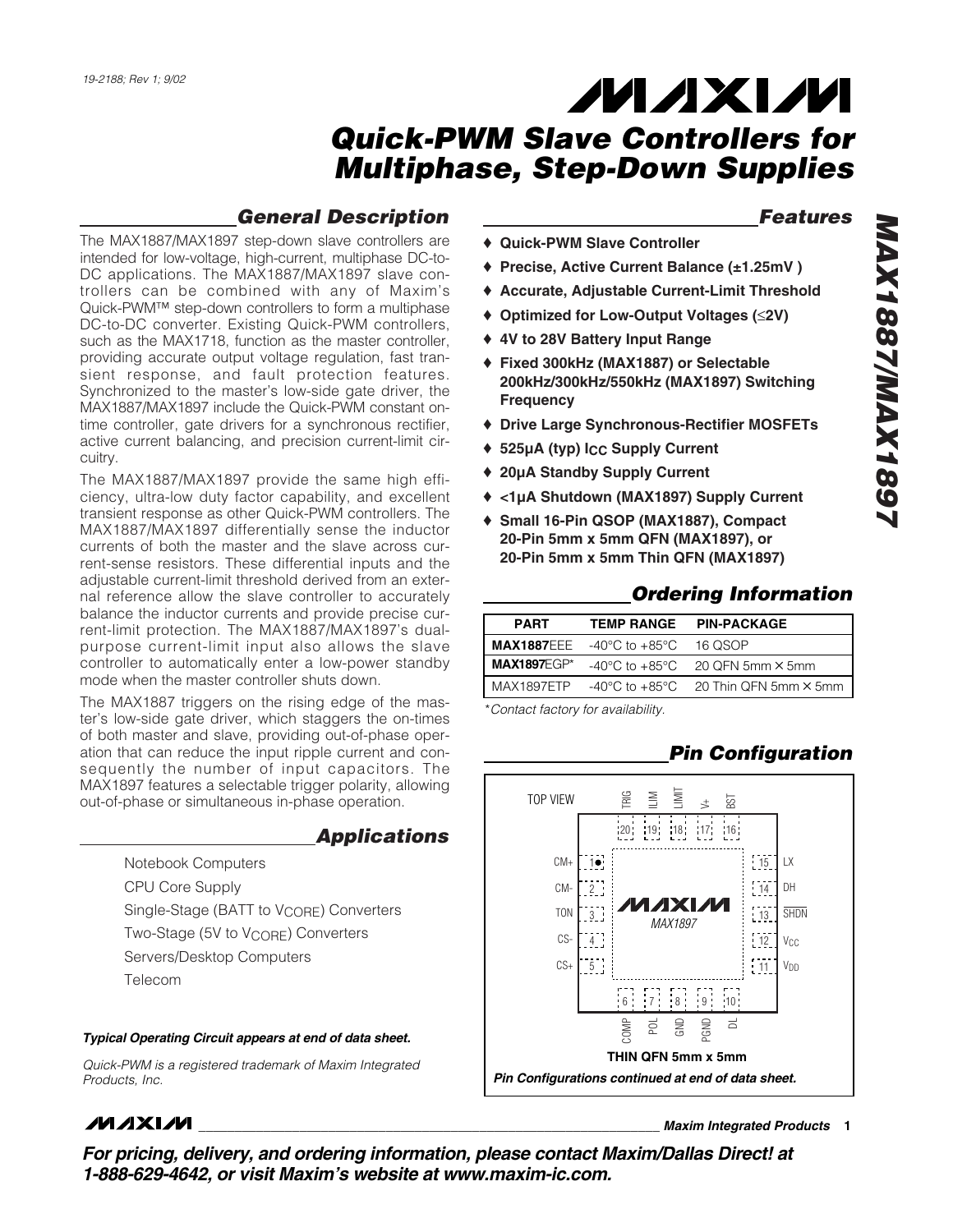### **ABSOLUTE MAXIMUM RATINGS**

| ILIM. CM+. CM-. CS+. CS-. COMP |  |
|--------------------------------|--|
|                                |  |
|                                |  |
|                                |  |
|                                |  |

| Continuous Power Dissipation $(T_A = +70^{\circ}C)$ |  |
|-----------------------------------------------------|--|
| 16-Pin QSOP (derate 8.3mW/°C above +70°C)667mW      |  |
| 20-Pin 5mm x 5mm QFN (derate 20.0mW/°C              |  |
|                                                     |  |
|                                                     |  |
|                                                     |  |
| Storage Temperature Range -65°C to +150°C           |  |
| Lead Temperature (soldering, 10s) +300°C            |  |

*Stresses beyond those listed under "Absolute Maximum Ratings" may cause permanent damage to the device. These are stress ratings only, and functional operation of the device at these or any other conditions beyond those indicated in the operational sections of the specifications is not implied. Exposure to absolute maximum rating conditions for extended periods may affect device reliability.*

### **ELECTRICAL CHARACTERISTICS**

(Circuit of Figure 1,  $V_+$  = 15V,  $V_{CC}$  =  $V_{DD}$  = 5V,  $V_{OUT}$  =  $V_{COMP}$  = 1.2V,  $V_{CM+}$  =  $V_{CM-}$  =  $V_{CS+}$  =  $V_{CS-}$  = 1.2V,  $\overline{SHDN}$  =  $V_{CC}$ (MAX1897),  $\vec{T}_A = 0^\circ \vec{C}$  to  $+85^\circ \vec{C}$ , unless otherwise noted. Typical values are at  $T_A = +25^\circ \vec{C}$ .)

| <b>PARAMETER</b>                                                 | <b>SYMBOL</b> | <b>CONDITIONS</b>                                                                         |                | <b>MIN</b> | <b>TYP</b> | <b>MAX</b> | <b>UNITS</b> |
|------------------------------------------------------------------|---------------|-------------------------------------------------------------------------------------------|----------------|------------|------------|------------|--------------|
| <b>PWM CONTROLLER</b>                                            |               |                                                                                           |                |            |            |            |              |
|                                                                  |               | Battery voltage, V+                                                                       |                | 4.0        |            | 28.0       |              |
| Input Voltage Range                                              |               | V <sub>CC</sub> , V <sub>DD</sub>                                                         |                | 4.5        |            | 5.5        | V            |
|                                                                  |               | MAX1887 (300kHz), $V + = 12V$ , $V_{COMP} = 1.2V$                                         |                | 320        | 355        | 390        |              |
| On-Time (Note 1)                                                 |               | MAX1897.                                                                                  | $TON = GND$    | 171        | 190        | 209        |              |
|                                                                  | ton           | $V + = 12V$ .                                                                             | $TON = open$   | 320        | 355        | 390        | ns           |
|                                                                  |               | $V_{COMP} = 1.2V$                                                                         | $TON = V_{CC}$ | 464        | 515        | 566        |              |
| Trigger Delay (Note 2)                                           | <b>TRIG</b>   |                                                                                           |                |            | 75         |            | ns           |
| <b>SUPPLY CURRENTS</b>                                           |               |                                                                                           |                |            |            |            |              |
| Quiescent Supply Current (V+)                                    | $ +$          | Measured at $V+$ ; $V_{II-IM} > 0.35V$                                                    |                |            | 25         | 40         | μA           |
| Quiescent Supply Current (V <sub>DD</sub> )                      | <b>I</b> DD   | Measured at V <sub>DD</sub> ; VILIM                                                       | MAX1887        |            | 525        | 800        | μA           |
| (Note 3)                                                         |               | > 0.35V<br>MAX1897                                                                        |                |            | $<$ 1      | 5          |              |
| Quiescent Supply Current (V <sub>CC</sub> )<br>(MAX1897, Note 3) | <b>I</b> CC   | Measured at $V_{\text{CC}}$ ; $V_{\text{ILIM}} > 0.35V$                                   |                |            | 525        | 800        | μA           |
| Standby Supply Current (V+)                                      |               | Measured at $V+$ ; ILIM = GND                                                             |                |            | $<$ 1      | 5          | μA           |
| Standby Supply Current (V <sub>DD</sub> )                        |               | Measured at V <sub>DD</sub> ; ILIM                                                        | MAX1887        |            | 20         | 40         |              |
| (Note 3)                                                         |               | $=$ GND                                                                                   | MAX1897        |            | $<$ 1      | 5          | μA           |
| Standby Supply Current (V <sub>CC</sub> )<br>(MAX1897, Note 3)   |               | Measured at V <sub>CC</sub> ; ILIM = GND                                                  |                |            | 20         | 40         | μA           |
| Shutdown Supply Current (V+)<br>(MAX1897)                        |               | Measured at $V +$ ; $V_{CC} = V_{DD} = 0$ or 5V,<br>$\overline{\text{SHDN}} = \text{GND}$ |                |            | $<$ 1      | 5          | μA           |
| Shutdown Supply Current (V <sub>DD</sub> )<br>(MAX1897, Note 3)  |               | Measured at $V_{DD}$ ; $\overline{SHDN} = GND$                                            |                |            | <1         | 5          | μA           |
| Shutdown Supply Current (V <sub>CC</sub> )<br>(MAX1897, Note 3)  |               | Measured at $V_{CC}$ ; $\overline{SHDN}$ = GND                                            |                |            | $<$ 1      | 5          | μA           |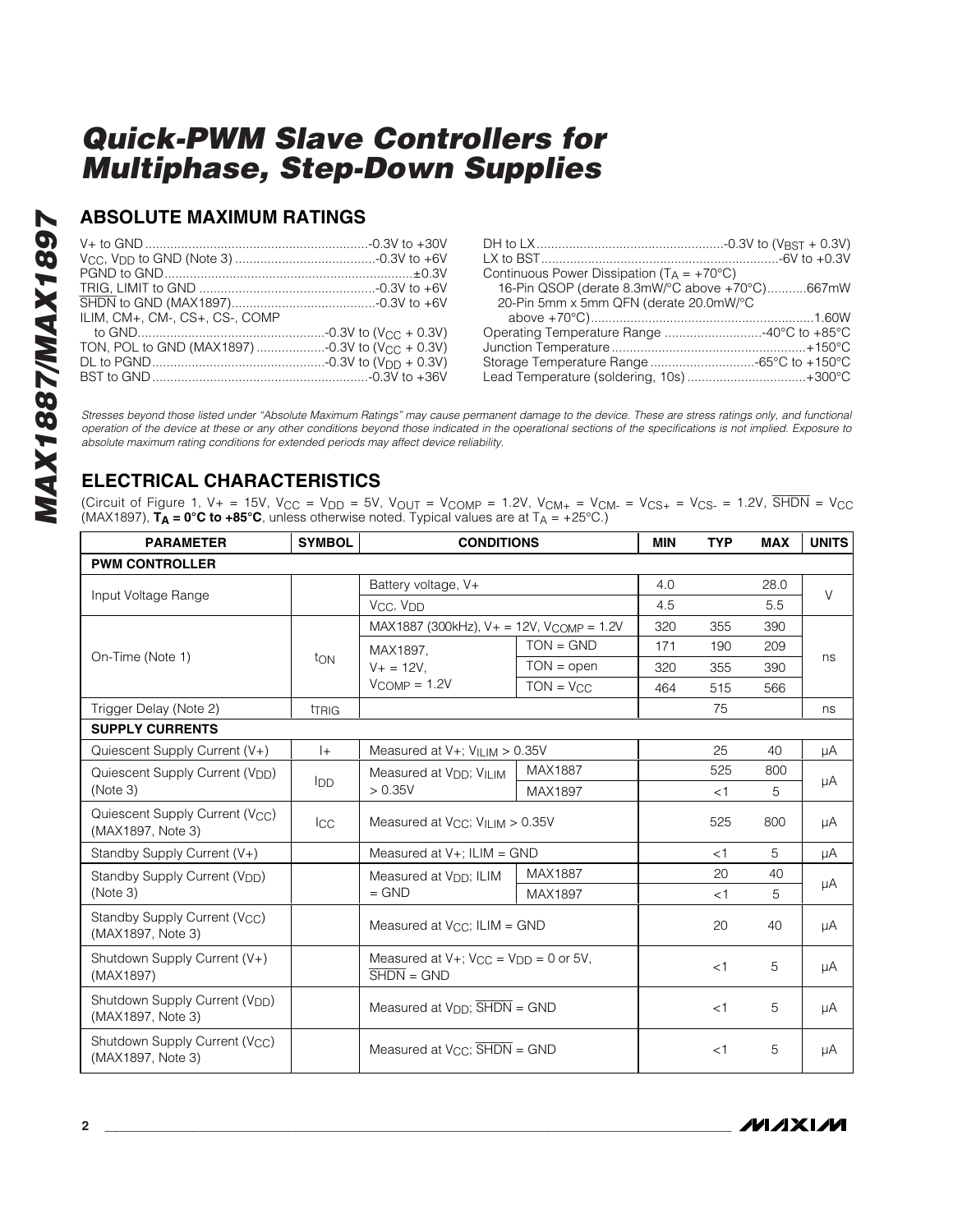### **ELECTRICAL CHARACTERISTICS (continued)**

(Circuit of Figure 1, V+ = 15V, V $_{\rm CC}$  = V $_{\rm DD}$  = 5V, V $_{\rm OUT}$  = V $_{\rm COMP}$  = 1.2V, V $_{\rm CM+}$  = V $_{\rm CM-}$  = V $_{\rm CS+}$  = V $_{\rm CS-}$  = 1.2V, SHDN = V $_{\rm CC}$ (MAX1897), **TA = 0°C to +85°C**, unless otherwise noted. Typical values are at TA = +25°C.)

| <b>PARAMETER</b>                                                            | <b>SYMBOL</b>    | <b>CONDITIONS</b>                                                      |                | <b>MIN</b> | <b>TYP</b> | MAX     | <b>UNITS</b> |
|-----------------------------------------------------------------------------|------------------|------------------------------------------------------------------------|----------------|------------|------------|---------|--------------|
| <b>CURRENT SENSING</b>                                                      |                  |                                                                        |                |            |            |         |              |
| On-Time Adjustment Range                                                    |                  | $0.42 < V_{COMP} < 2.8V$ , $V_{OUT} \ge 0.7V$                          |                | $-40$      |            | $+40$   | %            |
| <b>COMP Output Current</b>                                                  | <b>ICOMP</b>     | Sink and source                                                        |                | 30         |            |         | μA           |
| Current-Balance Offset                                                      |                  | $(V_{CM+} - V_{CM-}) -$<br>MAX1887<br>$(V_{CS+} - V_{CS-}),$ ICOMP =   | $-1.25$        |            | $+1.25$    | mV      |              |
|                                                                             |                  | 0, $-100mV \leq (V_{CM+} -$<br>$V_{CM-}$ ) $\leq$ +100mV               | MAX1897        | $-1.25$    |            | $+1.25$ |              |
| Current-Balance<br>Transconductance                                         |                  | $(V_{CM+} - V_{CM-}) - (V_{CS+} - V_{CS-}) = \pm 25$ mV                |                |            | 1.2        |         | mS           |
| Current-Sense, Common-Mode<br>Range                                         |                  | CM+, CM-, CS+, CS-                                                     |                | $-0.2$     |            | $+2.0$  | V            |
| Current-Sense Input Current                                                 |                  | CM+, CM-, CS+, CS-                                                     |                | -1         |            | $+1$    | μA           |
| Positive Current-Limit Threshold                                            |                  | $V_{CM+}$ - $V_{CM-}$ and                                              | $VILIM = 0.5V$ | 47.5       | 50.0       | 52.5    | mV           |
|                                                                             | $\rm V_{C\_LIM}$ | $V_{CS+}$ - $V_{CS-}$                                                  | $VILIM = 1V$   | 97.5       | 100.0      | 102.5   |              |
| Negative Current-Limit                                                      |                  |                                                                        | $VILIM = 0.5V$ | -80        | $-75$      | $-70$   |              |
| Threshold                                                                   |                  | $V_{CS+}$ - $V_{CS-}$                                                  | $VILIM = 1V$   | $-160$     | $-150$     | $-140$  | mV           |
| ILIM Standby Threshold Voltage                                              |                  |                                                                        |                | 0.2        |            | 0.3     | V            |
| <b>ILIM Input Current</b>                                                   |                  |                                                                        |                | $-100$     |            | $+100$  | пA           |
| <b>LIMIT Propagation Delay</b>                                              | <b>t</b> LIMIT   | Falling edge, 3mV over trip threshold                                  |                |            | 1.5        |         | μs           |
| <b>LIMIT Output Low Voltage</b>                                             | VOL(LIMIT)       | $I_{SINK} = 1mA$                                                       |                |            |            | 0.1     | V            |
| <b>LIMIT Leakage Current</b>                                                | <b>LIMIT</b>     | LIMIT forced to 5.5V                                                   |                |            | < 0.01     | 1.00    | μA           |
| <b>FAULT PROTECTION</b>                                                     |                  |                                                                        |                |            |            |         |              |
| V <sub>CC</sub> /V <sub>DD</sub> Undervoltage Lockout<br>Threshold (Note 3) |                  | Rising edge, hysteresis = 20mV, switching<br>disabled below this level |                | 3.45       |            | 3.85    | V            |
| Thermal Shutdown Threshold                                                  |                  | Rising, hysteresis = 15°C (typ)                                        |                |            | 160        |         | $^{\circ}C$  |
| <b>GATE DRIVERS</b>                                                         |                  |                                                                        |                |            |            |         |              |
| DH Gate-Driver On-Resistance                                                |                  | V <sub>BST</sub> - V <sub>LX</sub> forced to 5V                        | MAX1887        |            | 1.0        | 3.5     | Ω            |
| (Note 4)                                                                    | RON(DH)          |                                                                        | MAX1897        |            | 1.0        | 4.5     |              |
|                                                                             |                  |                                                                        | <b>MAX1887</b> |            | 1.0        | 3.5     |              |
| DL Gate-Driver On-Resistance                                                |                  | High state (pullup)                                                    | MAX1897        |            | 1.0        | 4.5     |              |
| (Note 4)                                                                    | RON(DL)          |                                                                        | <b>MAX1887</b> |            | 0.4        | 1.0     | Ω            |
|                                                                             |                  | Low state (pulldown)                                                   | MAX1897        |            | 0.4        | 2.0     |              |
| DH Gate-Driver Source/Sink<br>Current                                       | IDH              | DH forced to 2.5V, VBST - VLX forced to 5V                             |                |            | 1.3        |         | Α            |
| DL Gate-Driver Sink Current                                                 | IDL              | DL forced to 2.5V                                                      |                |            | 4.0        |         | Α            |
| DL Gate-Driver Source Current                                               | <b>IDL</b>       | DL forced to 2.5V                                                      |                |            | 1.3        |         | Α            |
|                                                                             |                  | DL rising                                                              |                |            | 35         |         |              |
| Dead Time                                                                   |                  | DH rising                                                              |                |            | 26         |         | ns           |

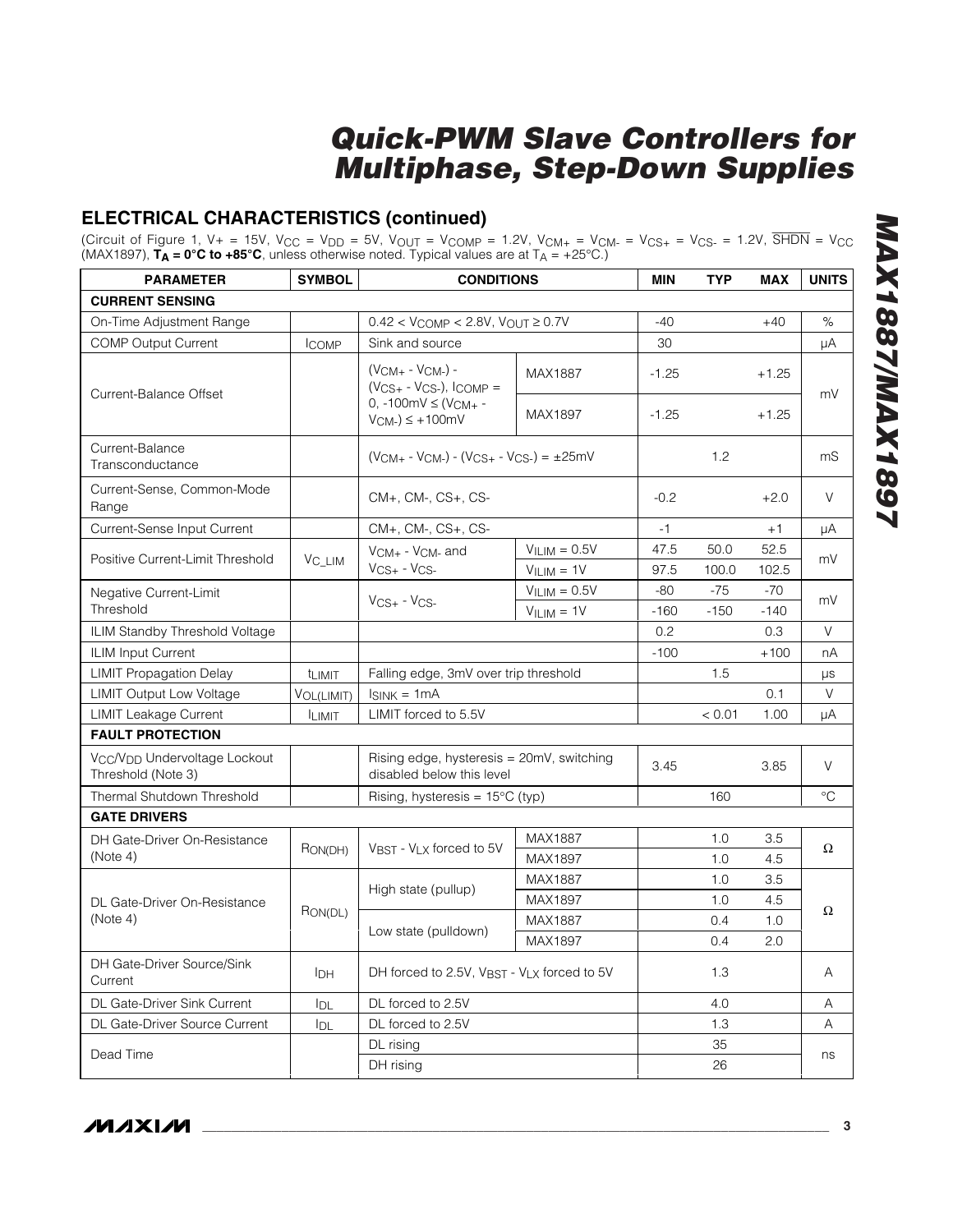### **ELECTRICAL CHARACTERISTICS (continued)**

(Circuit of Figure 1, V+ = 15V, V $_{\rm CC}$  = V $_{\rm DD}$  = 5V, V $_{\rm OUT}$  = V $_{\rm COMP}$  = 1.2V, V $_{\rm CM+}$  = V $_{\rm CK+}$  = V $_{\rm CS+}$  = 1.2V, SHDN = V $_{\rm CC}$ (MAX1897), **TA = 0°C to +85°C**, unless otherwise noted. Typical values are at TA = +25°C.)

| <b>PARAMETER</b>                      | <b>SYMBOL</b>          | <b>CONDITIONS</b>                                              |      | <b>MIN</b>     | <b>TYP</b> | <b>MAX</b> | <b>UNITS</b> |
|---------------------------------------|------------------------|----------------------------------------------------------------|------|----------------|------------|------------|--------------|
| <b>LOGIC</b>                          |                        |                                                                |      |                |            |            |              |
| Logic Input High Voltage<br>(MAX1897) | V <sub>IH</sub>        | $\overline{\text{SHDN}}$ , POL; V <sub>CC</sub> = 4.5V to 5.5V |      | 2.4            |            |            | V            |
| Logic Input Low Voltage<br>(MAX1897)  | $V_{\parallel}$        | $\overline{\text{SHDN}}$ , POL; V <sub>CC</sub> = 4.5V to 5.5V |      |                |            | 0.8        | V            |
|                                       |                        | 350mV hysteresis                                               | High | 3.0            |            |            | $\vee$       |
| <b>TRIG Logic Levels</b>              | <b>VTRIG</b>           |                                                                | Low  |                |            | 1.2        |              |
|                                       |                        | Logic high (V <sub>CC</sub> ; 200kHz operation)                |      | $V_{CC}$ - 0.4 |            |            |              |
| TON Logic Levels (MAX1897)            | <b>V<sub>TON</sub></b> | Open (300kHz operation)                                        |      | 1.5            |            | 3.1        | V            |
|                                       |                        | Logic low (GND; 550kHz operation)                              |      |                |            | 0.5        |              |
|                                       |                        | <b>TRIG</b>                                                    |      | -1             |            | $+1$       |              |
| Logic Input Current                   |                        | SHDN (MAX1897)                                                 |      | $-1$           |            | $+1$       |              |
|                                       |                        | POL (MAX1897)                                                  |      | $-2$           |            | $+1$       | μA           |
|                                       |                        | $TON = GND$ or $VDD$ (MAX1897)                                 |      | $-2$           |            | $+3$       |              |

### **ELECTRICAL CHARACTERISTICS**

(Circuit of Figure 1,  $V_+$  = 15V,  $V_{CC}$  =  $V_{DD}$  = 5V,  $V_{OUT}$  =  $V_{COMP}$  = 1.2V,  $V_{CM+}$  =  $V_{CM-}$  =  $V_{CS+}$  =  $V_{CS-}$  = 1.2V,  $\overline{SHDN}$  =  $V_{CC}$  $(MAX1897)$ ,  $\overline{T}_A = -40^\circ \text{C}$  to  $+85^\circ \text{C}$ , unless otherwise noted.) (Note 5)

| <b>PARAMETER</b>                                                 | <b>SYMBOL</b>   |                                                                                  | <b>CONDITIONS</b>                                    | <b>MIN</b> | <b>TYP</b> | <b>MAX</b> | <b>UNITS</b> |
|------------------------------------------------------------------|-----------------|----------------------------------------------------------------------------------|------------------------------------------------------|------------|------------|------------|--------------|
| <b>PWM CONTROLLER</b>                                            |                 |                                                                                  |                                                      |            |            |            |              |
|                                                                  |                 |                                                                                  | MAX1887 (300kHz), V+ = 12V, V <sub>COMP</sub> = 1.2V | 320        |            | 390        |              |
|                                                                  |                 | MAX1897,                                                                         | $TON = GND (550kHz)$                                 | 171        |            | 209        |              |
| On Time (Note 3)                                                 | ton             | $V_+ = 12V$ ,                                                                    | $TON = open (300kHz)$                                | 320        |            | 390        | ns           |
|                                                                  |                 | $V_{COMP} = 1.2V$                                                                | $TON = V_{CC}$ (200 $kHz$ )                          | 464        |            | 566        |              |
| <b>SUPPLY CURRENTS</b>                                           |                 |                                                                                  |                                                      |            |            |            |              |
| Quiescent Supply Current (V+)                                    | $ + $           | Measured at $V+$ ; $VILIM > 0.35V$                                               |                                                      |            |            | 40         | μA           |
| Quiescent Supply Current (V <sub>DD</sub> )                      |                 | MAX1887<br>Measured at V <sub>DD</sub> :<br>V <sub>ILIM</sub> > 0.35V<br>MAX1897 |                                                      |            |            | 800        |              |
| (Note 3)                                                         | <b>I</b> DD     |                                                                                  |                                                      |            |            | 5          | μA           |
| Quiescent Supply Current (V <sub>CC</sub> )<br>(MAX1897, Note 3) | $_{\text{ICC}}$ | Measured at $V_{\text{CC}}$ ; $V_{\text{ILIM}} > 0.35V$                          |                                                      |            |            | 800        | μA           |
| Standby Supply Current (V+)                                      |                 | Measured at $V+$ ; ILIM = GND                                                    |                                                      |            |            | 5          | μA           |
| Standby Supply Current (V <sub>DD</sub> )                        |                 | Measured at V <sub>DD</sub> :                                                    | MAX1887                                              |            |            | 40         |              |
| (Note 3)                                                         |                 | $ILIM = GND$                                                                     | MAX1897                                              |            |            | 5          | μA           |
| Standby Supply Current (V <sub>CC</sub> )<br>(MAX1897, Note 3)   |                 | Measured at V <sub>CC</sub> ; ILIM = GND                                         |                                                      |            |            | 40         | μA           |
| Shutdown Supply Current (V+)<br>(MAX1897)                        |                 | Measured at $V +$ ; $V_{CC} = V_{DD} = 0$ or 5V,<br>$SHDN = GND$                 |                                                      |            |            | 5          | μA           |
| Shutdown Supply Current (V <sub>DD</sub> )<br>(MAX1897, Note 3)  |                 | Measured at V <sub>DD</sub> ; SHDN = GND                                         |                                                      |            |            | 5          | μA           |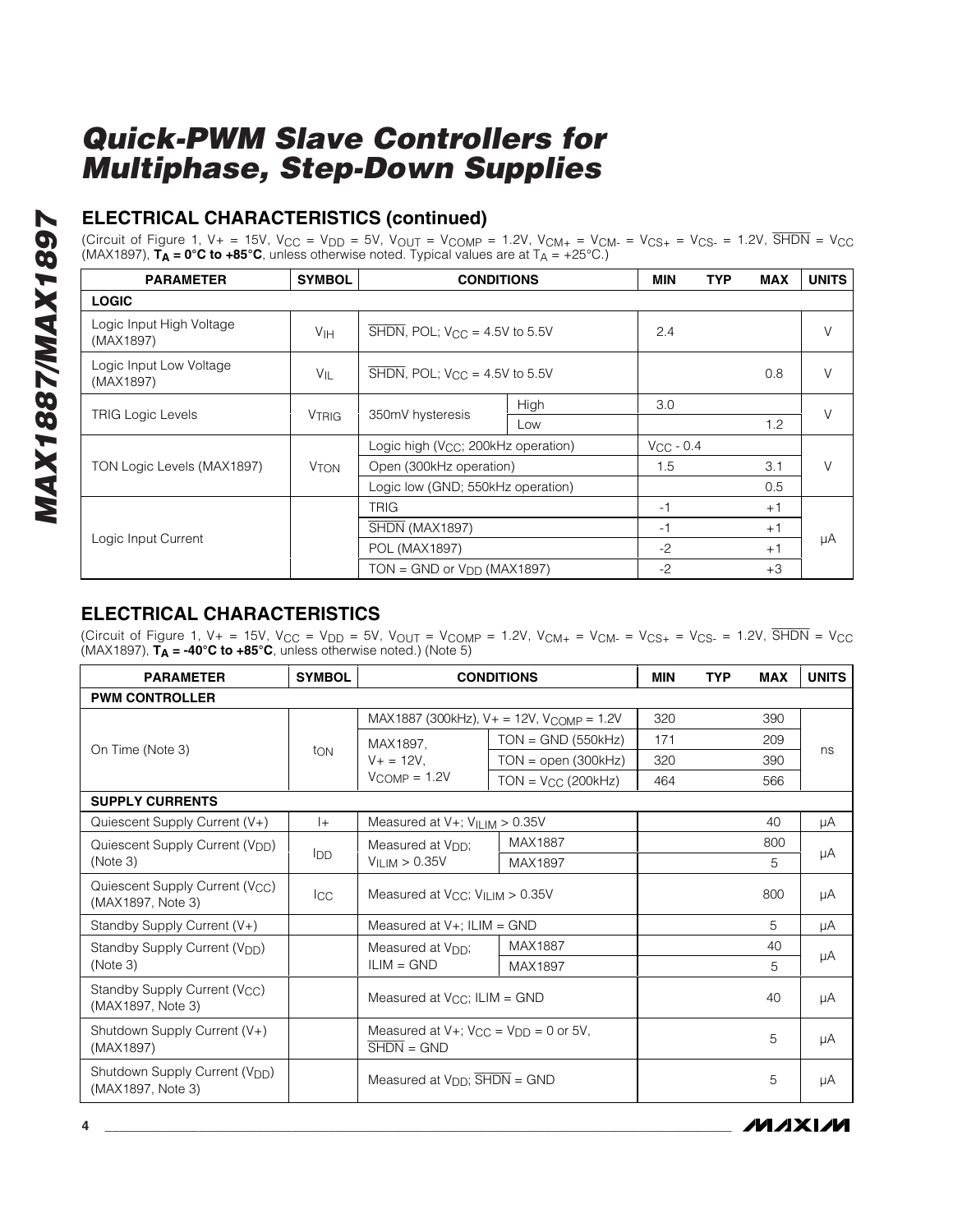### **ELECTRICAL CHARACTERISTICS (continued)**

(Circuit of Figure 1, V+ = 15V, V $_{\rm CC}$  = V $_{\rm DD}$  = 5V, V $_{\rm OUT}$  = V $_{\rm COMP}$  = 1.2V, V $_{\rm CM+}$  = V $_{\rm CM-}$  = V $_{\rm CS+}$  = V $_{\rm CS-}$  = 1.2V, SHDN = V $_{\rm CC}$ (MAX1897), **TA = -40°C to +85°C**, unless otherwise noted.) (Note 5)

| Shutdown Supply Current (V <sub>CC</sub> )<br>Measured at $V_{CC}$ ; $\overline{SHDN}$ = GND<br>5<br>μA<br>(MAX1897, Note 3)<br><b>CURRENT SENSING</b><br>On-Time Adjustment Range<br>$0.42 < V_{COMP} < 2.8V$ , $V_{OUT} \ge 0.7V$<br>$-40$<br>%<br>$+40$<br><b>COMP Output Current</b><br>Sink and source<br>30<br>μA<br><b>ICOMP</b><br>$(V_{CM+} - V_{CM-}) -$<br>MAX1887<br>$-2.0$<br>$+2.0$<br>$(V_{CS+} - V_{CS-}),$ ICOMP = 0,<br>Current-Balance Offset<br>mV<br>$-100mV \leq (V_{CM+} - V_{CM-})$<br>MAX1897<br>$-2.0$<br>$+2.0$<br>$\leq$ +100mV<br>Current-Sense, Common-Mode<br>$\vee$<br>CM+, CM-, CS+, CS-<br>$-0.2$<br>$+2.0$<br>Range<br>$VILIM = 0.5V$<br>47.5<br>52.5<br>$V_{CM+}$ - $V_{CM-}$ and<br>Positive Current-Limit Threshold<br>V <sub>C_LIM</sub><br>mV<br>$V_{CS+}$ - $V_{CS-}$<br>$VILIM = 1V$<br>97.5<br>102.5<br>$VILIM = 0.5V$<br>$-80$<br>$-70$<br>Negative Current-Limit<br>$V_{CS+}$ - $V_{CS-}$<br>mV<br>Threshold<br>$VILIM = 1V$<br>$-160$<br>$-140$<br>ILIM Standby Threshold Voltage<br>0.2<br>0.3<br>V<br><b>FAULT PROTECTION</b><br>Rising edge, hysteresis = 20mV, switching<br>V <sub>CC</sub> /V <sub>DD</sub> Undervoltage Lockout<br>V<br>3.45<br>3.85<br>Threshold (Note 3)<br>disabled below this level<br><b>GATE DRIVERS</b><br>MAX1887<br>3.5<br>DH Gate-Driver On-Resistance<br>VBST - VLX forced to<br>RON(DH)<br>Ω<br>5V<br>(Note 4)<br>4.5<br>MAX1897<br>MAX1887<br>3.5<br>High state (pullup)<br>MAX1897<br>4.5<br>DL Gate-Driver On-Resistance<br>Ω<br>RON(DL)<br>(Note 4)<br>MAX1887<br>1.0<br>Low state (pulldown)<br>MAX1897<br>2.0<br><b>LOGIC</b><br>3.0<br>High<br>$\vee$<br><b>TRIG Logic Levels</b><br>350mV hysteresis<br><b>VTRIG</b><br>Low<br>1.2<br>Logic high (V <sub>CC</sub> ; 200kHz operation)<br>$V_{CC}$ - 0.4<br>$\vee$<br>Open (300kHz operation)<br>1.5<br>3.1<br>TON Logic Levels (MAX1897)<br><b>V<sub>TON</sub></b><br>Logic low (GND; 550kHz operation)<br>0.5 | <b>PARAMETER</b> | <b>SYMBOL</b> | <b>CONDITIONS</b> |  | <b>MIN</b> | <b>TYP</b> | <b>MAX</b> | <b>UNITS</b> |  |
|--------------------------------------------------------------------------------------------------------------------------------------------------------------------------------------------------------------------------------------------------------------------------------------------------------------------------------------------------------------------------------------------------------------------------------------------------------------------------------------------------------------------------------------------------------------------------------------------------------------------------------------------------------------------------------------------------------------------------------------------------------------------------------------------------------------------------------------------------------------------------------------------------------------------------------------------------------------------------------------------------------------------------------------------------------------------------------------------------------------------------------------------------------------------------------------------------------------------------------------------------------------------------------------------------------------------------------------------------------------------------------------------------------------------------------------------------------------------------------------------------------------------------------------------------------------------------------------------------------------------------------------------------------------------------------------------------------------------------------------------------------------------------------------------------------------------------------------------------------------------------------------------------------------------------------------------------------|------------------|---------------|-------------------|--|------------|------------|------------|--------------|--|
|                                                                                                                                                                                                                                                                                                                                                                                                                                                                                                                                                                                                                                                                                                                                                                                                                                                                                                                                                                                                                                                                                                                                                                                                                                                                                                                                                                                                                                                                                                                                                                                                                                                                                                                                                                                                                                                                                                                                                        |                  |               |                   |  |            |            |            |              |  |
|                                                                                                                                                                                                                                                                                                                                                                                                                                                                                                                                                                                                                                                                                                                                                                                                                                                                                                                                                                                                                                                                                                                                                                                                                                                                                                                                                                                                                                                                                                                                                                                                                                                                                                                                                                                                                                                                                                                                                        |                  |               |                   |  |            |            |            |              |  |
|                                                                                                                                                                                                                                                                                                                                                                                                                                                                                                                                                                                                                                                                                                                                                                                                                                                                                                                                                                                                                                                                                                                                                                                                                                                                                                                                                                                                                                                                                                                                                                                                                                                                                                                                                                                                                                                                                                                                                        |                  |               |                   |  |            |            |            |              |  |
|                                                                                                                                                                                                                                                                                                                                                                                                                                                                                                                                                                                                                                                                                                                                                                                                                                                                                                                                                                                                                                                                                                                                                                                                                                                                                                                                                                                                                                                                                                                                                                                                                                                                                                                                                                                                                                                                                                                                                        |                  |               |                   |  |            |            |            |              |  |
|                                                                                                                                                                                                                                                                                                                                                                                                                                                                                                                                                                                                                                                                                                                                                                                                                                                                                                                                                                                                                                                                                                                                                                                                                                                                                                                                                                                                                                                                                                                                                                                                                                                                                                                                                                                                                                                                                                                                                        |                  |               |                   |  |            |            |            |              |  |
|                                                                                                                                                                                                                                                                                                                                                                                                                                                                                                                                                                                                                                                                                                                                                                                                                                                                                                                                                                                                                                                                                                                                                                                                                                                                                                                                                                                                                                                                                                                                                                                                                                                                                                                                                                                                                                                                                                                                                        |                  |               |                   |  |            |            |            |              |  |
|                                                                                                                                                                                                                                                                                                                                                                                                                                                                                                                                                                                                                                                                                                                                                                                                                                                                                                                                                                                                                                                                                                                                                                                                                                                                                                                                                                                                                                                                                                                                                                                                                                                                                                                                                                                                                                                                                                                                                        |                  |               |                   |  |            |            |            |              |  |
|                                                                                                                                                                                                                                                                                                                                                                                                                                                                                                                                                                                                                                                                                                                                                                                                                                                                                                                                                                                                                                                                                                                                                                                                                                                                                                                                                                                                                                                                                                                                                                                                                                                                                                                                                                                                                                                                                                                                                        |                  |               |                   |  |            |            |            |              |  |
|                                                                                                                                                                                                                                                                                                                                                                                                                                                                                                                                                                                                                                                                                                                                                                                                                                                                                                                                                                                                                                                                                                                                                                                                                                                                                                                                                                                                                                                                                                                                                                                                                                                                                                                                                                                                                                                                                                                                                        |                  |               |                   |  |            |            |            |              |  |
|                                                                                                                                                                                                                                                                                                                                                                                                                                                                                                                                                                                                                                                                                                                                                                                                                                                                                                                                                                                                                                                                                                                                                                                                                                                                                                                                                                                                                                                                                                                                                                                                                                                                                                                                                                                                                                                                                                                                                        |                  |               |                   |  |            |            |            |              |  |
|                                                                                                                                                                                                                                                                                                                                                                                                                                                                                                                                                                                                                                                                                                                                                                                                                                                                                                                                                                                                                                                                                                                                                                                                                                                                                                                                                                                                                                                                                                                                                                                                                                                                                                                                                                                                                                                                                                                                                        |                  |               |                   |  |            |            |            |              |  |
|                                                                                                                                                                                                                                                                                                                                                                                                                                                                                                                                                                                                                                                                                                                                                                                                                                                                                                                                                                                                                                                                                                                                                                                                                                                                                                                                                                                                                                                                                                                                                                                                                                                                                                                                                                                                                                                                                                                                                        |                  |               |                   |  |            |            |            |              |  |
|                                                                                                                                                                                                                                                                                                                                                                                                                                                                                                                                                                                                                                                                                                                                                                                                                                                                                                                                                                                                                                                                                                                                                                                                                                                                                                                                                                                                                                                                                                                                                                                                                                                                                                                                                                                                                                                                                                                                                        |                  |               |                   |  |            |            |            |              |  |
|                                                                                                                                                                                                                                                                                                                                                                                                                                                                                                                                                                                                                                                                                                                                                                                                                                                                                                                                                                                                                                                                                                                                                                                                                                                                                                                                                                                                                                                                                                                                                                                                                                                                                                                                                                                                                                                                                                                                                        |                  |               |                   |  |            |            |            |              |  |
|                                                                                                                                                                                                                                                                                                                                                                                                                                                                                                                                                                                                                                                                                                                                                                                                                                                                                                                                                                                                                                                                                                                                                                                                                                                                                                                                                                                                                                                                                                                                                                                                                                                                                                                                                                                                                                                                                                                                                        |                  |               |                   |  |            |            |            |              |  |
|                                                                                                                                                                                                                                                                                                                                                                                                                                                                                                                                                                                                                                                                                                                                                                                                                                                                                                                                                                                                                                                                                                                                                                                                                                                                                                                                                                                                                                                                                                                                                                                                                                                                                                                                                                                                                                                                                                                                                        |                  |               |                   |  |            |            |            |              |  |
|                                                                                                                                                                                                                                                                                                                                                                                                                                                                                                                                                                                                                                                                                                                                                                                                                                                                                                                                                                                                                                                                                                                                                                                                                                                                                                                                                                                                                                                                                                                                                                                                                                                                                                                                                                                                                                                                                                                                                        |                  |               |                   |  |            |            |            |              |  |
|                                                                                                                                                                                                                                                                                                                                                                                                                                                                                                                                                                                                                                                                                                                                                                                                                                                                                                                                                                                                                                                                                                                                                                                                                                                                                                                                                                                                                                                                                                                                                                                                                                                                                                                                                                                                                                                                                                                                                        |                  |               |                   |  |            |            |            |              |  |
|                                                                                                                                                                                                                                                                                                                                                                                                                                                                                                                                                                                                                                                                                                                                                                                                                                                                                                                                                                                                                                                                                                                                                                                                                                                                                                                                                                                                                                                                                                                                                                                                                                                                                                                                                                                                                                                                                                                                                        |                  |               |                   |  |            |            |            |              |  |
|                                                                                                                                                                                                                                                                                                                                                                                                                                                                                                                                                                                                                                                                                                                                                                                                                                                                                                                                                                                                                                                                                                                                                                                                                                                                                                                                                                                                                                                                                                                                                                                                                                                                                                                                                                                                                                                                                                                                                        |                  |               |                   |  |            |            |            |              |  |
|                                                                                                                                                                                                                                                                                                                                                                                                                                                                                                                                                                                                                                                                                                                                                                                                                                                                                                                                                                                                                                                                                                                                                                                                                                                                                                                                                                                                                                                                                                                                                                                                                                                                                                                                                                                                                                                                                                                                                        |                  |               |                   |  |            |            |            |              |  |
|                                                                                                                                                                                                                                                                                                                                                                                                                                                                                                                                                                                                                                                                                                                                                                                                                                                                                                                                                                                                                                                                                                                                                                                                                                                                                                                                                                                                                                                                                                                                                                                                                                                                                                                                                                                                                                                                                                                                                        |                  |               |                   |  |            |            |            |              |  |
|                                                                                                                                                                                                                                                                                                                                                                                                                                                                                                                                                                                                                                                                                                                                                                                                                                                                                                                                                                                                                                                                                                                                                                                                                                                                                                                                                                                                                                                                                                                                                                                                                                                                                                                                                                                                                                                                                                                                                        |                  |               |                   |  |            |            |            |              |  |
|                                                                                                                                                                                                                                                                                                                                                                                                                                                                                                                                                                                                                                                                                                                                                                                                                                                                                                                                                                                                                                                                                                                                                                                                                                                                                                                                                                                                                                                                                                                                                                                                                                                                                                                                                                                                                                                                                                                                                        |                  |               |                   |  |            |            |            |              |  |
|                                                                                                                                                                                                                                                                                                                                                                                                                                                                                                                                                                                                                                                                                                                                                                                                                                                                                                                                                                                                                                                                                                                                                                                                                                                                                                                                                                                                                                                                                                                                                                                                                                                                                                                                                                                                                                                                                                                                                        |                  |               |                   |  |            |            |            |              |  |
|                                                                                                                                                                                                                                                                                                                                                                                                                                                                                                                                                                                                                                                                                                                                                                                                                                                                                                                                                                                                                                                                                                                                                                                                                                                                                                                                                                                                                                                                                                                                                                                                                                                                                                                                                                                                                                                                                                                                                        |                  |               |                   |  |            |            |            |              |  |
|                                                                                                                                                                                                                                                                                                                                                                                                                                                                                                                                                                                                                                                                                                                                                                                                                                                                                                                                                                                                                                                                                                                                                                                                                                                                                                                                                                                                                                                                                                                                                                                                                                                                                                                                                                                                                                                                                                                                                        |                  |               |                   |  |            |            |            |              |  |

**Note 1:** On-time and off-time specifications are measured from 50% point to 50% point at the DH pin with LX = PGND, V<sub>BST</sub> = 5V, and a 500pF capacitor from DH to LX to simulate external MOSFET gate capacitance. Actual in-circuit times may be different due to MOSFET switching speeds.

Note 2: The trigger delay time, t<sub>TRIG</sub>, is measured from the time the TRIG pin transitions to time when the DL pin goes low.

Note 3: The 20-pin MAX1897 has a separate analog PWM supply voltage input (V<sub>CC</sub>) and gate-driver supply input (V<sub>DD</sub>). For the 16-pin MAX1887 device, the analog PWM supply voltage input and the gate-driver supply voltage input are internally connected and named V<sub>DD</sub>.

**Note 4:** Production testing limitations due to package handling require relaxed maximum on-resistance specifications for the MAX1897's QFN package. The MAX1887 and MAX1897 contain the same die, and the QFN package imposes no additional resistance incircuit.

**Note 5:** Specifications to -40°C are guaranteed by design and not production tested.

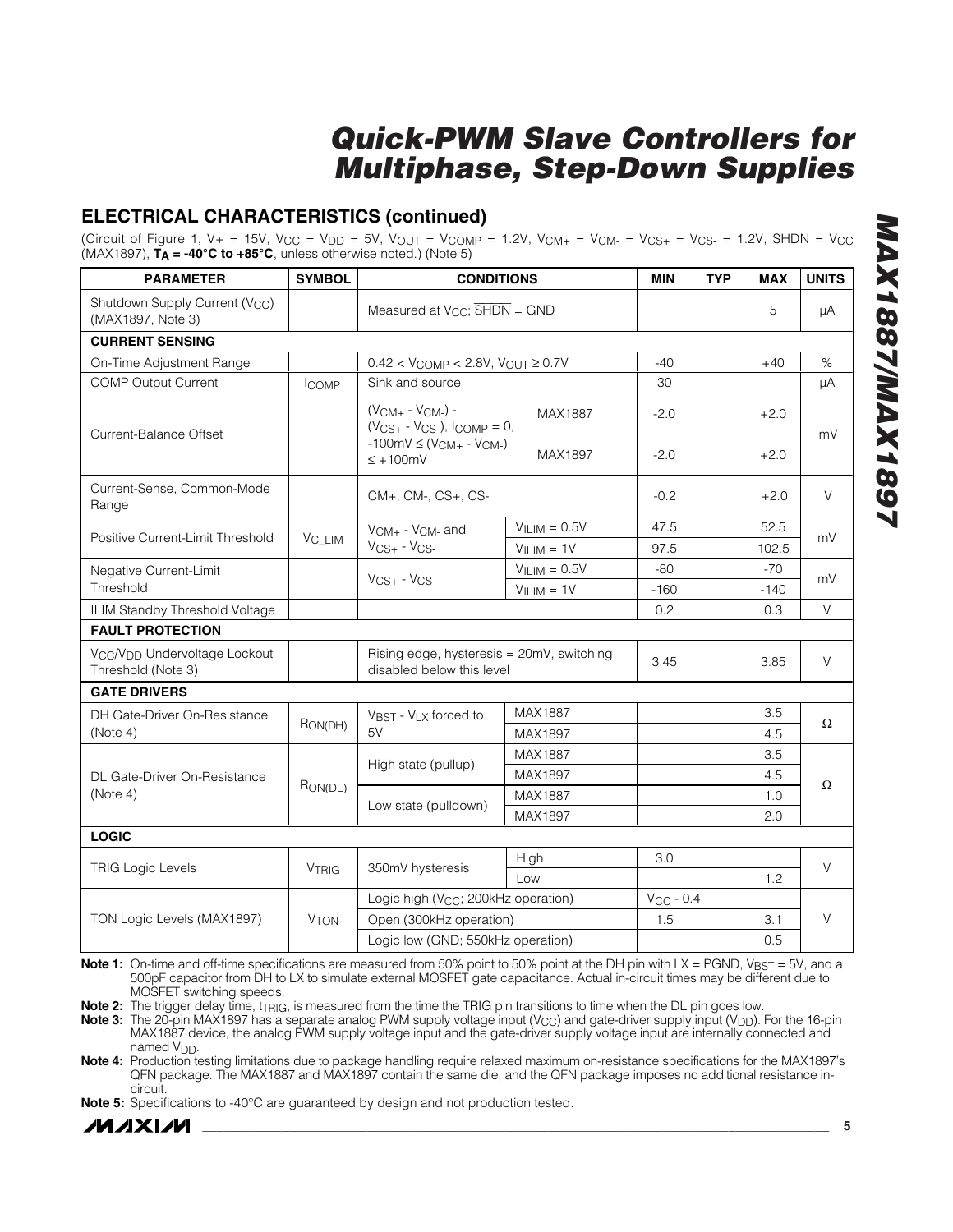

**MAXIM** 

**6 \_\_\_\_\_\_\_\_\_\_\_\_\_\_\_\_\_\_\_\_\_\_\_\_\_\_\_\_\_\_\_\_\_\_\_\_\_\_\_\_\_\_\_\_\_\_\_\_\_\_\_\_\_\_\_\_\_\_\_\_\_\_\_\_\_\_\_\_\_\_\_\_\_\_\_\_\_\_\_\_\_\_\_\_\_\_\_**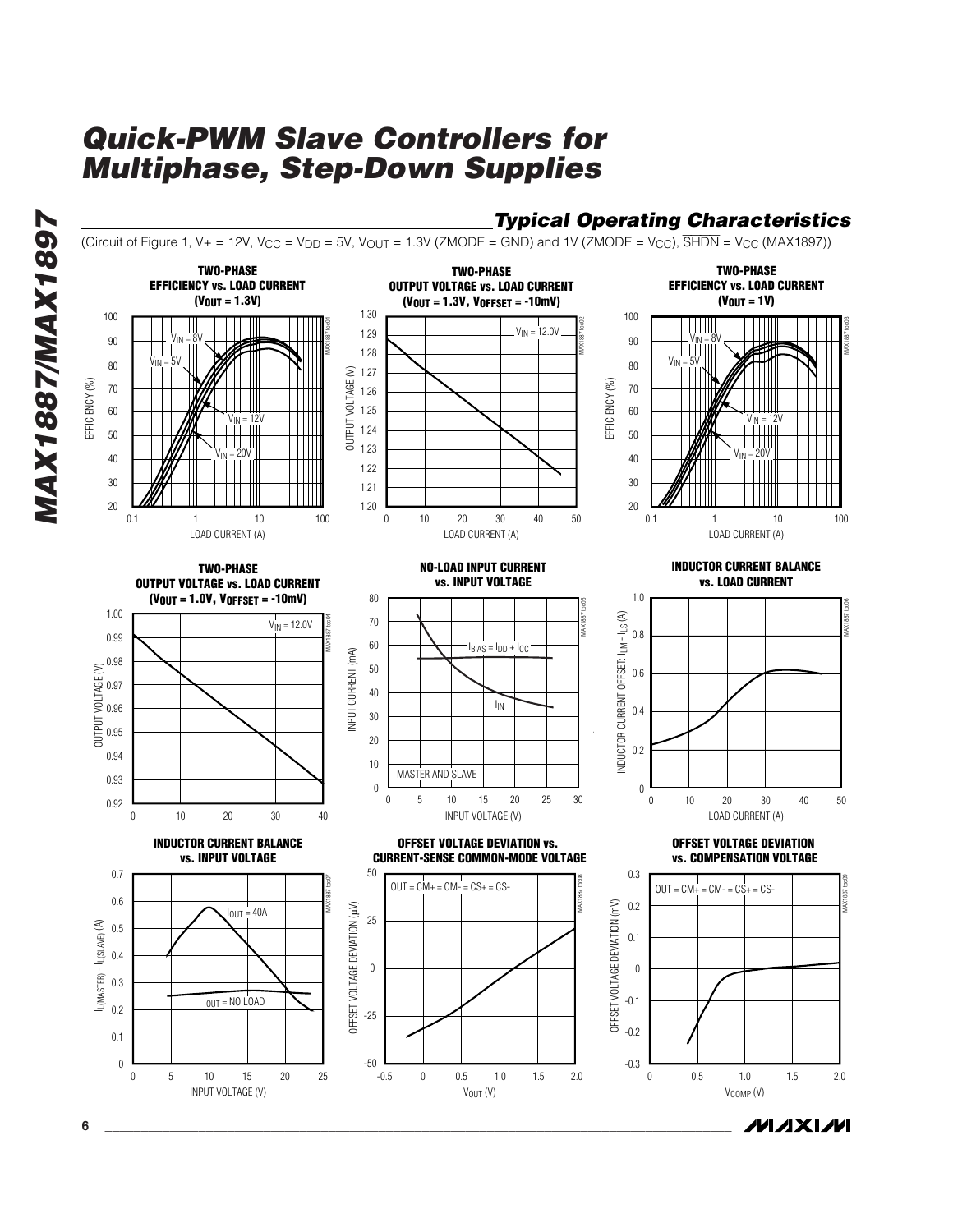### *Typical Operating Characteristics (continued)*

(Circuit of Figure 1, V+ = 12V, V<sub>CC</sub> = V<sub>DD</sub> = 5V, V<sub>OUT</sub> = 1.3V (ZMODE = GND) and 1V (ZMODE = V<sub>CC</sub>),  $\overline{\text{SHDN}}$  = V<sub>CC</sub> (MAX1897))

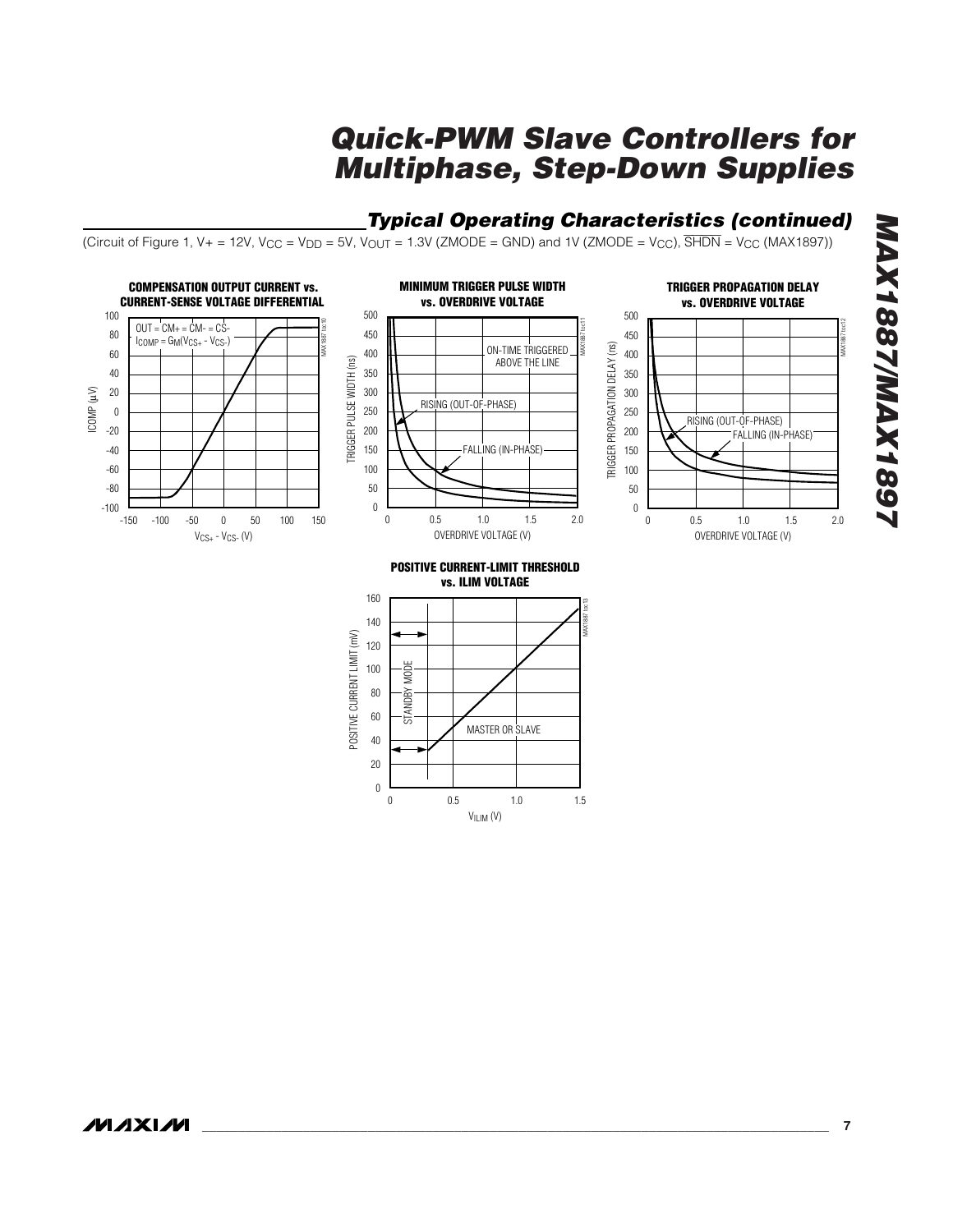### *Typical Operating Characteristics (continued)*

(Circuit of Figure 1, V+ = 12V, V<sub>CC</sub> = V<sub>DD</sub> = 5V, V<sub>OUT</sub> = 1.3V (ZMODE = GND) and 1V (ZMODE = V<sub>CC</sub>), SHDN = V<sub>CC</sub> (MAX1897))



 $V_{IN}$  = 12.0V,  $I_{OUT}$  = 40A, POL = V<sub>CC</sub> (MAX1897)



- B. OUTPUT VOLTAGE,  $V_{\text{OUT}} = 1.290V$  (NO LOAD)
- C. SLAVE INDUCTOR CURRENT
- D. MASTER INDUCTOR CURRENT
- $V_{IN} = 12.0V$ , POL =  $V_{CC}$  (MAX1897)



A. OUTPUT VOLTAGE,  $V_{OUT} = 1.290V$  (NO LOAD), B. MASTER/SLAVE INDUCTOR CURRENTS C. MASTER/SLAVE LX WAVEFORMS  $V_{IN}$  = 12.0V,  $I_{OUT}$  = 40A, POL = GND (MAX1897)



- A. LOAD CURRENT,  $I_{OUT} = 5A$  TO 40A
- B. OUTPUT VOLTAGE,  $V_{\text{OUT}} = 1.290V$  (NO LOAD)
- C. SLAVE INDUCTOR CURRENT
- D. MASTER INDUCTOR CURRENT
- $V_{IN}$  = 12.0V, POL = GND (MAX1897)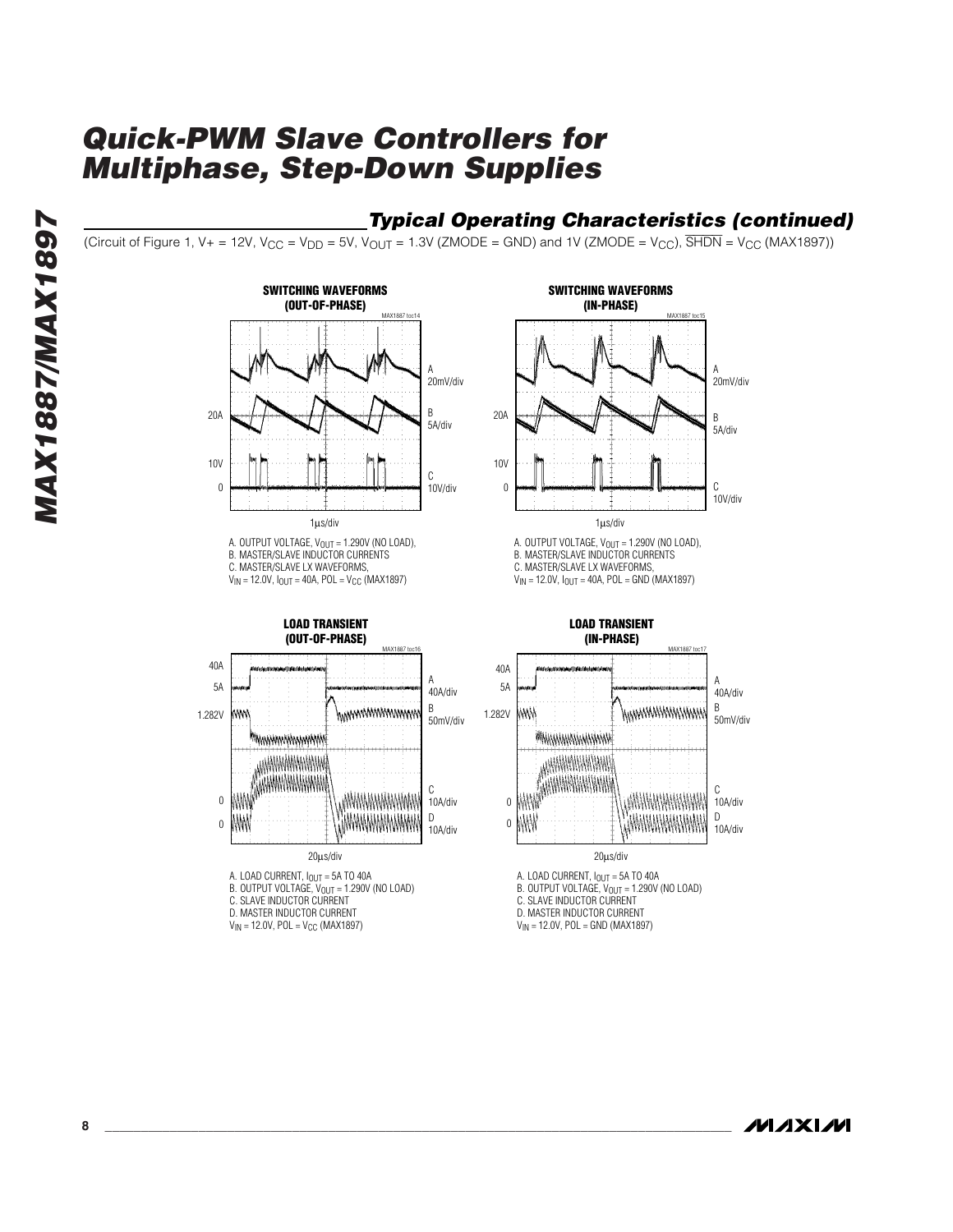### *Typical Operating Characteristics (continued)*

(Circuit of Figure 1, V+ = 12V, V<sub>CC</sub> = V<sub>DD</sub> = 5V, V<sub>OUT</sub> = 1.3V (ZMODE = GND) and 1V (ZMODE = V<sub>CC</sub>),  $\overline{SHDN}$  = V<sub>CC</sub> (MAX1897))

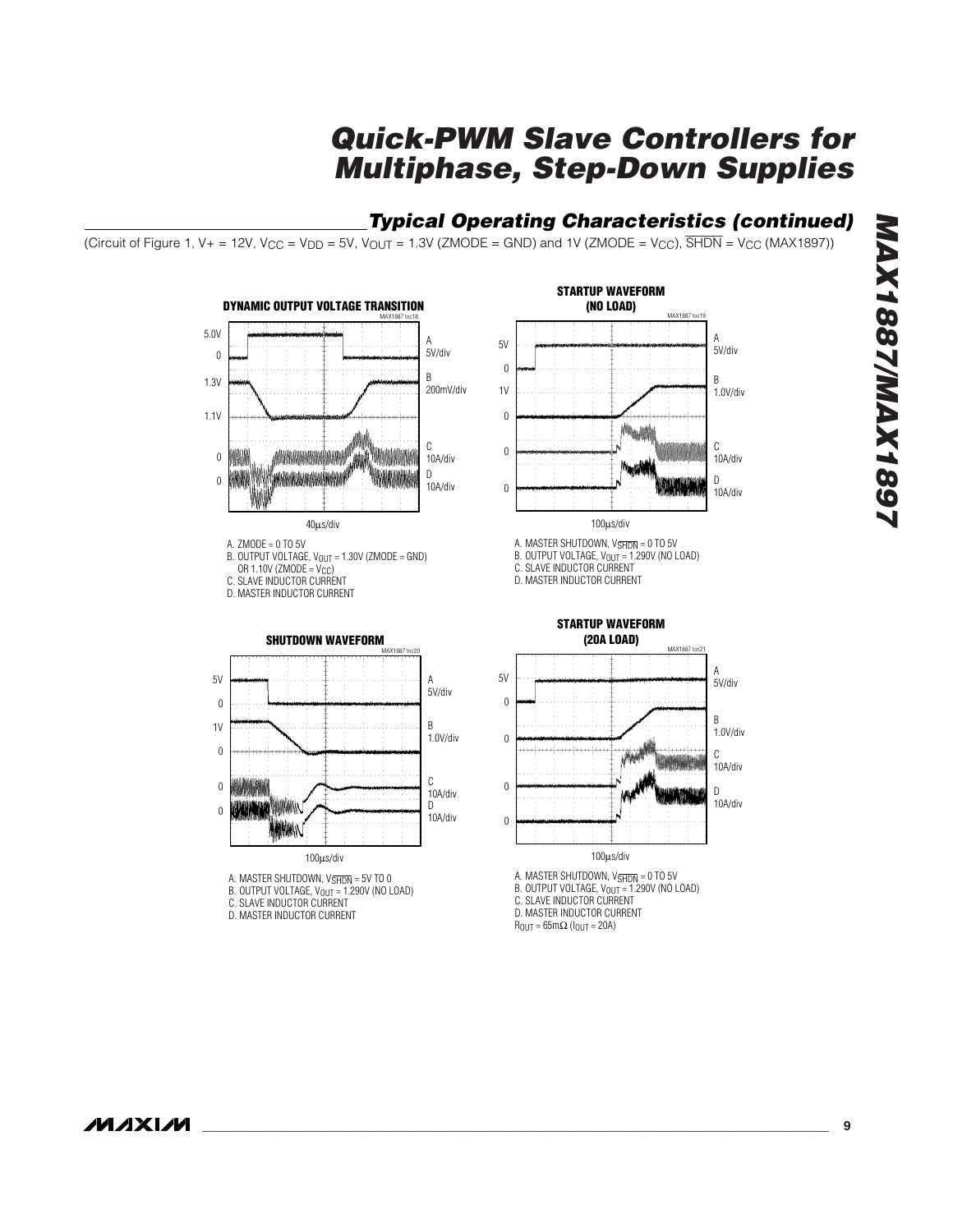### *Pin Description*

| <b>PIN</b>     |                |                       |                                                                                                                                                                                                                                                                                                                                                                                                                                                                                                                                     |  |  |
|----------------|----------------|-----------------------|-------------------------------------------------------------------------------------------------------------------------------------------------------------------------------------------------------------------------------------------------------------------------------------------------------------------------------------------------------------------------------------------------------------------------------------------------------------------------------------------------------------------------------------|--|--|
| <b>MAX1887</b> | <b>MAX1897</b> | <b>NAME</b>           | <b>DESCRIPTION</b>                                                                                                                                                                                                                                                                                                                                                                                                                                                                                                                  |  |  |
| 1              | 19             | <b>ILIM</b>           | Dual-Mode Current-Limit Adjustment and Standby Input. The current-limit threshold<br>voltage is 1/10 the voltage seen at ILIM ( $V_{\text{ILIM}}$ ) over a 400mV to 1.5V range. If V <sub>ILIM</sub><br>drops below 250mV, the slave controller enters a low-power standby mode, forcing<br>DL high and DH low.                                                                                                                                                                                                                     |  |  |
| 2              | 20             | <b>TRIG</b>           | Trigger Input. Connect to the master controller's low-side gate driver. For the<br>MAX1887, a rising edge triggers a single cycle. For the MAX1897, the trigger input's<br>polarity is pin selectable. POL = $V_{CC}$ or floating triggers on the rising edge (out-of-<br>phase operation), and $POL = GND$ triggers on the falling edge (in-phase operation).                                                                                                                                                                      |  |  |
| 3              | $\mathbf{1}$   | $CM+$                 | Master Controller's Positive Current-Sense Input                                                                                                                                                                                                                                                                                                                                                                                                                                                                                    |  |  |
| 4              | $\mathbf{2}$   | CM-                   | Master Controller's Negative Current-Sense Input                                                                                                                                                                                                                                                                                                                                                                                                                                                                                    |  |  |
|                | 3              | <b>TON</b>            | On-Time Selection Control Input. This is a three-level input used to determine the DH<br>on time (see On-Time Control and Active Current Balancing). For the MAX1897,<br>connect TON as follows for the indicated switching frequencies:<br>$GND = 550kHz$<br>$floating = 300kHz$<br>$V_{CC} = 200kHz.$<br>For the MAX1887, the switching frequency is internally configured for 300kHz<br>operation. The slave controller's switching frequency should be selected to closely<br>match the frequency of the master PWM controller. |  |  |
| 5              | $\overline{4}$ | CS-                   | Slave Controller's Negative Current-Sense Input                                                                                                                                                                                                                                                                                                                                                                                                                                                                                     |  |  |
| 6              | 5              | $CS+$                 | Slave Controller's Positive Current-Sense Input                                                                                                                                                                                                                                                                                                                                                                                                                                                                                     |  |  |
| $\overline{7}$ | 6              | <b>COMP</b>           | Current Balance Compensation. Connect a series resistor and capacitor between<br>COMP and OUT. See the Current Balance Compensation section.                                                                                                                                                                                                                                                                                                                                                                                        |  |  |
|                | $\overline{7}$ | <b>POL</b>            | TRIG Polarity Select Input. Connect POL to $V_{CC}$ or float to trigger on the rising edge of<br>TRIG (out-of-phase operation). Connect POL to GND to trigger on the falling edge of TRIG<br>(in-phase operation). For the MAX1887, POL is internally connected to V <sub>CC</sub> .                                                                                                                                                                                                                                                |  |  |
| 8              | 8              | <b>GND</b>            | Analog Ground. Connect the MAX1897's exposed pad to analog ground.                                                                                                                                                                                                                                                                                                                                                                                                                                                                  |  |  |
| 9              | 9              | <b>PGND</b>           | Power Ground                                                                                                                                                                                                                                                                                                                                                                                                                                                                                                                        |  |  |
| 10             | 10             | DL                    | Low-Side Gate-Driver Output. DL swings from PGND to V <sub>DD</sub> . DL is forced high<br>when the MAX1897 enters standby or shutdown mode.                                                                                                                                                                                                                                                                                                                                                                                        |  |  |
| 11             | 11             | V <sub>DD</sub>       | Supply Voltage Input for the DL Gate Driver. For the MAX1887, V <sub>DD</sub> also serves as<br>the analog supply voltage input that powers the PWM core. Connect to the system<br>supply voltage (4.5V to 5.5V). Bypass to PGND with a 1µF or greater ceramic<br>capacitor, as close to the IC as possible.                                                                                                                                                                                                                        |  |  |
|                | 12             | <b>V<sub>CC</sub></b> | Analog Supply Voltage Input for PWM Core. Connect V <sub>CC</sub> to the system supply<br>voltage (4.5V to 5.5V) through a series $10\Omega$ resistor. Bypass to GND with a 0.22 $\mu$ F<br>or greater ceramic capacitor, as close to the MAX1897 as possible.                                                                                                                                                                                                                                                                      |  |  |
|                | 13             | <b>SHDN</b>           | Active-Low Shutdown Input. A logic low shuts down the MAX1897 slave controller,<br>immediately pulling DL high and DH low. Connect to V <sub>CC</sub> for normal operation.                                                                                                                                                                                                                                                                                                                                                         |  |  |

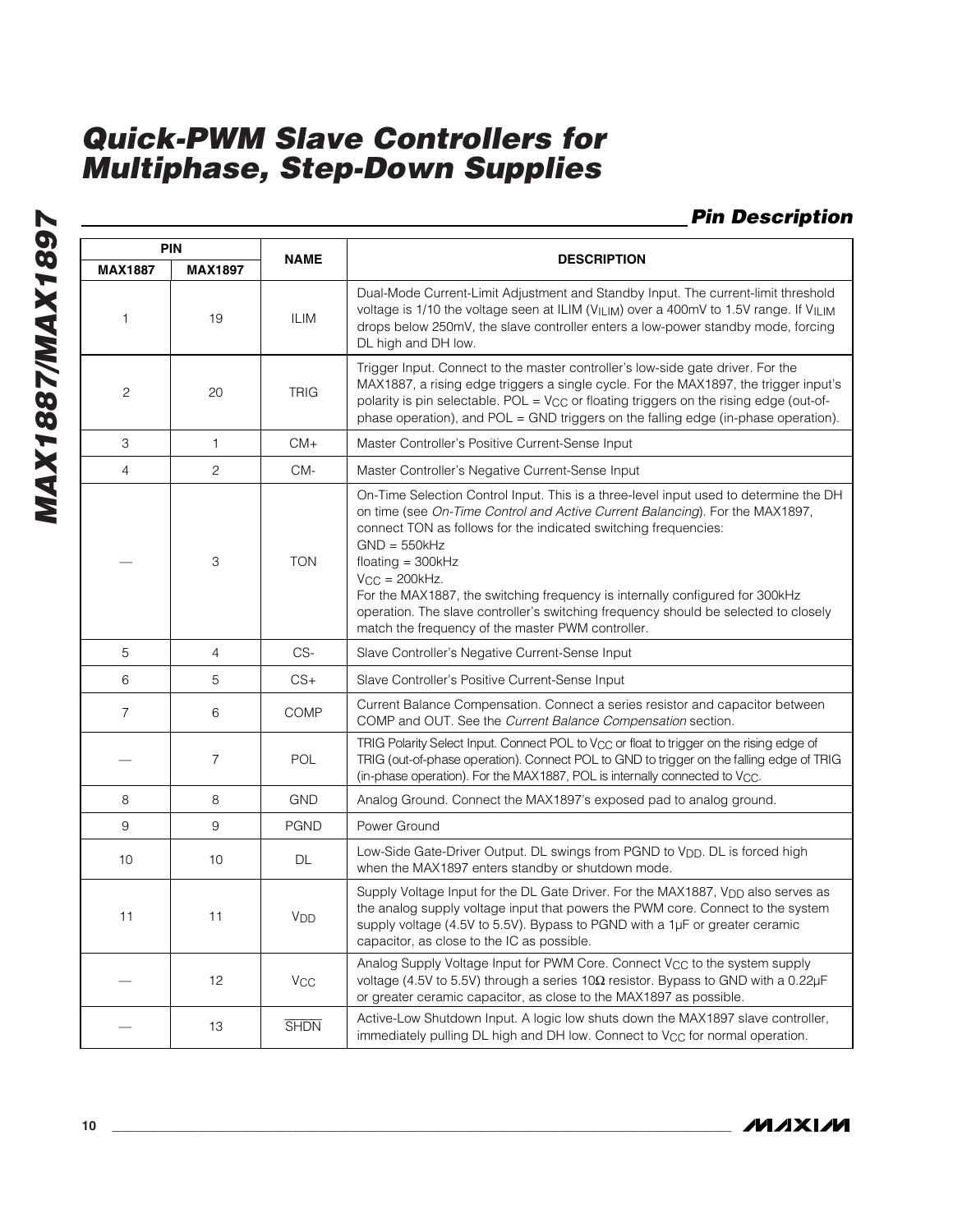### *Pin Description (continued)*

| <b>PIN</b>     |                | <b>NAME</b> | <b>DESCRIPTION</b>                                                                                                                                                                                                                                                                                                                                                                             |  |  |
|----------------|----------------|-------------|------------------------------------------------------------------------------------------------------------------------------------------------------------------------------------------------------------------------------------------------------------------------------------------------------------------------------------------------------------------------------------------------|--|--|
| <b>MAX1887</b> | <b>MAX1897</b> |             |                                                                                                                                                                                                                                                                                                                                                                                                |  |  |
| 12             | 14             | DH          | High-Side Gate-Driver Output. DH swings from LX to BST.                                                                                                                                                                                                                                                                                                                                        |  |  |
| 13             | 15             | <b>LX</b>   | Inductor Connection. Connect LX to the switched side of the inductor. LX serves as<br>the lower supply rail for the DH high-side gate driver.                                                                                                                                                                                                                                                  |  |  |
| 14             | 16             | <b>BST</b>  | Boost Flying-Capacitor Connection. Connect to an external capacitor and diode<br>according to the Standard Application Circuit (Figure 1). An optional resistor in<br>series with BST allows DH pullup current to be adjusted.                                                                                                                                                                 |  |  |
| 15             | 17             | $V +$       | Battery Voltage Sense Connection. Connect V+ to the input power source. V+ is<br>used only for PWM one-shot timing (see the On-Time Control and Active Current<br>Balancing section).                                                                                                                                                                                                          |  |  |
| 16             | 18             | LIMIT       | Open-Drain Current-Limit Output. Connect to the master controller's adjustable current-<br>limit input (ILIM) according to the Standard Application Circuit (Figure 1). When the<br>voltage across the master controller's current-sense resistor ( $V_{\text{CM}+}$ - $V_{\text{CM}-}$ ) exceeds the<br>current-limit threshold (V <sub>ILIM</sub> /10), the MAX1887/MAX1897 pulls LIMIT low. |  |  |

### **Table 1. Component Selection for Standard Applications**

| <b>COMPONENT</b>                                  | <b>CIRCUIT OF FIGURE 1</b>                                             |
|---------------------------------------------------|------------------------------------------------------------------------|
| Output Voltage                                    | 0.6V to 1.75V                                                          |
| Input Voltage Range                               | 7V to 24V                                                              |
| Maximum Load Current                              | 40A                                                                    |
| Inductor (each phase)                             | 0.6 <sub>µ</sub> H<br>Sumida CDEP134H-0R6 or<br>Panasonic ETQP6F0R6BFA |
| Frequency                                         | $300kHz$ (TON = float)                                                 |
| High-Side MOSFET<br>(N <sub>H</sub> , each phase) | International Rectifier<br>(2) IRF7811W                                |
| Low-Side MOSFET<br>$(N_L,$ each phase)            | International Rectifier<br>(2) IRF7822 or<br>Fairchild (3) FDS7764A or |
| Input Capacitor (C <sub>IN</sub> )                | (6) 10µF 25V<br>Taiyo Yuden<br>TMK432BJ106KM or<br>TDK C4532X5R1E106M  |
| Output Capacitor $(COU)$                          | (8) 270 <sub>µ</sub> F 2V<br>Panasonic EEFUE0E271R                     |
| Current-Sense Resistors<br>(Rcs and Rcm)          | 1.5 $m\Omega$                                                          |
| Voltage Positioning Gain<br>(AVPS)                | $\overline{c}$                                                         |

### *Detailed Description*

The MAX1887/MAX1897 step-down slave controllers are intended for low-voltage, high-current, multiphase DC-to-DC applications. The MAX1887/MAX1897 slave controllers can be combined with any of Maxim's Quick-PWM step-down controllers to form a multiphase DC-to-DC converter. When compared to single-phase operation, multiphase conversion lowers the peak inductor current by distributing the load current between parallel power paths. This simplifies component selection, power distribution to the load, and thermal layout. Existing Quick-PWM controllers, such as the MAX1718, function as the master controller, providing accurate output voltage regulation, fast transient response, and multiple fault protection features. Synchronized to the master's low-side gate driver, the MAX1887/MAX1897 include a constant on-time controller, synchronous rectifier gate drive, active current balancing, and precision current-limit circuitry.

#### *On-Time Control and Active Current Balancing*

The MAX1887/MAX1897 slave controller uses a constant on-time, voltage feed-forward architecture similar to Maxim's Quick-PWM controllers (Figure 2). The control algorithm is simple: the high-side switch on-time is determined solely by a one-shot whose period is inversely proportional to input voltage and directly proportional to the compensation voltage (V<sub>COMP</sub>). Another one-shot sets a minimum off-time (130ns typical). The on-time one-shot is triggered when the following conditions are satisfied: The slave detects a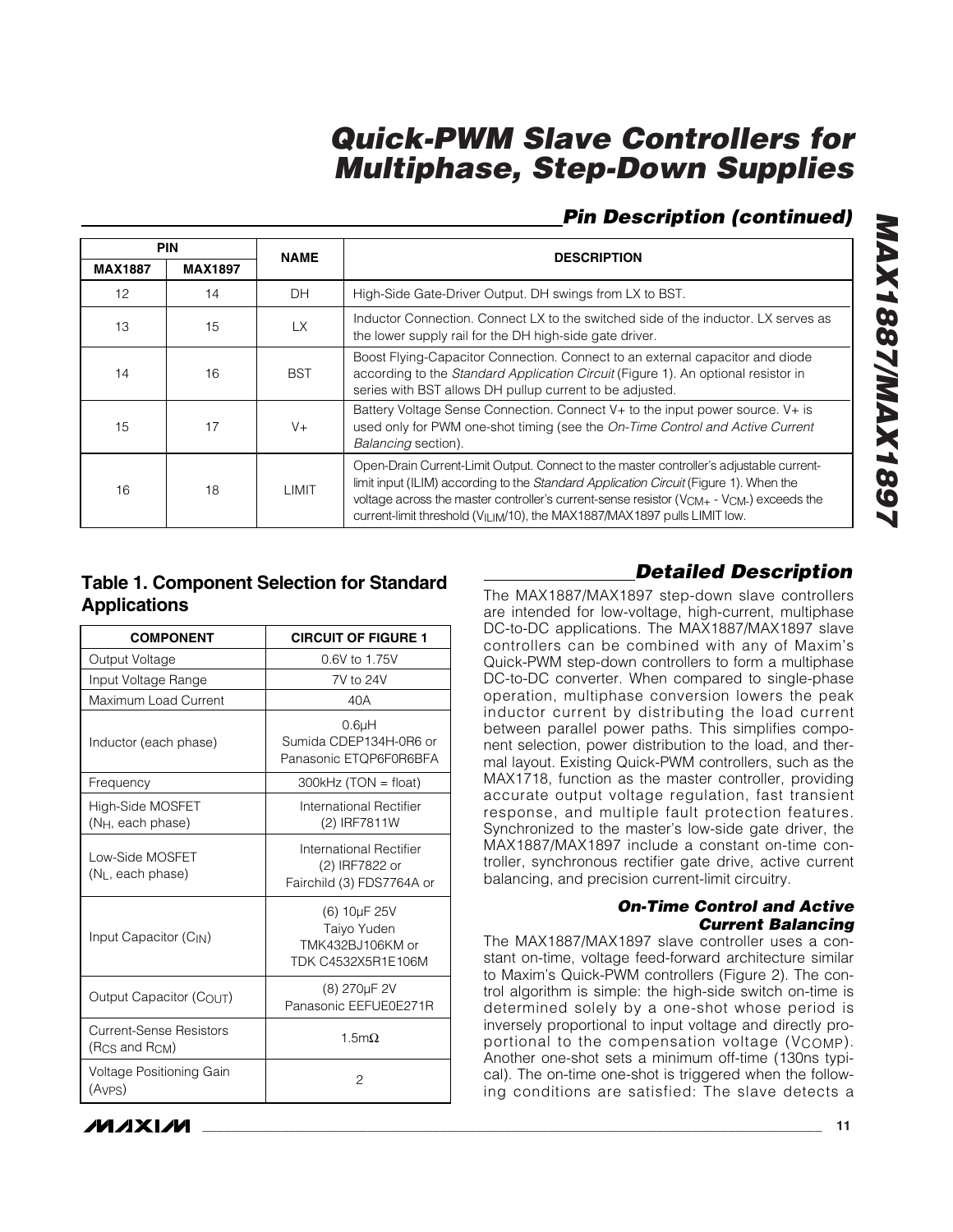### **Table 2. Component Suppliers**

| <b>MANUFACTURER</b>     | <b>PHONE</b><br>[COUNTRY CODE]                | <b>WEBSITE</b>        |
|-------------------------|-----------------------------------------------|-----------------------|
| <b>MOSFETS</b>          |                                               |                       |
| Fairchild Semiconductor | [1] 888-522-5372                              | www.fairchildsemi.com |
| International Rectifier | [1] 310-322-3331                              | www.irf.com           |
| Siliconix               | [1] 203-268-6261                              | www.vishay.com        |
| <b>CAPACITORS</b>       |                                               |                       |
| Kemet                   | [1] 408-986-0424                              | www.kemet.com         |
| Panasonic               | [1] 847-468-5624                              | www.panasonic.com     |
| Sanyo                   | [65] 281-3226 (Singapore)<br>[1] 408-749-9714 | www.secc.co.jp        |
| Taiyo Yuden             | $[03]$ 3667-3408 (Japan)<br>[1] 408-573-4150  | www.t-yuden.com       |
| <b>INDUCTORS</b>        |                                               |                       |
| Coilcraft               | [1] 800-322-2645                              | www.coilcraft.com     |
| Coiltronics             | [1] 561-752-5000                              | www.coiltronics.com   |
| Sumida                  | [1] 408-982-9660                              | www.sumida.com        |

transition on the TRIG input, the slave controller's inductor current is below its current-limit threshold, and the minimum off time has expired. For the MAX1887, a rising edge on the trigger input (TRIG) initiates a new cycle. For the MAX1897, the trigger input's polarity is selected by connecting POL to V<sub>CC</sub> (rising edge) or to GND (falling edge).

At the slave controller's core is the one-shot that sets the high-side switch's on-time. This fast, low-jitter oneshot adjusts the on-time in response to the input voltage and the difference between the inductor currents in the master and the slave. Two identical transconductance amplifiers ( $G_{MM} = G_{MS}$ ) integrate the difference between the master and slave current-sense signals. The summed output is connected to COMP, allowing adjustment of the integration time constant with a compensation capacitor connected at COMP. The resulting compensation current and voltage may be determined by the following equations:

$$
I_{COMP} = G_{MM}(V_{CM+} - V_{CM-}) - G_{MS}(V_{CS+} - V_{CS-})
$$
  

$$
V_{COMP} = V_{OUT} + I_{COMP} Z_{COMP}
$$

where  $Z_{\text{COMP}}$  is the impedance at the COMP output.

The PWM controller uses this integrated signal (V<sub>COMP</sub>) to set the slave controller's on time. When the master and slave current-sense signals (CM+ to CM- and CS+

to CS-) become unbalanced, the transconductance amplifiers adjust the slave controller's on time, allowing the slave inductor current to increase or decrease until the current-sense signals are properly balanced.

$$
t_{ON} = K \left( \frac{V_{COMP}}{V_{IN}} \right)
$$

$$
= K \left( \frac{V_{OUT}}{V_{IN}} \right) + K \left( \frac{I_{COMP}Z_{C}}{V_{IN}} \right)
$$

= (Master's on time) + (Slave's on-time correction due to current imbalance)

This control algorithm results in balanced inductor currents with the slave switching frequency synchronized to the master. Since the master operates at nearly constant frequency, the slave will as well. The benefits of a constant switching frequency are twofold: first, the frequency can be selected to avoid noise-sensitive regions of the spectrum; second, the inductor ripplecurrent operating point remains relatively constant, resulting in easy design methodology and predictable output voltage ripple.

Multiple phase switching effectively distributes the load among the external components, thereby improving the overall efficiency. Distributing the load current between multiple phases lowers the peak inductor current by the

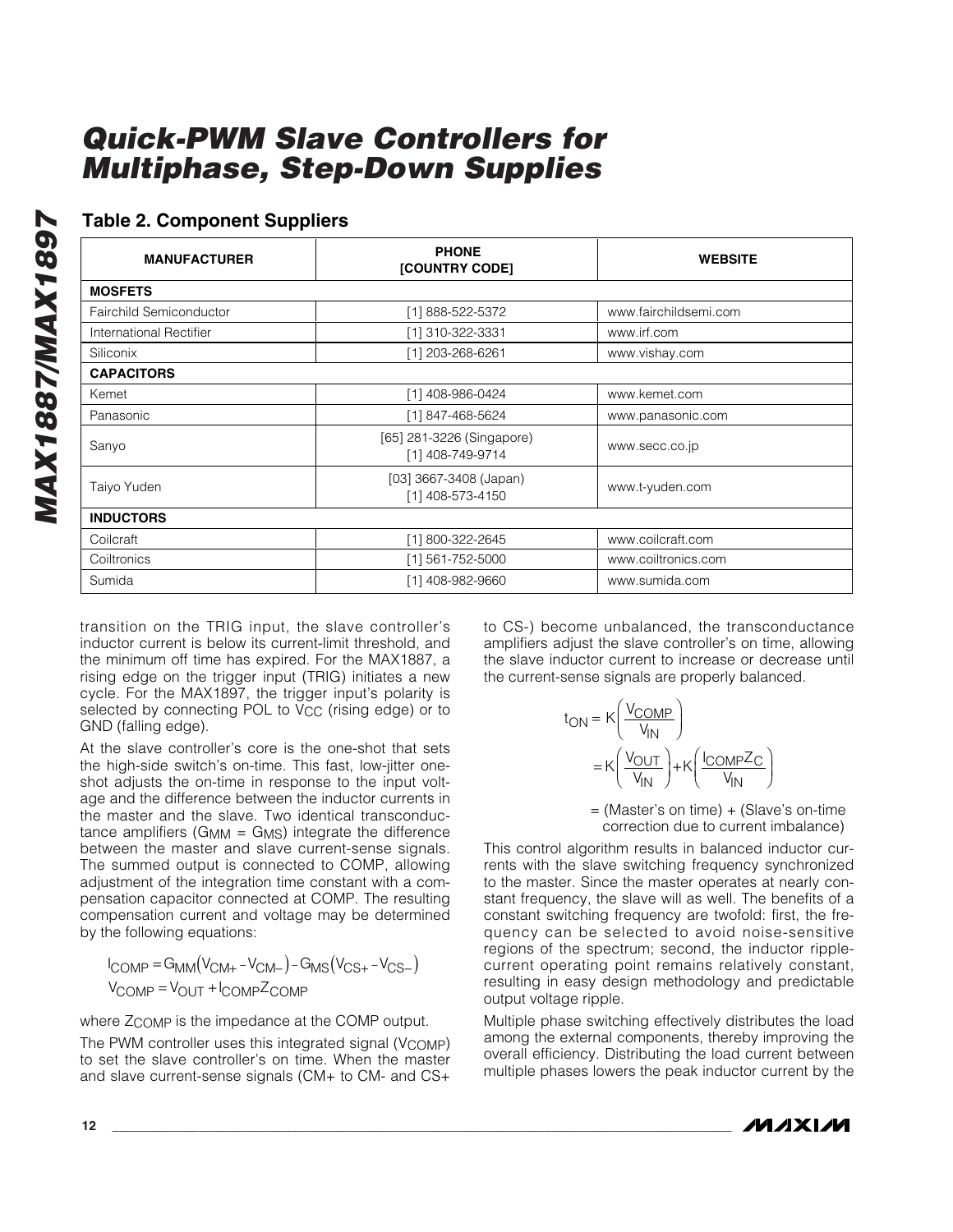

*Figure 1. Standard Application Circuit*

*MAX1887/MAX1897*

**MAX1887/MAX1897**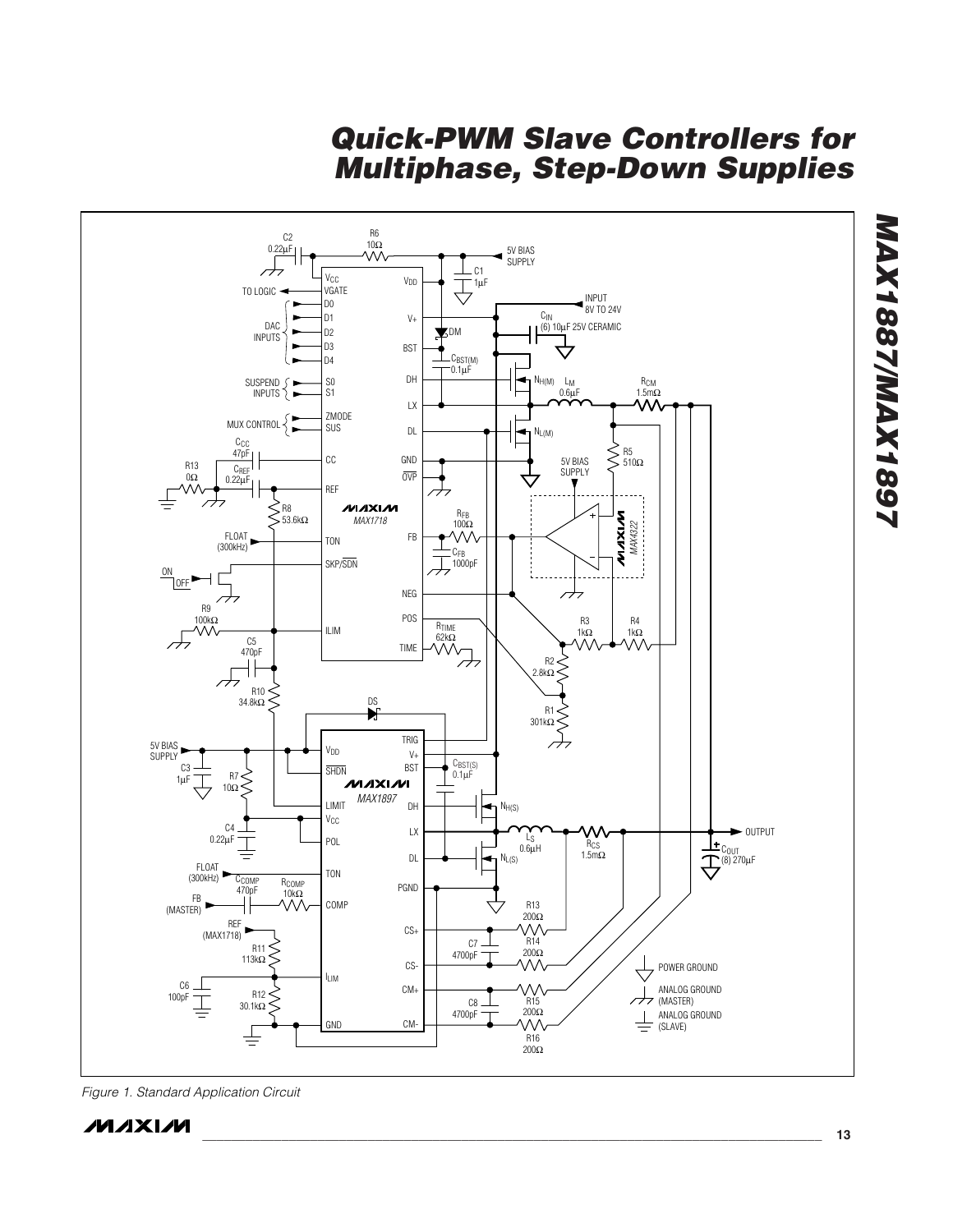



*Figure 2. Functional Diagram*

number of phases  $(1/\eta)$  when compared to a singlephase converter. This significantly reduces the  $1<sup>2</sup>R$  losses across the inductor's series resistance, the MOSFETs on-resistance, and the board resistance.

#### *In-Phase and Out-of-Phase Operation*

Multiphase systems can stagger the on times of each phase (out-of-phase operation) or simultaneously turn on all phases at the beginning of a new cycle (in-phase operation). When configured for out-of-phase operation, high input-to-output differential voltages (V<sub>IN</sub> > ηV<sub>OUT</sub>)

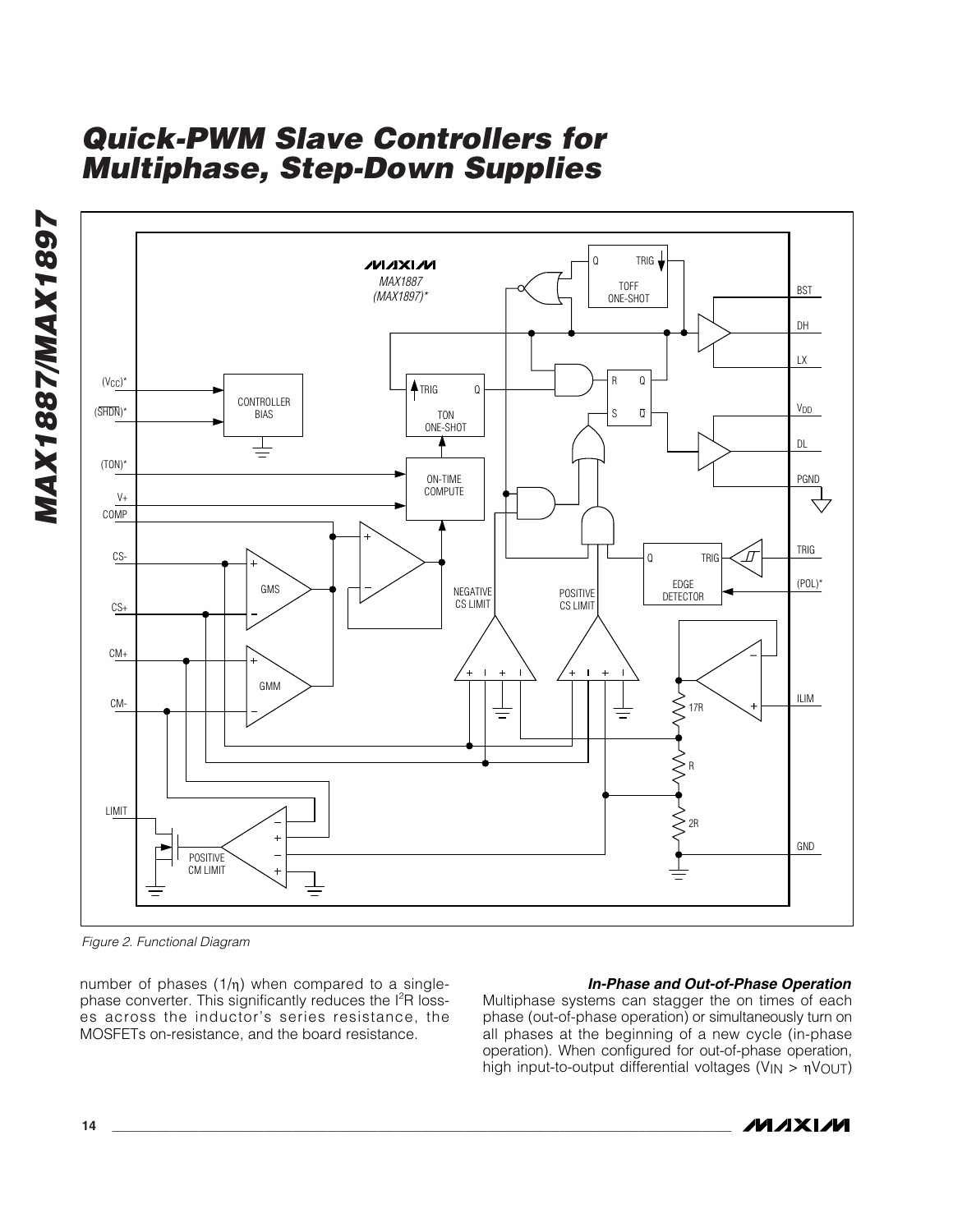prevent the on times from overlapping. Therefore, the instantaneous input current peaks of each phase do not overlap, resulting in reduced input and output voltage ripple and RMS ripple current. This lowers the input and output capacitor requirements, which allows fewer or less expensive capacitors, and decreases shielding requirements for EMI. When the on-times overlap at low input-to-output differential voltages (V<sub>IN</sub> < ηVOUT), the input currents of the overlapping phases may sum together, increasing the total input and output ripple voltage and RMS ripple current.

During in-phase operation, the input capacitors must support large, instantaneous input currents when the high-side MOSFETs turn on simultaneously, resulting in increased ripple voltage and current when compared to out-of-phase operation. The higher RMS ripple current degrades efficiency due to power loss associated with the input capacitor's effective series resistance (ESR). This typically requires a large number of low-ESR input capacitors in parallel to meet input ripple current ratings or minimize ESR-related losses.

For the MAX1897, the polarity select input (POL) determines whether rising edges (POL =  $V_{CC}$ ) or falling edges (POL = GND) trigger a new cycle. For low dutycycle applications (duty factor < 50%), triggering on the rising edge of the master's low-side gate driver prevents both high-side MOSFETs from turning on at the same time. Staggering the phases in this way lowers the input ripple current, thereby reducing the input capacitor requirements. For applications operating with approximately a 50% duty factor, out-of-phase operation (POL =  $V_{CC}$ ) causes the slave controller to complete an on-pulse coincident to the master controller determining when to initiate its next on-time. The noise generated when the slave controller turns off its highside MOSFET could compromise the master controller's feedback voltage and current-sense inputs, causing inaccurate decisions that lead to more jitter in the switching waveforms. Under these conditions, triggering off of the falling edge ( $POL = GND$ ) of the master's low-side gate driver forces the controllers to operate inphase, improving the system's noise immunity.

#### *Forced-PWM Mode*

The MAX1887/MAX1897 controllers do not allow lightload pulse skipping. Therefore, the master controller must be configured for forced-PWM operation. This PWM control scheme forces the low-side gate drive waveform to be the complement of the high-side gate drive waveform, allowing the inductor current to reverse. During negative load and downward output voltage transitions, forced-PWM operation allows the converter to sink current, rapidly pulling down the out-

put voltage. Another benefit of forced-PWM operation, the switching frequency remains relatively constant over the full load and input voltage ranges.

#### **5V Bias Supply (V<sub>CC</sub> and V<sub>DD</sub>)**

The MAX1887/MAX1897 require an external 5V bias supply in addition to the battery. Typically this 5V bias supply is the notebook's 95% efficient 5V system supply. Keeping the bias supply external to the IC improves efficiency, eliminates power dissipation limitations, and removes the cost associated with the internal, 5V linear regulator that would otherwise be needed to supply the PWM circuit and gate drivers. If standalone capability is needed, the 5V supply can be generated with an external linear regulator.

The 20-pin MAX1897 has a separate analog PWM supply voltage input (V<sub>CC</sub>) and gate-driver supply input (VDD). For the 16-pin MAX1887 device, the analog PWM supply voltage input and the gate-driver supply voltage input are internally connected and named  $V_{DD}$ . The battery input  $(V+)$  and 5V bias inputs (V<sub>CC</sub> and V<sub>DD</sub>) can be tied together if the input source is a fixed 4.5V to 5.5V supply.

The maximum current required from the 5V bias supply to power V<sub>CC</sub> (PWM controller) and V<sub>DD</sub> (gate-drive power) is:

 $I_{\text{BIAS}} = I_{\text{CC}} + f_{\text{SW}}(Q_{G1} + Q_{G2}) = 10 \text{mA}$  to 45mA (typ)

where I<sub>CC</sub> is 525µA typical, fsw is the switching frequency, and  $Q<sub>G1</sub>$  and  $Q<sub>G2</sub>$  are the MOSFET data sheets' total gate charge specification limits at  $VGS = 5V$ .

#### *Shutdown (MAX1897 only)*

When  $\overline{\text{SHDN}}$  is driven low, the MAX1897 enters the micropower shutdown mode (Table 3). Shutdown immediately forces DL high, pulls DH low, and shuts down the PWM controller so the total supply current  $(ICC + IDD + I+)$  drops below 1µA. When SHDN is driven high, the MAX1897 operates normally with the PWM controller enabled.

|  |  | <b>Table 3. Approximate K-Factor Errors</b> |  |  |
|--|--|---------------------------------------------|--|--|
|--|--|---------------------------------------------|--|--|

| <b>TON</b><br><b>CONNECTION</b><br>(MAX1897)* | <b>FREQUENCY</b><br><b>SETTING</b><br>(kHz) | <b>K-FACTOR</b><br>$(\mu s)$ | <b>MAX</b><br><b>K-FACTOR</b><br><b>ERROR</b><br>(%) |  |  |
|-----------------------------------------------|---------------------------------------------|------------------------------|------------------------------------------------------|--|--|
| Vcc                                           | 200                                         | 5                            | 10                                                   |  |  |
| Float                                         | 300                                         | 3.3                          | 10                                                   |  |  |
| GND                                           | 550                                         | 1.8                          | 10                                                   |  |  |

\**The MAX1887 is internally preset for 300kHz operation.*

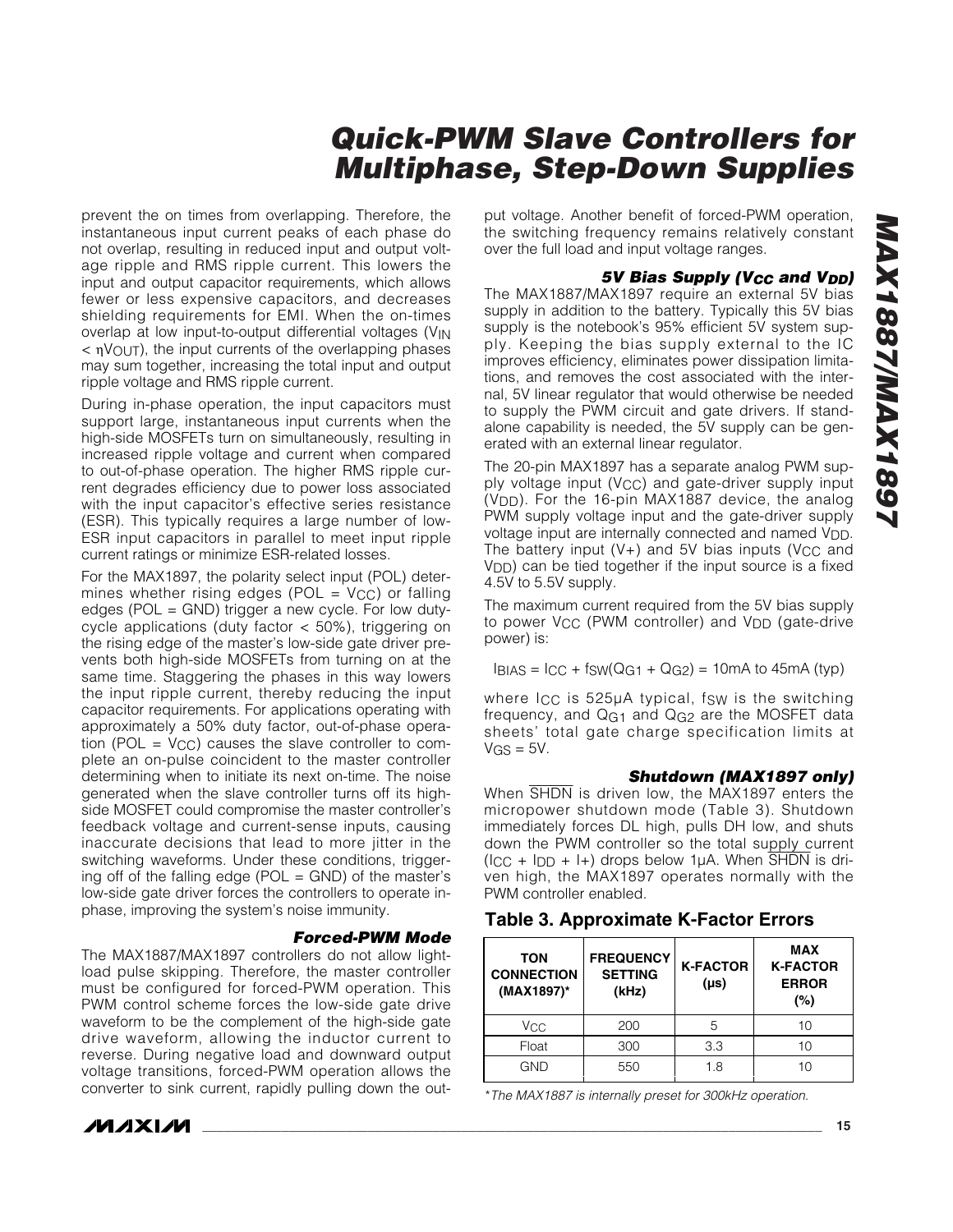| <b>SHDN</b>     | <b>ILIM</b>             | <b>DL</b> | <b>MODE</b>         | <b>COMMENTS</b>                                                                                                                                                                                                                                                 |
|-----------------|-------------------------|-----------|---------------------|-----------------------------------------------------------------------------------------------------------------------------------------------------------------------------------------------------------------------------------------------------------------|
| GND             | Χ                       | High      | Shutdown            | Micropower, shutdown mode ( $ _{CC}$ + $ _{DD}$ < 1 $\mu$ A typ). DL forced high,<br>DH forced low, and the PWM controller disabled.                                                                                                                            |
| Vcc.            | <b>GND</b><br>(< 0.25V) | High      | Standby             | Low-power, standby mode ( $\log + \log = 20\mu$ A typ). DL forced high,<br>DH forced low, and the PWM controller disabled. However, the bias<br>and fault protection circuitry remain active so the MAX1887/MAX1897<br>can continuously monitor the ILIM input. |
| V <sub>CC</sub> | High<br>(> 0.25V)       | Switching | Normal<br>Operation | Low-noise, fixed-frequency, PWM operation. The inductor current<br>reverses with light loads.                                                                                                                                                                   |

### **Table 4. Operating Mode Truth Table**

*X = Don't Care*

Several Quick-PWM converters that may be used as the master controller ramp down the output voltage at a controlled slew rate when shut down. When combined with these master controllers, the MAX1897 must not be deactivated until the output voltage is fully discharged. Otherwise the slave's low side switch will turn on while the master is still attempting to regulate the output. In these applications, delay the shutdown input signal to the MAX1897 or permanently connect SHDN to V<sub>CC</sub> and use standby mode to conserve power (see the *Standby Mode* section).

*Standby Mode* The MAX1887/MAX1897 slave controllers enter a lowpower standby mode when the ILIM voltage ( $V<sub>ILIM</sub>$ ) drops below 250mV (Table 4). Similar to shutdown mode, standby forces DL high, pulls DH low, and disables the PWM controller to inhibit switching; however, the bias and fault protection circuitry remain active so the MAX1887/MAX1897 can continuously monitor the ILIM input. When  $V_{\text{ILM}}$  is driven above 250mV, the PWM controller is enabled.

When the slave controller's current-limit voltage ( $V<sub>ILIM</sub>$ ) is set through a resistive divider between the master controller's reference and GND (see the *Current-Limit Circuitry* section), the MAX1887/MAX1897 automatically enters low-power standby mode when the master controller shuts down. As the master's reference powers down, the resistive divider pulls ILIM below 250mV, automatically activating the MAX1887/MAX1897's lowpower standby mode.

#### *Current-Limit Circuitry*

When the master's inductor current exceeds its valley current limit, the master extends its off time by forcing DL high until the inductor current falls below the currentlimit threshold. Without a transition on the master's lowside gate driver, the slave cannot initiate a new on-time pulse so the slave's inductor current ramps down as well, maintaining the current balance. Therefore, the slave's valley current limit only needs to protect the slave controller if the current-balance circuitry or the master current limit fails. The slave's ILIM input voltage should be selected to properly adjust the master's current-limit threshold.

#### *Dual-Mode ILIM Input*

The current-limit input (ILIM) features dual-mode operation, serving as both the standby mode control input and the current-limit threshold adjustment. The slave controller enters a low-power standby mode when the ILIM voltage (VILIM) is pulled below 250mV. For ILIM voltages from 400mV to 1.5V, the current-limit threshold voltage is precisely  $0.1 \times V_{\text{ILIM}}$ . The current-limit voltage may be accurately set with a resistive voltagedivider between the master controller's reference and GND, allowing the MAX1887/MAX1897 to automatically enter the low-power standby mode.

#### *Slave Current Limit*

The slave current-limit circuit employs a unique "valley" current-sensing algorithm. If the current-sense signal is above the current-limit threshold, the MAX1887/ MAX1897 will not initiate a new cycle (Figure 3). The actual peak inductor current is greater than the current-limit threshold by an amount equal to the inductor ripple current. Therefore, the exact current-limit characteristic and maximum load capability are a function of the current-limit threshold, inductor value, and input voltage. The reward for this uncertainty is robust, overcurrent sensing. When combined with master controllers that contain output undervoltage protection circuits, this current-limit method is effective in almost every circumstance.

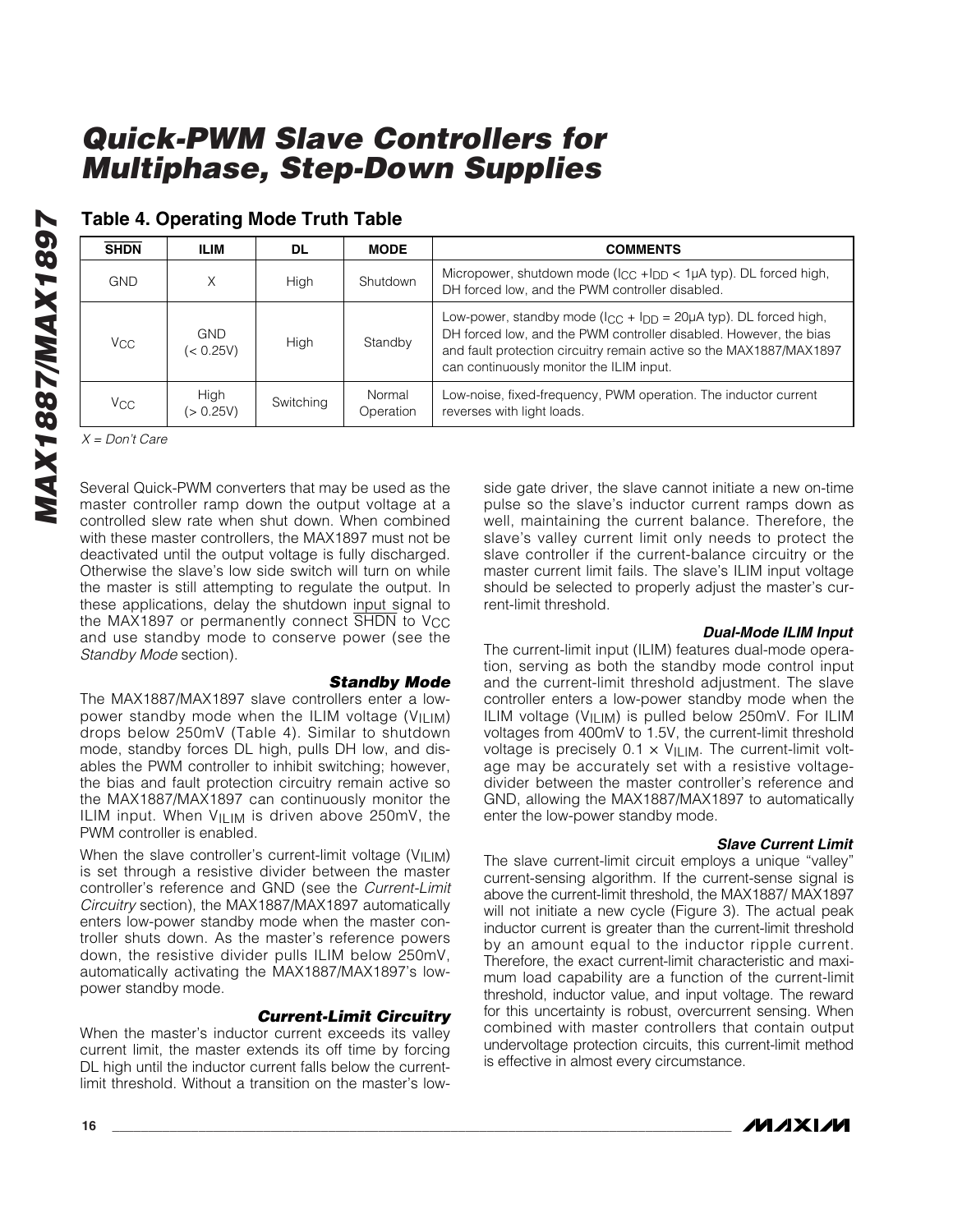

*Figure 3. "Valley" Current-Limit Threshold Point*

There also is a negative current limit that prevents excessive reverse inductor currents when  $V_{\text{OUT}}$  is sinking current. The negative current-limit threshold is set to approximately 150% of the positive current-limit threshold, and tracks the positive current limit when ILIM is adjusted.

The MAX1887/MAX1897 uses CS+ and CS- to differentially measure the current across an external sense resistor (R<sub>CS</sub>) connected between the inductor and output capacitors. This configuration provides precise current balancing, current limiting, and voltage positioning with a 1% current-sense resistor. Reducing the sense voltage decreases power dissipation but increases the relative measurement error.

Carefully observe the PC board layout guidelines to ensure that noise and DC errors don't corrupt the currentsense signals measured at CS+ and CS-. The IC should be mounted relatively close to the current-sense resistor with short, direct traces making a Kelvin sense connection.

#### *Master Current-Limit Adjustment (LIMIT)*

The Quick-PWM controllers that may be used as the master controller typically use the low-side MOSFET's on-resistance as its current-sense element. This dependence on a loosely specified resistance with a large temperature coefficient causes inaccurate current limiting. As a result, high current-limit thresholds are needed to guarantee full-load operation under worst-case conditions. Furthermore, the inaccurate current limit mandates the use of MOSFETs and inductors with excessively high current and power dissipation ratings.

The slave includes a precision current-limit comparator that supplements the master's current-limit circuitry. The MAX1887/MAX1897 uses CM+ and CM- to differentially sense the master's inductor current across a current-sense resistor, providing a more accurate current limit. When the master's current-sense voltage exceeds the current limit set by ILIM in the slave (see the *Dual-Mode ILIM Input* section), the open-drain current-limit comparator pulls LIMIT low (Figure 2). Once the master triggers the current limit, a pulse-width modulated output signal appears at LIMIT. This signal is filtered and used to adjust the master's current-limit threshold.

*High-Side, Gate Driver Supply (BST)* The gate drive voltage for the high-side, N-channel MOSFET is generated by the flying capacitor boost circuit (Figure 4). The capacitor between BST and LX is alternately charged from the external 5V bias supply (VDD) and placed in parallel with the high-side MOSFET's gate-source terminals.

On startup, the synchronous rectifier (low-side MOSFET) forces LX to ground and charges the boost capacitor to 5V. On the second half of each cycle, the switch-mode power supply turns on the high-side MOSFET by closing an internal switch between BST and DH. This provides the necessary gate-to-source voltage to turn on the highside switch, an action that boosts the 5V gate drive signal above the system's main supply voltage  $(V+)$ .



*Figure 4. High-Side Gate Driver Boost Circuitry*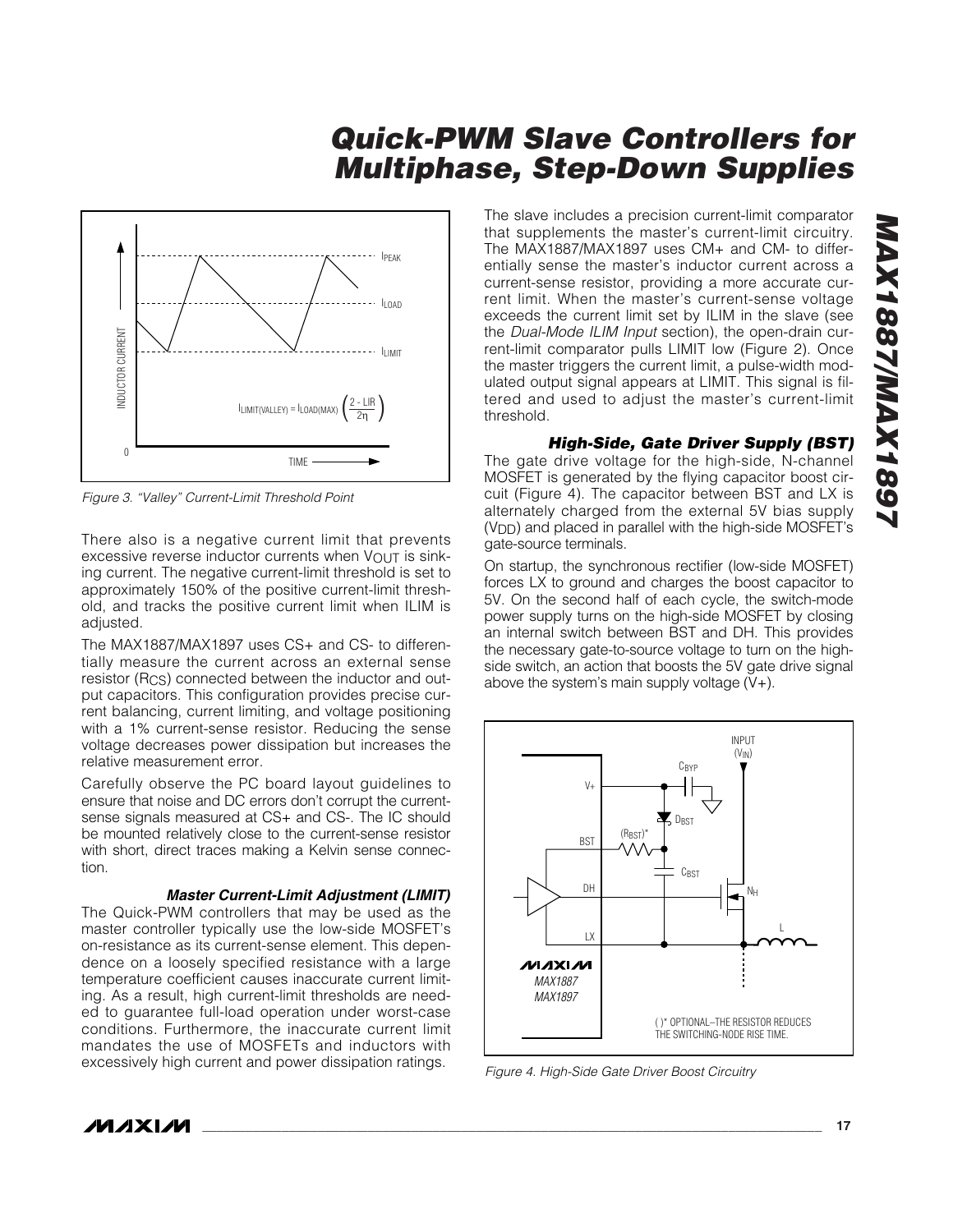#### *MOSFET Gate Drivers (DH, DL)*

The DH and DL drivers are optimized for driving moderately sized, high-side and larger, low-side power MOSFETs. This is consistent with the low duty factor seen in the notebook CPU environment, where a large VIN - VOUT differential exists. An adaptive dead-time circuit monitors the DL output and prevents the highside FET from turning on until DL is fully off. There must be a low resistance, low inductance path from the DL driver to the MOSFET gate in order for the adaptive dead-time circuit to work properly. Otherwise, the sense circuitry in the MAX1887/MAX1897 will interpret the MOSFET gate as "off" while there is actually charge still left on the gate. Use very short, wide traces (50mils to 100mils wide if the MOSFET is 1 inch from the device). The dead time at the other edge (DH turning off) is determined by a fixed 35ns internal delay.

The internal pulldown transistor that drives DL low is robust, with a  $0.4Ω$  (typ) on-resistance. This helps prevent DL from being pulled up during the fast rise-time of the LX node, due to capacitive coupling from the drain to the gate of the low-side synchronous-rectifier MOS-FET. However, for high-current applications, some combinations of high- and low-side FETs may cause excessive gate-drain coupling, leading to poor efficiency, EMI, and shoot-through currents. This is often remedied by adding a resistor less than  $5Ω$  in series with BST, which increases the turn-on time of the high-side FET without degrading the turn-off time (Figure 4).

#### *Undervoltage Lockout*

During startup, the V<sub>CC</sub> undervoltage lockout (UVLO) circuitry forces the DL gate driver high and the DH gate driver low, inhibiting switching until an adequate supply voltage is reached. Once V<sub>CC</sub> rises above 3.75V, valid transitions detected at the trigger input initiate a corresponding on-time pulse (see the *On-Time Control and Active Current Balancing* section). To ensure correct startup, the MAX1887/MAX1897 slave controller's undervoltage lockout voltage must be lower than the master controller's undervoltage lockout voltage.

If the V<sub>CC</sub> voltage drops below 3.75V, it is assumed that there is not enough supply voltage to make valid decisions. To protect the output from overvoltage faults, DL is forced high in this mode to force the output to ground. This results in large negative inductor current and possibly small negative output voltages. If  $V_{CC}$  is likely to drop in this fashion, the output can be clamped with a Schottky diode to PGND to reduce the negative excursion.

#### *Thermal-Fault Protection*

The MAX1887/MAX1897 feature a thermal fault-protection circuit. When the junction temperature rises above +160°C, a thermal sensor activates the standby logic, forces the DL low-side gate driver high, and pulls the DH high-side gate driver low. This quickly discharges the output capacitors, tripping the master controller's undervoltage lockout protection. The thermal sensor reactivates the slave controller after the junction temperature cools by 15°C.

### *Design Procedure*

Firmly establish the input voltage range and maximum load current before choosing a switching frequency and inductor operating point (ripple-current ratio). The primary design trade-off lies in choosing a good switching frequency and inductor operating point, and the following four factors dictate the rest of the design:

**Input Voltage Range:** The maximum value (VIN(MAX)) must accommodate the worst-case high AC adapter voltage. The minimum value (VIN(MIN)) must account for the lowest input voltage after drops due to connectors, fuses, and battery selector switches. If there is a choice at all, lower input voltages result in better efficiency.

**Maximum Load Current:** There are two values to consider. The peak load current (I<sub>LOAD(MAX)</sub>) determines the instantaneous component stresses and filtering requirements, and thus drives output capacitor selection, inductor saturation rating, and the design of the current-limit circuit. The continuous load current (ILOAD) determines the thermal stresses and thus drives the selection of input capacitors, MOSFETs, and other critical heat-contributing components. Modern notebook CPUs generally exhibit  $I$ <sub>LOAD</sub> =  $I$ <sub>LOAD</sub>(MAX)  $\times$  80%.

For multiphase systems, each phase supports a fraction of the load, depending on the current balancing. The highly accurate current sensing and balancing implemented by the MAX1887/MAX1897 slave controller evenly distributes the load among each phase:

$$
I_{LOAD(SLAVE)} = I_{LOAD(MASTER)} = \frac{I_{LOAD}}{\eta}
$$

where η is the number of phases.

**Switching Frequency:** This choice determines the basic trade-off between size and efficiency. The optimal frequency is largely a function of maximum input voltage, due to MOSFET switching losses that are proportional to frequency and  $V_{IN}^2$ . The optimum frequency also is a moving target, due to rapid improvements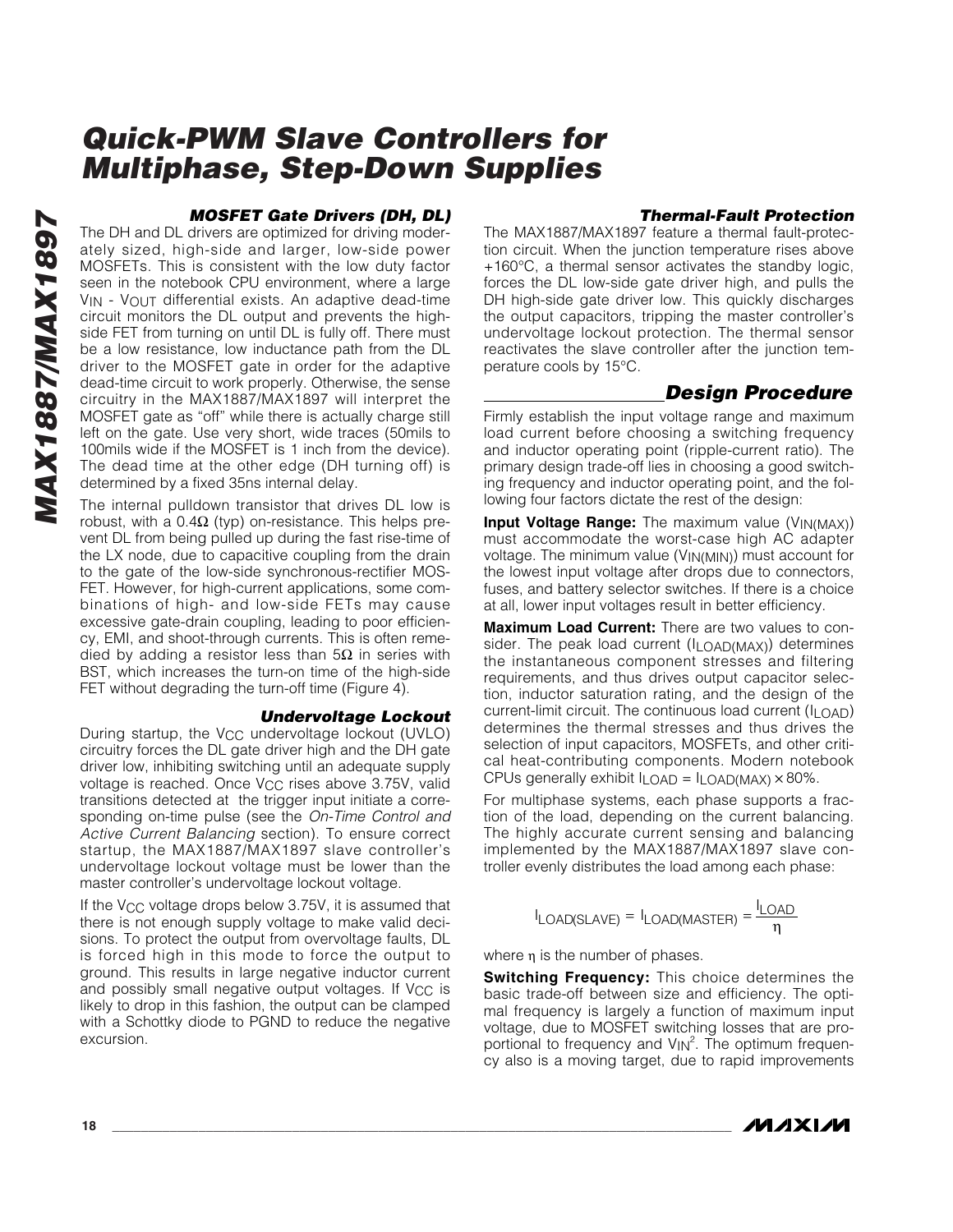# *Multiphase, Step-Down Supplies* Find a low-loss inductor having the lowest possible DC resistance that fits in the allotted dimensions. Ferrite cores are often the best choice, although powdered iron is inexpensive and can work well at 200kHz. The core must be large enough not to saturate at the peak

$$
I_{PEAK} = I_{LOAD(MAX)} \left( \frac{2 + LIR}{2\eta} \right)
$$

where η is the number of phases.

inductor current (IPEAK):

*Quick-PWM Slave Controllers for* 

#### *Transient Response*

The inductor ripple current affects transient-response performance, especially at low V<sub>IN</sub> - V<sub>OUT</sub> differentials. Low inductor values allow the inductor current to slew faster, replenishing charge removed from the output filter capacitors by a sudden load step. The amount of output sag also is a function of the maximum duty factor, which can be calculated from the on time and minimum off time:

$$
V_{SAG} = \frac{L(\Delta I_{LOAD(MAX)})^2 \left[ \left( \frac{V_{OUT}K}{V_{IN}} \right) + t_{OFF(MIN)} \right]}{2\eta C_{OUT}V_{OUT} \left[ \left( \frac{(V_{IN} - V_{OUT})K}{V_{IN}} \right) - t_{OFF(MIN)} \right]}
$$

where tOFF(MIN) is the minimum off time (see the *Electrical Characteristics* section), η is the number of phases, and K is from Table 3.

The amount of overshoot due to stored inductor energy can be calculated as:

$$
V_{SOAR} \approx \frac{\left(\Delta I_{LOAD(MAX)}\right)^2 L}{2\eta C_{OUT} V_{OUT}}
$$

#### *Setting the Current Limits*

The master and slave current-limit thresholds must be great enough to support the maximum load current, even under worst-case operating conditions. Since the master's current limit determines the maximum load (see the *Current-Limit Circuitry* section), the procedure for setting the current limit is sequential. First, the master's current limit is set based on the operating conditions and the characteristics of the low-side MOSFETs. Then the slave controller is configured to adjust the master's current-limit threshold based on the precise current-sense resistor value and variation in the MOS-FET characteristics. Finally, the resulting valley current limit for the slave's inductor occurs above the master's

in MOSFET technology that are making higher frequencies more practical.

**Setting Switch On Time:** The constant on-time control algorithm in the master results in a nearly constant switching frequency despite the lack of a fixed-frequency clock generator. In the slave, the high-side switch on time is inversely proportional to V+ and directly proportional to the compensation voltage ( $V_{\text{COMP}}$ ):

$$
t_{ON} = K \left( \frac{V_{COMP}}{V_{IN}} \right)
$$

where K is internally preset to 3.3µs for the MAX1887 or externally set by the TON pin-strap connection for the MAX1897 (Table 3)

Set the nominal on time in the slave to match the on time in the master. An exact match is not necessary because the MAX1887/MAX1897 have wide to adjustment ranges  $(\pm 40\%)$ . For example, if ton in the master is set to 250kHz, the slave can be set to either 200kHz or 300kHz and still achieve good performance. Care should be taken to ensure that the COMP voltage remains within its output voltage range (0.42V to 2.80V).

**Inductor Operating Point:** This choice provides tradeoffs between size vs. efficiency and transient response vs. output noise. Low inductor values provide better transient response and smaller physical size, but also result in lower efficiency and higher output noise due to increased ripple current. The minimum practical inductor value is one that causes the circuit to operate at the edge of critical conduction (where the inductor current just touches zero with every cycle at maximum load). Inductor values lower than this grant no further sizereduction benefit. The optimum operating point is usually found between 20% and 50% ripple current.

#### *Inductor Selection*

The switching frequency and operating point (% ripple or LIR) determine the inductor value as follows:

$$
L = \frac{V_{OUT} \times (V_{IN} - V_{OUT}) \times \eta}{V_{IN} \times f_{SW} \times I_{LOAD(MAX)} \times LIR}
$$

where  $\eta$  is the number of phases. Example:  $\eta = 2$ ,  $I_{LOAD}$  = 40A,  $V_{IN}$  = 12V,  $V_{OUT}$  = 1.3V,  $f_{SW}$  = 300kHz, 30% ripple current or  $LIR = 0.3$ :

$$
L = \frac{1.3V \times (12V - 1.3V) \times 2}{12V \times 300kHz \times 40A \times 0.3} = 0.64 \mu H
$$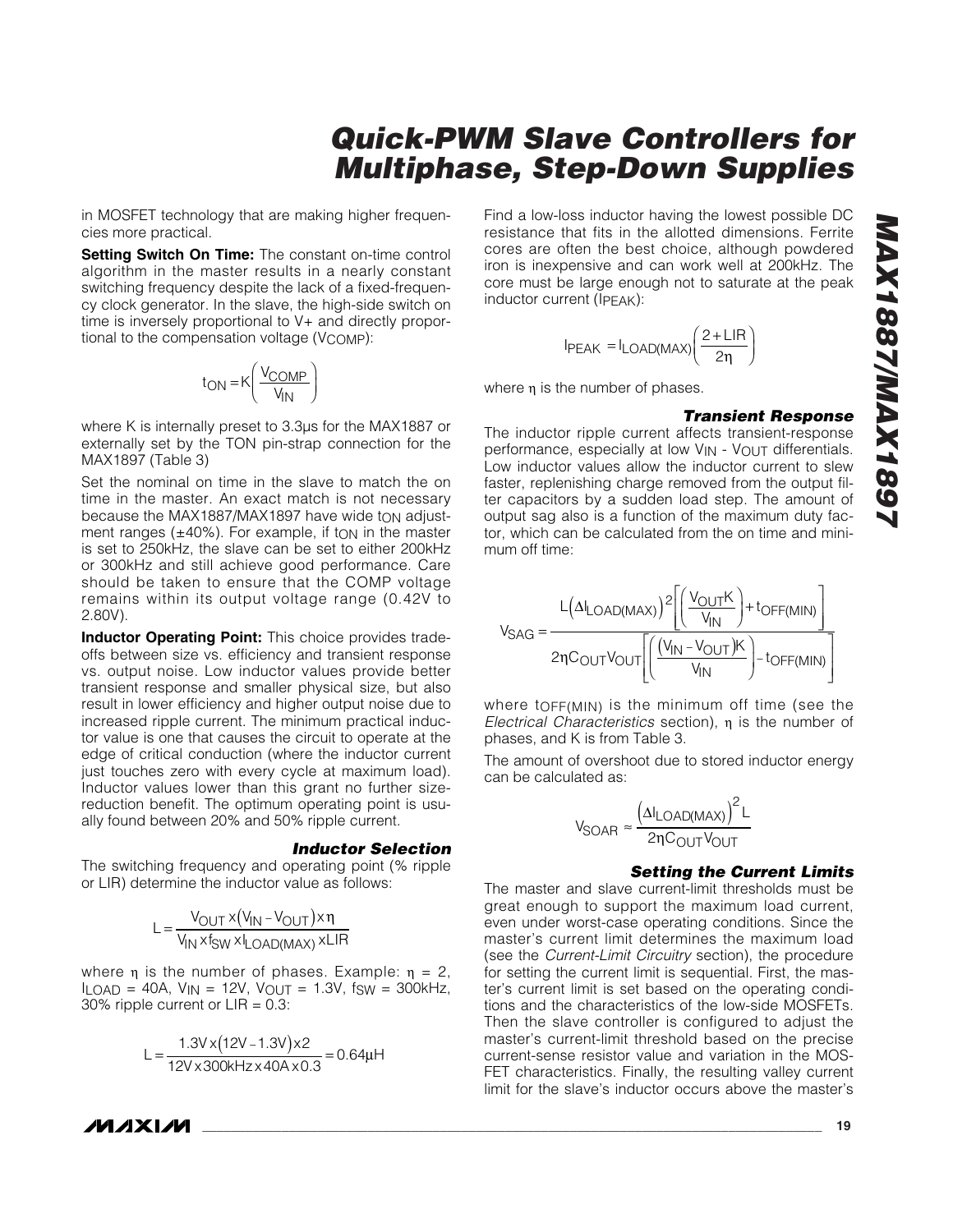*MAX1887/MAX1897* **MAX1887/MAX1897** 



*Figure 5. Setting the Adjustable Current Limits*

current-limit threshold. This is acceptable since the slave's inductor current limit only serves as a fail-safe in case the master and slave inductor currents become significantly unbalanced during a transient.

The basic operating conditions are determined using the same calculations provided in any Quick-PWM regulator data sheet. The valley of the inductor current (ILIMIT(VALLEY)) occurs at ILOAD(MAX) divided by the number of phases minus half of the peak-to-peak inductor current:

$$
I_{LIMIT(VALLEY)} \geq \left(\frac{I_{LOAD(MAX)}}{\eta}\right) - \left(\frac{\Delta I_{INDUCTOR}}{2}\right)
$$

where the peak-to-peak inductor current may be determined by the following equation:

$$
\Delta I_{INDUCTOR} = \frac{V_{OUT}(V_{IN} - V_{OUT})}{V_{IN}f_{SW}L}
$$

The master's high current-limit threshold must be set high enough to support the maximum load current, even when the master's current-limit threshold is at its minimum tolerance value, as described in the master controller's data sheet. Most Quick-PWM controllers that may be chosen as the master controller use the low-side MOSFET's on-resistance to sense the inductor current. In these applications, the worst-case maximum value for R<sub>DS(ON)</sub> plus some margin for the rise in RDS(ON) over temperature must be used to determine the master's current-limit threshold. A good general rule is to allow 0.5% additional resistance for each °C of temperature rise. Set the master current-limit threshold

to support the maximum load current for the maximum RDS(ON) and minimum current-limit tolerance value:

#### VITHM(HIGH) ≥ (ILIMIT(VALLEY))RDS(ON)(MAX)

where V<sub>ITHM</sub>, the master's current-limit threshold, is typically 1/10th the voltage seen at the master's ILIM input  $(V_{\text{ITHM}} = 0.1 \times V_{\text{LIM(MASTER)}}$ , see the master controller's data sheet). Connect a resistive voltage-divider from the master controller's internal reference to GND, with the master's ILIM input connected to the center tap (Figure 5). Use 1% tolerance resistors in the divider with 10µA to 20µA DC bias current to prevent significant errors due to the ILIM pin's input current:

$$
\frac{V_{ILIM(MASTER)}}{20 \mu A} \le R_B \le \frac{V_{ILIM(MASTER)}}{10 \mu A}
$$

$$
R_A = \left[ \left( \frac{V_{REF(MASTER)}}{V_{ILIM(MASTER)}} \right) - 1 \right] R_B
$$

Configure the slave controller so its LIMIT output begins to roll off after the master current-limit threshold occurs:

$$
V_{\text{THS}} \geq R_{\text{CM}} \left( \frac{V_{\text{THM(HIGH)}}}{R_{\text{DS(ON)(MAX)}}} + \Delta I_{\text{INDUCTOR}} \right)
$$

where V<sub>ITHS</sub>, the slave's current-limit threshold, is precisely one-tenth the voltage seen at the slave's ILIM input (V<sub>ITHS</sub> =  $0.1 \times$  V<sub>ILIM(SLAVE)</sub>). Connect a second resistive voltage-divider from the master controller's internal reference to GND, with the slave's ILIM input connected to the center tap (Figure 5). The external adjustment range of 400mV to 1.5V corresponds to a

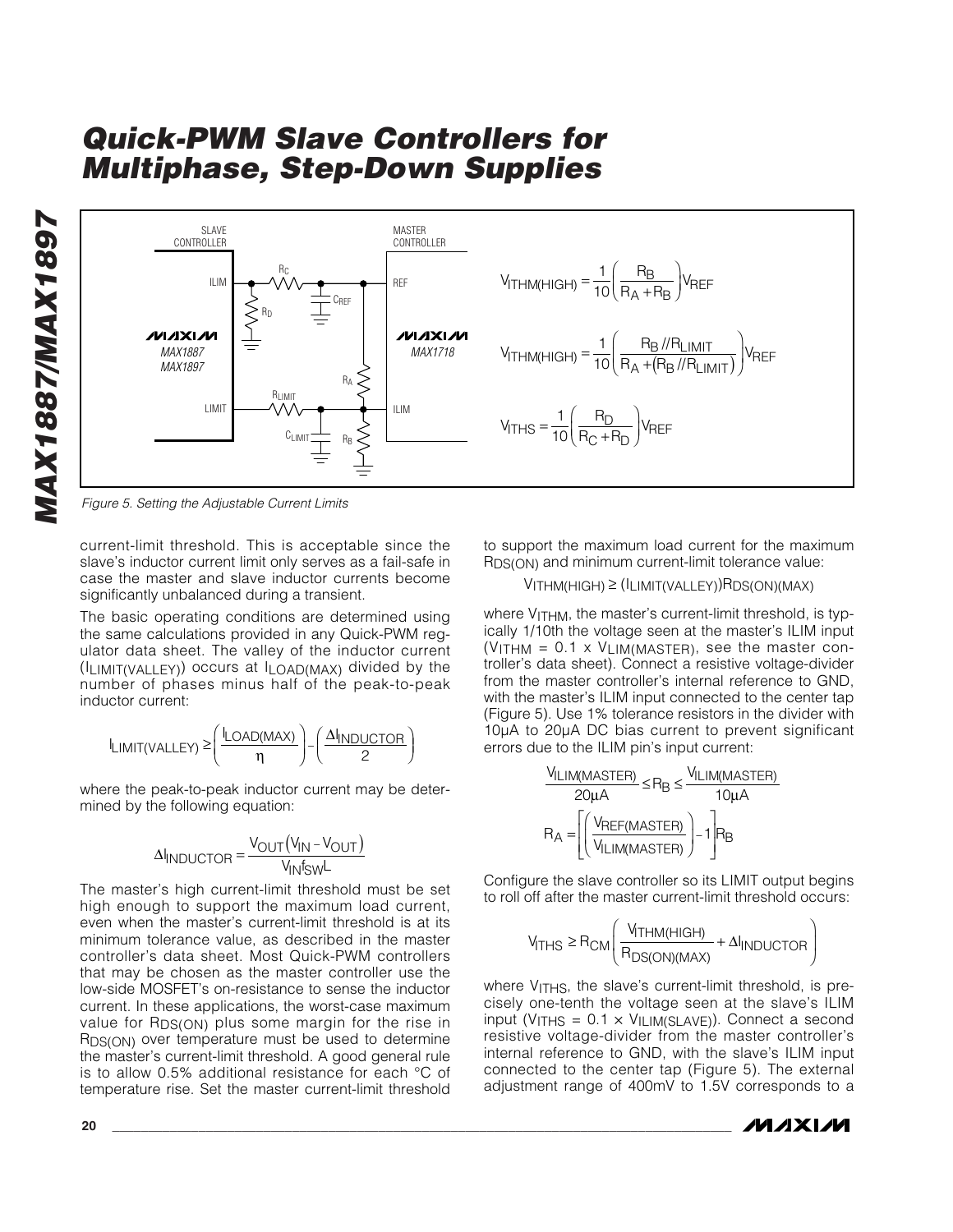### *Quick-PWM Slave Controllers for Multiphase, Step-Down Supplies* 2) Determine the master's current-limit threshold from the valley current limit and low-side MOSFETs' maximum on-resistance over temperature:  $V$ ITH(MASTER) ≥ 21.8A  $\times$  6m $\Omega$  = 130mV

Now select the resistive-divider values (RA and RB in Figure 5) to set the appropriate voltage at the master's ILIM input:

$$
R_{\text{B}} = \left(\frac{10 \times 130 \text{mV}}{20 \mu \text{A}}\right) \text{to} \left(\frac{10 \times 130 \text{mV}}{10 \mu \text{A}}\right) = 65 \text{k}\Omega \text{ to } 130 \text{k}\Omega
$$

Selecting R<sub>B</sub> = 100kΩ ±1% provides the following value for RA:

$$
R_A = \left(\frac{2V}{10 \times 130 \text{mV}} - 1\right) \times 100 \text{k}\Omega \approx 54 \text{k}\Omega
$$

3) Determine the slave's current-limit threshold:

$$
V_{\text{THS}} \ge 1.5 \text{m}\Omega \times \left(\frac{130 \text{mV}}{6 \text{m}\Omega} + 6.4 \text{A}\right) \approx 42 \text{mV}
$$

Select the resistive-divider values ( $R_C$  and  $R_D$  in Figure 5) to set the appropriate voltage at the slave's ILIM input:

$$
R_D = \left(\frac{10 \times 42mV}{20 \mu A}\right) \text{to} \left(\frac{10 \times 42mV}{10 \mu A}\right) = 21k\Omega \text{ to } 42k\Omega
$$

Selecting  $R_D = 30.1k\Omega \pm 1\%$  provides the following value for RA:

$$
R_C = \left(\frac{2V}{10 \times 42mV} - 1\right) \times 30.1k\Omega \approx 113k\Omega
$$

4) Determine RLIMIT (Figure 5) from the above equation:

$$
R_{LIMIT} \leq \frac{\left(53.6k\Omega \text{/}/100k\Omega\right) \times 3m\Omega}{6m\Omega - 3m\Omega} \approx 35k\Omega
$$

5) Finally, verify that that the total bias currents do not exceed the 50µA maximum load of the master's reference:

$$
IBIAS(TOTAL) = \left(\frac{2V}{54k\Omega + (100k\Omega)/34.8k\Omega)}\right) +
$$

$$
\left(\frac{2V}{30.1k\Omega + 113k\Omega}\right) = 36\mu\text{A}
$$

current-limit threshold of 40mV to 150mV. Use 1% tolerance resistors in the divider with 10µA to 20µA DC bias current to prevent significant errors due to the ILIM pin's input current. Reducing the current-limit threshold voltage lowers the sense resistor's power dissipation, but this also increases the relative measurement error:

$$
\frac{V_{ILIM(SLAVE)}}{20 \mu A} \le R_D \le \frac{V_{ILIM(SLAVE)}}{10 \mu A}
$$

$$
R_C = \left[ \left( \frac{V_{REF(MASTER)}}{V_{ILIM(SLAVE)}} \right) - 1 \right] R_D
$$

Now, set the current-limit adjustment ratio ( $AADJ =$ VITHM(HIGH)/VITHM(LOW)) greater than the maximum to minimum on-resistance ratio (ARDS = RDS(ON)(MAX)/ RDS(ON)(MIN)):

$$
A_{ADJ} \ge A_{ROS}
$$

$$
1 + \left(\frac{R_A / / R_B}{R_{LIMIT}}\right) \ge \frac{R_{DS(ON)(MAX)}}{R_{DS(ON)(MIN)}}
$$

Increasing AADJ improves the master's current-limit accuracy but also increases the current limit's noise sensitivity. Therefore,  $R_{LIMIT}$  may be selected using the following equation:

$$
R_{LIMIT} \leq \frac{(R_A \text{ // } R_B)R_{DS(ON)(MIN)}}{R_{DS(ON)(MAX)} - R_{DS(ON)(MIN)}}
$$

Finally, verify that the total load on the master's reference does not exceed 50µA:

$$
I_{BIAS(TOTAL)} = \left(\frac{V_{REF}}{R_A + (R_B // R_{LIMIT})}\right) + \left(\frac{V_{REF}}{R_C + R_D}\right) \le 50 \mu A
$$

#### **Current Limit Design Example**

For the typical application circuit shown in Figure 1: V<sub>IN</sub>  $= 12V$ , VOUT = 1.3V, fsw = 300kHz,  $\eta = 2$ , ILOAD(MAX)  $= 50A$ , L = 0.6µH, RDS(ON)(MAX) = 6m $\Omega$ , RDS(ON)(MIN)  $= 3m\Omega$ 

1) Determine the peak-to-peak inductor current and the valley current limit:

$$
\Delta I_{\text{INDUCTOR}} = \frac{1.3 \text{V} \times (12 \text{V} - 1.3 \text{V})}{12 \text{V} \times 300 \text{kHz} \times 0.6 \mu\text{H}} = 6.4 \text{A}
$$
\n
$$
I_{\text{LIMIT(VALLEY)}} = \left(\frac{50 \text{A}}{2}\right) - \left(\frac{1}{2} \times 6.4 \text{A}\right) = 21.8 \text{A}
$$

$$
\boldsymbol{\mathcal{N}}\boldsymbol{\mathcal{N}}\mathbf{X}\boldsymbol{\mathcal{N}}
$$

**\_\_\_\_\_\_\_\_\_\_\_\_\_\_\_\_\_\_\_\_\_\_\_\_\_\_\_\_\_\_\_\_\_\_\_\_\_\_\_\_\_\_\_\_\_\_\_\_\_\_\_\_\_\_\_\_\_\_\_\_\_\_\_\_\_\_\_\_\_\_\_\_\_\_\_\_\_\_\_\_\_\_\_\_\_\_ 21**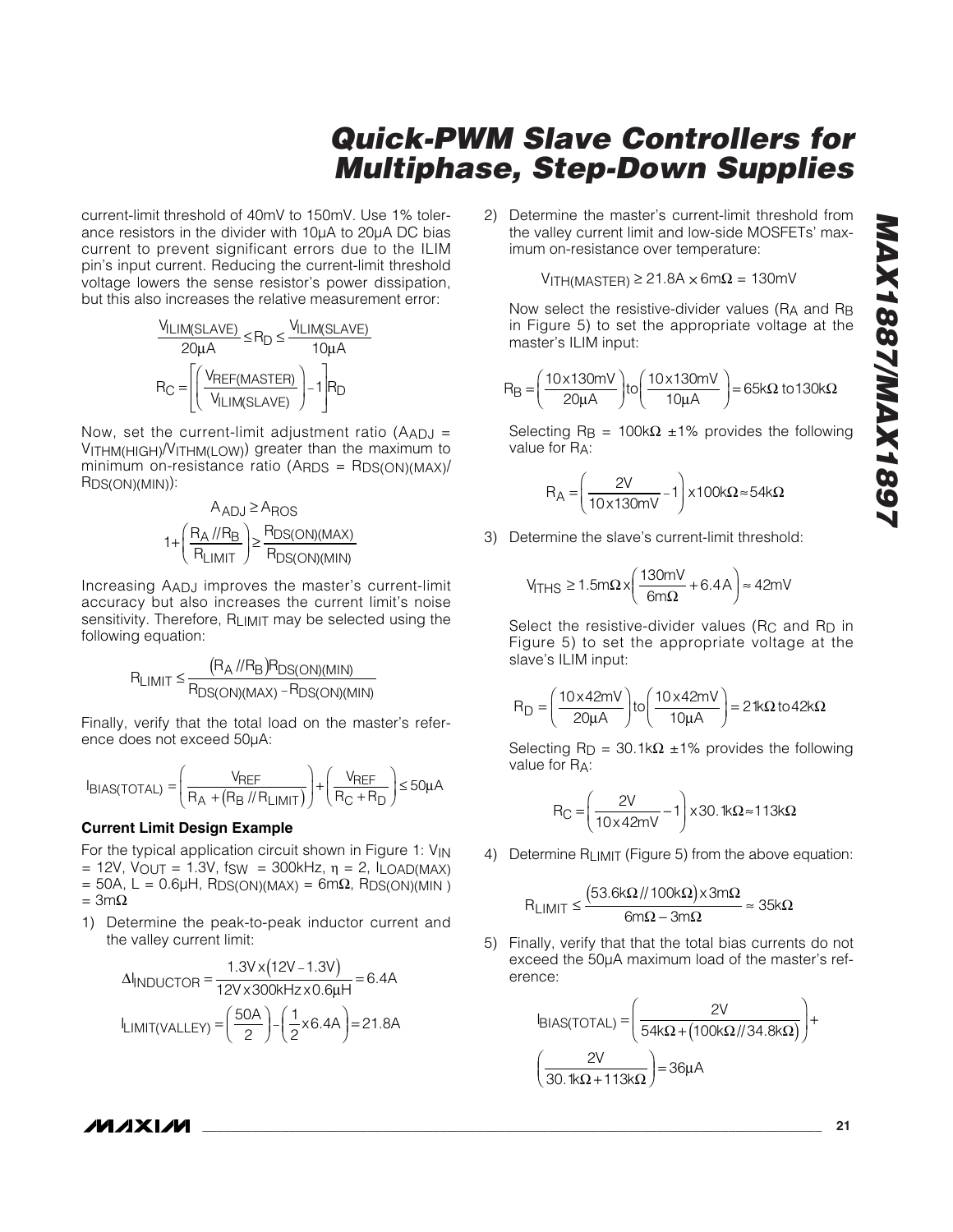*MAX1887/MAX1897* **MAX1887/MAX1897** 



*Figure 6. Master/Slave Current-Limit Thresholds*

When unadjusted, the on-resistance variation of the low-side MOSFETs results in a maximum current-limit variation (ΔI<sub>LIMIT</sub>) determined by the following equation:

$$
Unadjusted \Delta I_{LIMIT} = V_{ITHM(HIGH)} \left( \frac{A_{RDS} - 1}{R_{DS(ON)(MAX)}} \right)
$$

where ARDS = RDS(ON)(MAX)/RDS(ON)(MIN). Using the MAX1887/MAX1897 to adjust the master's current-limit threshold results in a maximum current-limit variation less than the peak-to-peak inductor current:

### Adjusted ∆ILIMIT ≤ ∆IINDUCTOR

As shown in Figure 6, the resulting current-limit variation of the master is dramatically reduced. For the above example, this control scheme reduces the current-limit variation from 21.7A (unadjusted) to less than 6.4A (adjusted).

#### *Output Capacitor Selection*

The output filter capacitor must have low enough effective series resistance (ESR) to meet output ripple and load-transient requirements, yet have high enough ESR to satisfy stability requirements.

In CPU VCORE converters and other applications where the output is subject to large load transients, the output capacitor selection typically depends on how much ESR is needed to prevent the output from dipping too low under a load transient. Ignoring the sag due to finite capacitance:

$$
R_{ESR} \leq \frac{V_{STEP}}{\Delta I_{LOAD(MAX)}}
$$

$$
MAXLM
$$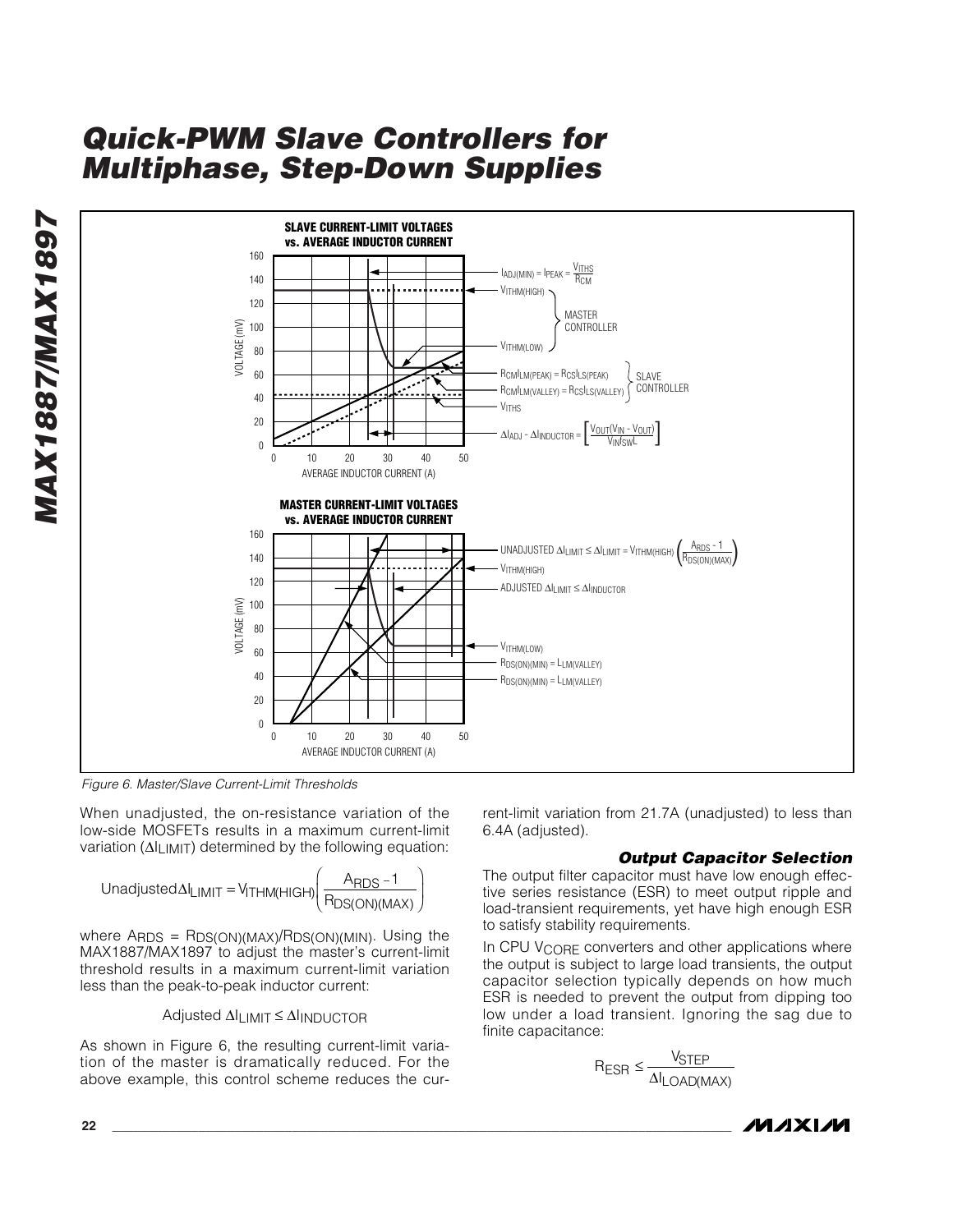In non-CPU applications, the output capacitor selection often depends on how much ESR is needed to maintain an acceptable level of output ripple voltage. The output ripple voltage of a step-down controller equals the total inductor ripple current multiplied by the output capacitor's ESR. When operating multiphase systems out-ofphase, the peak inductor currents of each phase are staggered, resulting in lower output ripple voltage by reducing the total inductor ripple current. For out-ofphase operation, the maximum ESR to meet ripple requirements is:

$$
R_{ESR} \leq \frac{V_{RIPPLE}}{\left(\frac{\eta}{L}\right)\left[\left(\frac{V_{IN}-\eta V_{OUT}}{f_{SW}}\right)\left(\frac{V_{OUT}}{V_{IN}}\right)-(\eta-1)V_{OUT}t_{TRIG}\right]}
$$

This equation may be rewritten as the single phase ripple current minus a correction due to the additional phases:

$$
R_{ESR} \leq \frac{V_{RIPPLE}}{\Biggl[\mathbf{I}_{\text{LOAD(MAX)}}\text{LIR} - \eta\bigl(\eta-1\bigr)\biggl(\frac{V_{OUT}}{L}\biggl)(t_{ON} + t_{TRIG})\Biggr]}
$$

where tTRIG is the MAX1887/MAX1897's trigger propagation delay, η is the number of phases, and K is from Table 3. When operating the MAX1897 in-phase (POL = GND), the high-side MOSFETs turn on together, so the output capacitors must simultaneously support the combined inductor ripple currents of each phase. For in-phase operation, the maximum ESR to meet ripple requirements is:

$$
R_{ESR} \leq \frac{V_{RIPPLE}}{I_{LOAD(MAX)}LIR} = \frac{V_{RIPPLE}}{\left(\frac{\eta}{f_{SW}L}\right)\left(\frac{V_{OUT}}{V_{IN}}\right)\left(V_{IN}-V_{OUT}\right)}
$$

The actual capacitance value required relates to the physical size needed to achieve low ESR, as well as to the chemistry of the capacitor technology. Thus, the capacitor is usually selected by ESR and voltage rating rather than by capacitance value (this is true of tantalums, OS-CONs, and other electrolytics).

When using low-capacity filter capacitors such as ceramic or polymer types, capacitor size is usually determined by the capacity needed to prevent V<sub>SAG</sub> and V<sub>SOAR</sub> from causing problems during load transients. Generally, once enough capacitance is added to meet the overshoot requirement, undershoot at the rising load edge is no longer a problem (see the VSAG and VSOAR equations in the *Transient Response* section).

### *Output Capacitor Stability Considerations*

For Quick-PWM controllers, stability is determined by the value of the ESR zero relative to the switching frequency. The boundary of instability is given by the following equation:

1

$$
f_{ESR} \leq \frac{f_{SW}}{\pi}
$$

 $=\frac{1}{2\pi}$ 

2

where:  $f_{ESR} = \frac{1}{2\pi R_{ESR}C_{OUT}}$ 

For a standard 300kHz application, the ESR zero frequency must be well below 95kHz, preferably below 50kHz. Tantalum, Sanyo POSCAP, and Panasonic SP capacitors in wide-spread use at the time of publication have typical ESR zero frequencies below 30kHz. In the standard application used for inductor selection, the ESR needed to support a 30mVP-P ripple is 30mV/(40A x 0.3) = 2.5mΩ. Eight 270µF/2V Panasonic SP capacitors in parallel provide 1.9m $Ω$  (max) ESR. Their typical combined ESR results in a zero at 39kHz.

Don't put high-value ceramic capacitors directly across the output without taking precautions to ensure stability. Ceramic capacitors have a high ESR zero frequency and may cause erratic, unstable operation. However, it's easy to add enough series resistance by placing the capacitors a couple of centimeters downstream from the junction of the inductor and FB pin.

Unstable operation manifests itself in two related but distinctly different ways: double-pulsing and feedback loop instability. Double-pulsing occurs due to noise on the output or because the ESR is so low that there isn't enough voltage ramp in the output voltage signal. This "fools" the error comparator into triggering a new cycle immediately after the minimum off-time period has expired. Double-pulsing is more annoying than harmful, resulting in nothing worse than increased output ripple. However, it can indicate the possible presence of loop instability due to insufficient ESR. Loop instability can result in oscillations at the output after line or load steps. Such perturbations are usually damped, but can cause the output voltage to rise above or fall below the tolerance limits.

The easiest method for checking stability is to apply a very fast zero-to-max load transient and carefully observe the output voltage ripple envelope for overshoot and ringing. It can help to simultaneously monitor the switching waveforms (V<sub>LX</sub> and/or I<sub>INDUCTOR</sub>). Don't allow more than one cycle of ringing after the initial step-response under/overshoot.

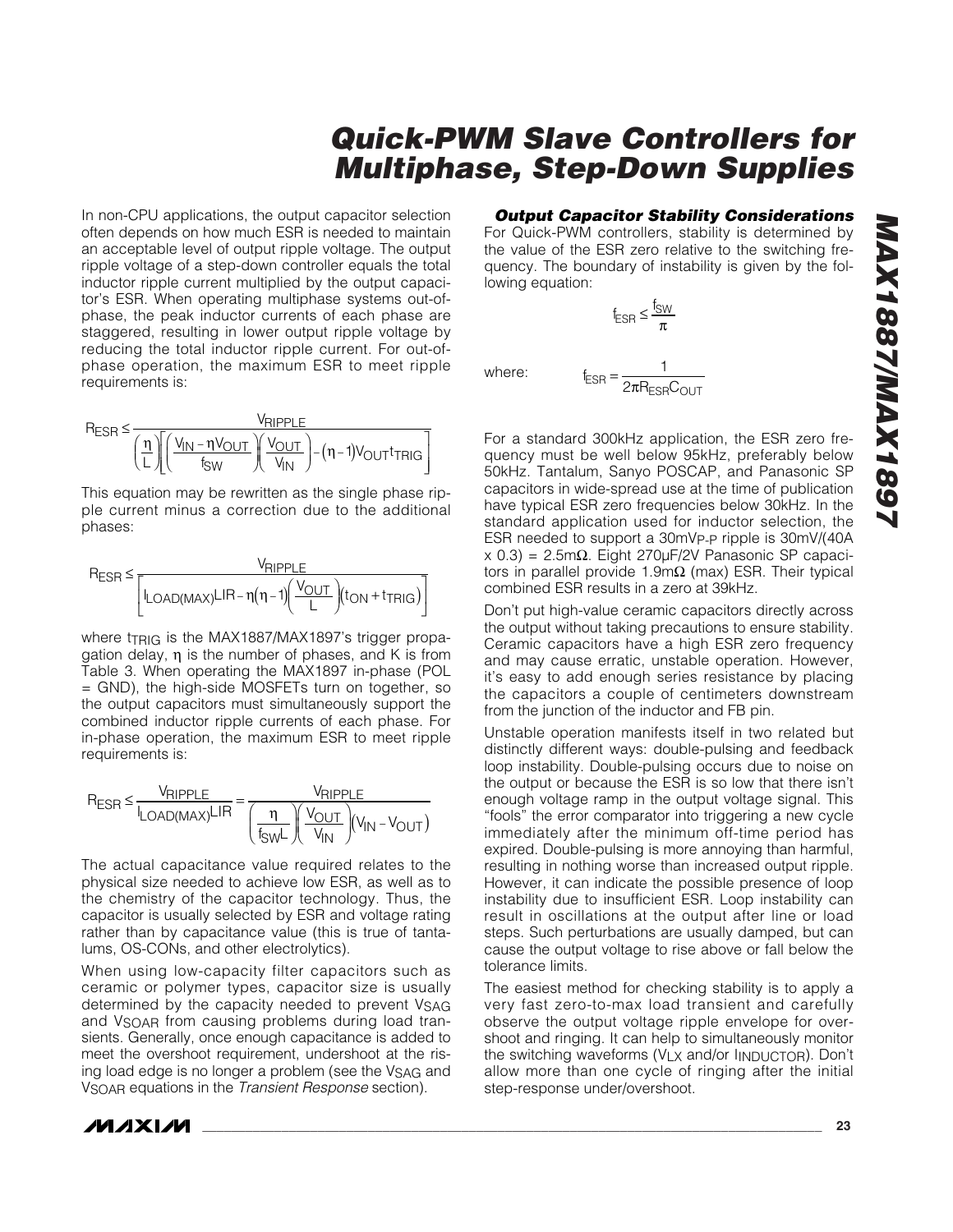#### *Input Capacitor Selection*

The input capacitor must meet the ripple current requirement (IRMS) imposed by the switching currents. The MAX1887/MAX1897 multiphase slave controllers operate out-of-phase (MAX1897 POL =  $V_{CC}$  or float), staggering the turn-on times of each phase. This minimizes the input ripple current by dividing the load current among independent phases:

$$
I_{RMS} = \left(\frac{I_{LOAD}}{\eta}\right)\left(\frac{\sqrt{V_{OUT}(V_{IN}-V_{OUT})}}{V_{IN}}\right)
$$

for out-of-phase operation.

When operating the MAX1897 in-phase (POL = GND), the high-side MOSFETs turn on simultaneously, so input capacitors must support the combined input ripple currents of each phase:

$$
I_{RMS} = I_{LOAD} \left( \frac{\sqrt{V_{OUT}(V_{IN} - V_{OUT})}}{V_{IN}} \right)
$$

for in-phase operation.

For most applications, nontantalum chemistries (ceramic, aluminum, or OS-CON) are preferred because of their resistance to inrush surge currents typical of systems with a mechanical switch or connector in series with the input. If the MAX1887/MAX1897 is operated as the second stage of a two-stage power-conversion system, tantalum input capacitors are acceptable. In either configuration, choose an input capacitor that exhibits less than +10°C temperature rise at the RMS input current for optimal circuit longevity.

#### *Power MOSFET Selection*

Most of the following MOSFET guidelines focus on the challenge of obtaining high load-current capability when using high-voltage (>20V) AC adapters. Low-current applications usually require less attention.

The high-side MOSFET (NH) must be able to dissipate the resistive losses plus the switching losses at both VIN(MIN) and VIN(MAX). Calculate both of these sums. Ideally, the losses at VIN(MIN) should be roughly equal to losses at V<sub>IN(MAX)</sub>, with lower losses in between. If the losses at VIN(MIN) are significantly higher than the losses at VIN(MAX), consider increasing the size of NH. Conversely, if the losses at VIN(MAX) are significantly higher than the losses at V<sub>IN(MIN)</sub>, consider reducing the size of  $N_H$ . If  $V_{IN}$  does not vary over a wide range, the minimum power dissipation occurs where the resistive losses equal the switching losses.

Choose a low-side MOSFET that has the lowest possible on-resistance (R<sub>DS(ON)</sub>), comes in a moderatesized package (i.e., one or two SO-8s, DPAK or D<sup>2</sup>PAK), and is reasonably priced. Make sure that the DL gate driver can supply sufficient current to support the gate charge and the current injected into the parasitic gate-to-drain capacitor caused by the high-side MOSFET turning on; otherwise, cross-conduction problems may occur.

#### *MOSFET Power Dissipation*

Worst-case conduction losses occur at the duty factor extremes. For the high-side MOSFET  $(N_H)$ , the worstcase power dissipation due to resistance occurs at the minimum input voltage:

$$
PD(N_H \text{Resistive}) = \left(\frac{V_{OUT}}{V_{IN}}\right)\left(\frac{I_{LOAD}}{\eta}\right)^2 R_{DS(ON)}
$$

Generally, a small high-side MOSFET is desired to reduce switching losses at high input voltages. However, the RDS(ON) required to stay within package power-dissipation often limits how small the MOSFET can be. Again, the optimum occurs when the switching losses equal the conduction (RDS(ON)) losses. Highside switching losses don't usually become an issue until the input is greater than approximately 15V.

Calculating the power dissipation of the high-side MOSFET (NH) due to switching losses is difficult since it must allow for difficult quantifying factors that influence the turn-on and turn-off times. These factors include the internal gate resistance, gate charge, threshold voltage, source inductance, and PC board layout characteristics. The following switching-loss calculation provides only a very rough estimate and is no substitute for breadboard evaluation, preferably including verification using a thermocouple mounted on NH:

$$
PD(N_H Switching) = \frac{(V_{IN(MAX)})^2 C_{RSS} f_{SW} I_{LOAD}}{I_{GATE} \eta}
$$

where CRSS is the reverse transfer capacitance of NH and IGATE is the peak gate-drive source/sink current (1A typ).

Switching losses in the high-side MOSFET can become an insidious heat problem when maximum AC adapter voltages are applied, due to the squared term in the C  $\times$  V<sub>IN</sub><sup>2</sup>  $\times$  fsw switching-loss equation. If the high-side MOSFET chosen for adequate R<sub>DS(ON)</sub> at low battery voltages becomes extraordinarily hot when biased from

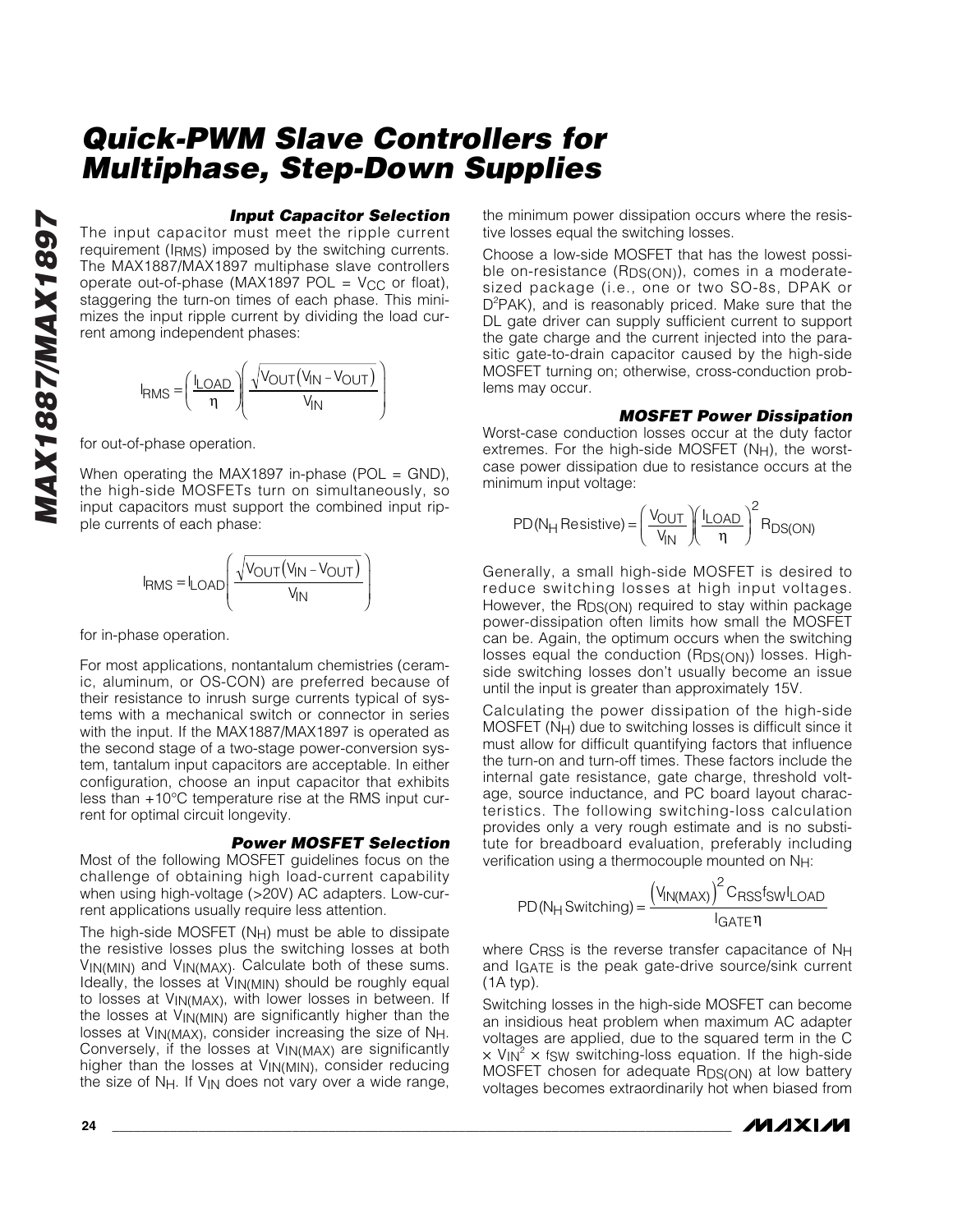VIN(MAX), consider choosing another MOSFET with lower parasitic capacitance.

For the low-side MOSFET (NL), the worst-case power dissipation always occurs at maximum input voltage:

$$
PD(N_L \text{ Resistance}) = \left[1 - \left(\frac{V_{OUT}}{V_{IN(MAX)}}\right)\right] \left(\frac{I_{LOAD}}{\eta}\right)^2 R_{DS(ON)}
$$

The worst case for MOSFET power dissipation occurs under heavy overloads that are greater than ILOAD(MAX) but are not quite high enough to exceed the current limit and cause the fault latch to trip. To protect against this possibility, "overdesign" the circuit to tolerate:

$$
I_{\text{LOAD}} = \eta I_{\text{VALLEY} (MAX)} + \left(\frac{I_{\text{LOAD} (MAX)} LIR}{2}\right)
$$

where IVALLEY(MAX) is the maximum valley current allowed by the current-limit circuit, including threshold tolerance and on-resistance variation. The MOSFETs must have a good-sized heatsink to handle the overload power dissipation.

Choose a Schottky diode (D1) with a forward voltage low enough to prevent the low-side MOSFET body diode from turning on during the dead time. As a general rule, select a diode with a DC current rating equal to 1/(3η) of the load current. This diode is optional and can be removed if efficiency is not critical.

```
Current Balance Compensation (COMP)
```
The current balance compensation capacitor (CCOMP) integrates the difference of the master and slave current-sense signals, while the compensation resistor improves transient response by increasing the phase margin. This allows the user to optimize the dynamics of the current balance loop. Excessively large capacitor values increase the integration time constant, resulting in larger current differences between the phases during transients. Excessively small capacitor values allow the current loop to respond cycle by cycle but can result in small DC current variations between the phases. Likewise, excessively large series resistance can also cause DC current variations between the phases. Small series resistance reduces the phase margin, resulting in marginal stability in the current balance loop. For most applications, a 470pF capacitor and 10kΩ series resistor from COMP to the converter's output voltage works well.

The compensation network can be tied to  $V_{\text{OUT}}$  to include the feed-forward term due to the master's on time (see the *On-time Control and Active Current*

*Balancing* section). To reduce noise pick-up in applications that have a widely distributed layout, it is sometimes helpful to connect the compensation network to quiet analog ground rather than VOUT.

### *Applications Information*

#### *Voltage Positioning and Effective Efficiency*

Powering new mobile processors requires careful attention to detail to reduce cost, size, and power dissipation. As CPUs became more power hungry, it was recognized that even the fastest DC-DC converters were inadequate to handle the transient power requirements. After a load transient, the output instantly changes by  $ESR_{COUT} \times \Delta I_{LOAD}$ . Conventional DC-DC converters respond by regulating the output voltage back to its nominal state after the load transient occurs (Figure 7). However, the CPU only requires that the output voltage remain above a specified minimum value. Dynamically positioning the output voltage to this lower limit allows the use of fewer output capacitors and reduces power consumption under load.

For a conventional (nonvoltage-positioned) circuit, the total voltage change is:

$$
V_{P-P1} = 2 \times (ESRCOUT \times \Delta ILOAD) + VSAG + VSOAR
$$

where V<sub>SAG</sub> and V<sub>SOAR</sub> are defined in Figure 8. Setting the converter to regulate at a lower voltage when under load allows a larger voltage step when the output current suddenly decreases (Figure 7). So the total voltage change for a voltage-positioned circuit is:

 $VP-P2 = (ESRCOUT \times \Delta ILOAD) + VSAG + VSOAR$ 

where VSAG and VSOAR are defined in the *Design Procedure* section. Since the amplitudes are the same for both circuits ( $V_{P-P1} = V_{P-P2}$ ), the voltage-positioned circuit tolerates twice the ESR. Since the ESR specification is achieved by paralleling several capacitors, fewer units are needed for the voltage-positioned circuit.

An additional benefit of voltage positioning is reduced power consumption at high load currents. Since the output voltage is lower under load, the CPU draws less current. The result is lower power dissipation in the CPU, although some extra power is dissipated in RSENSE. For a nominal 1.6V, 22A output  $(R<sub>LOAD</sub> =$ 72.7mΩ), reducing the output voltage 2.9% gives an output voltage of 1.55V and an output current of 21.3A. Given these values, CPU power consumption is reduced from 35.2W to 33.03W. The additional power consumption of RSENSE is:

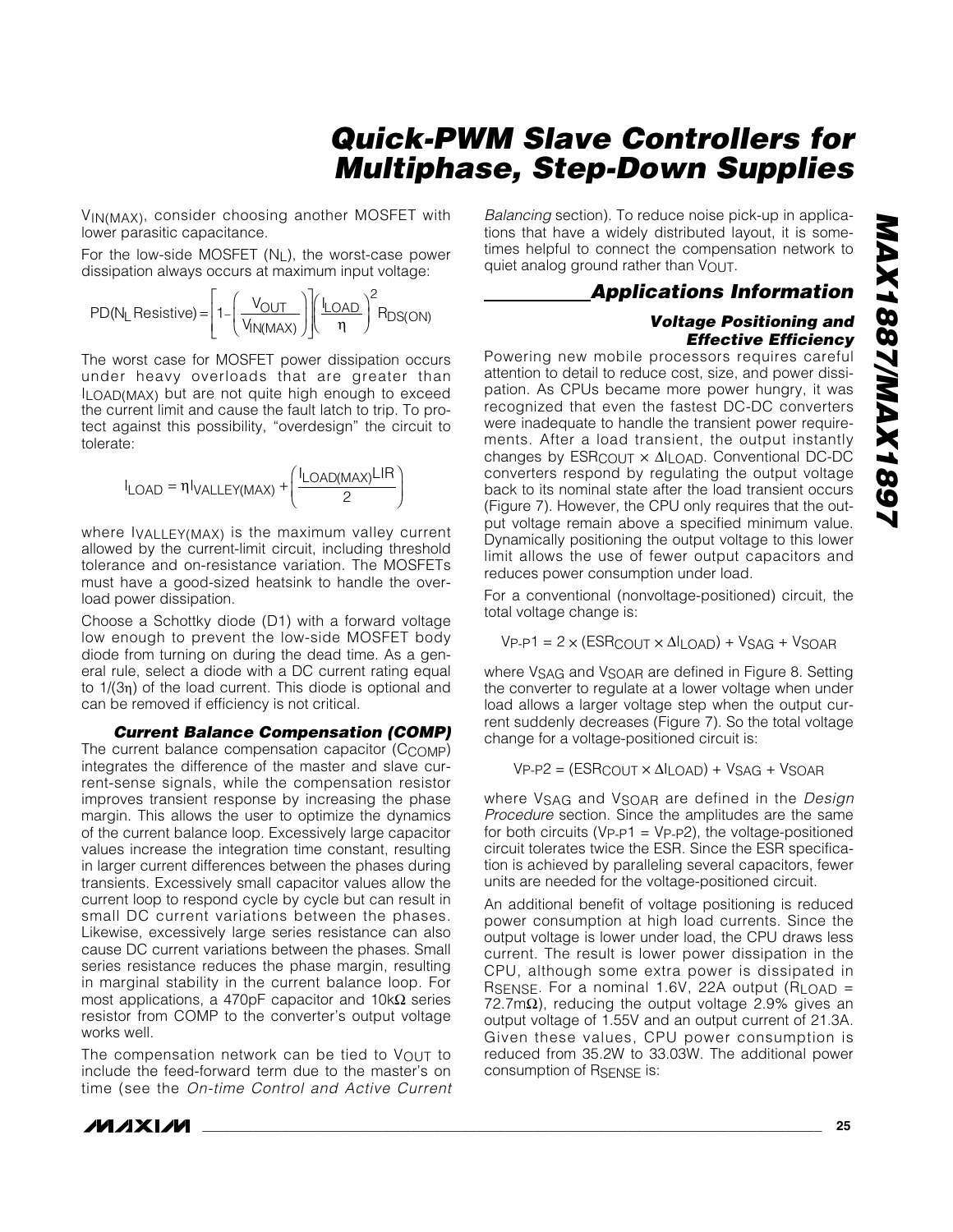

*Figure 7. Voltage Positioning the Output*

$$
50 \, \text{mV} \times 21.3 \, \text{A} = 1.06 \, \text{W}
$$

which results in an overall power savings of:

 $35.2W - (33.03W + 1.06W) = 1.10W$ .

In effect, 2.2W of CPU dissipation is saved and the power supply dissipates much of the savings, but both the net savings and the transfer of dissipation away from the hot CPU are beneficial. Effective efficiency is defined as the efficiency required of a nonvoltage-positioned circuit to equal the total dissipation of a voltagepositioned circuit for a given CPU operating condition.

Calculate effective efficiency as follows:

- 1) Start with the efficiency data for the positioned circuit (VIN, IIN, VOUT, IOUT).
- 2) Model the load resistance for each data point:

$$
R_{LOAD} = V_{OUT} / I_{OUT}
$$

3) Calculate the output current that would exist for each RLOAD data point in a nonpositioned application:

$$
I_{NP} = V_{NP} / R_{LOAD}
$$

where  $V_{NP} = 1.6V$  (in this example).

- 4) Calculate effective efficiency as: Effective efficiency =  $(V_{NP} \times I_{NP}) / (V_{IN} \times I_{IN})$  = calculated nonpositioned power output divided by the measured voltage-positioned power input.
- 5) Plot the efficiency data point at the nonpositioned



*Figure 8. Transient Response Regions*

current, INP.

The effective efficiency of voltage-positioned circuits is shown in the *Typical Operating Characteristics*.

#### *One-Stage (Battery Input) Versus Two-Stage (5V Input) Applications*

The MAX1887/MAX1897 can be used with a direct battery connection (one stage) or can obtain power from a regulated 5V supply (two-stage). Each approach has advantages, and careful consideration should go into the selection of the final design.

The one-stage approach offers smaller total inductor size and fewer capacitors overall due to the reduced demands on the 5V supply. Due to the high input voltage, the one-stage approach requires lower DC input currents, reducing input connection/bus requirements and power dissipation due to input resistance. The transient response of the single stage is better due to the ability to ramp the inductor current faster. The total efficiency of a single stage is better than the two-stage approach.

The two-stage approach allows flexible placement due to smaller circuit size and reduced local power dissipation. The power supply can be placed closer to the CPU for better regulation and lower  $l^2R$  losses from PC board traces. Although the two-stage design has slower transient response than the single stage, this can be offset by the use of a voltage-positioned converter.

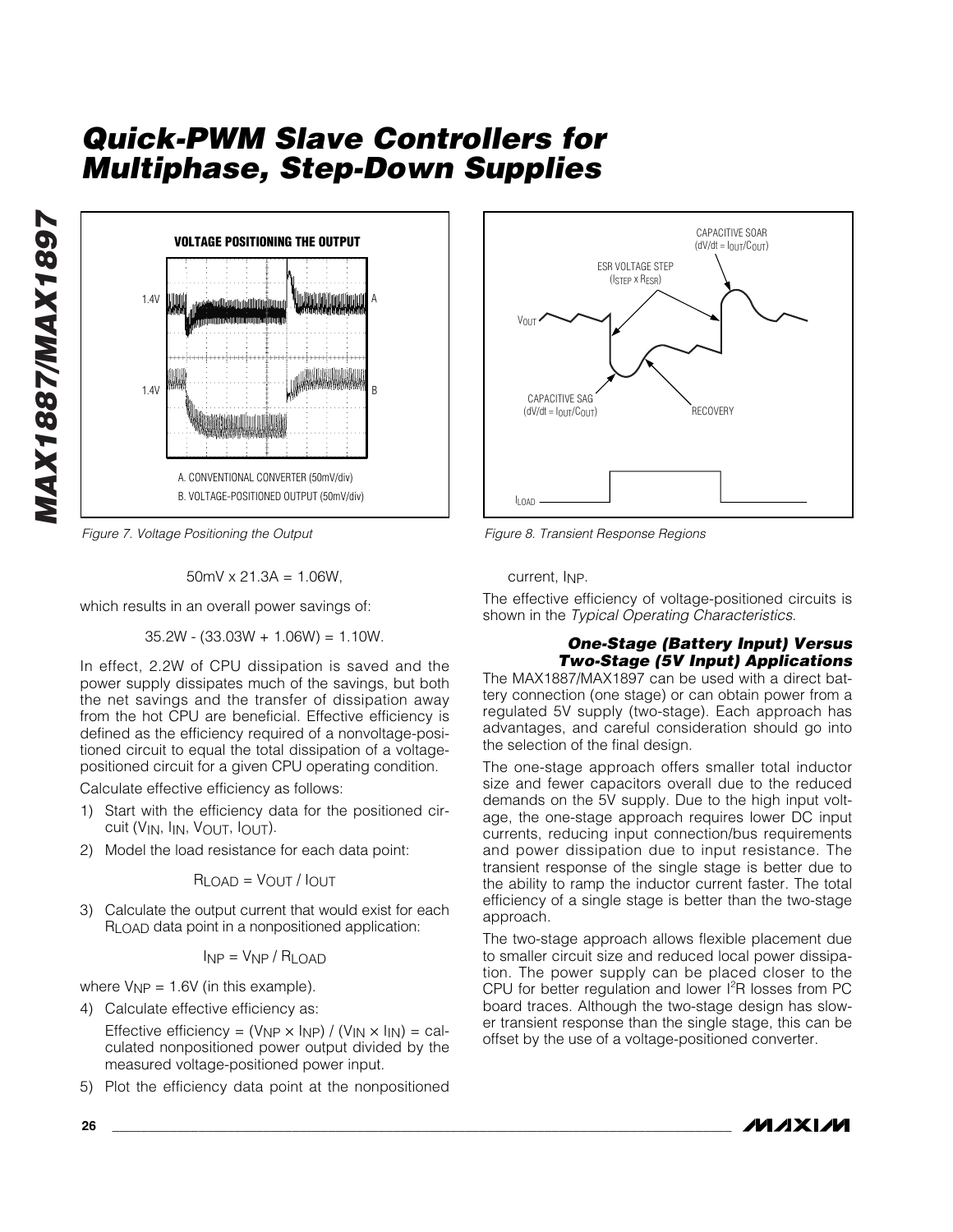#### *Ceramic Output Capacitor Applications*

Ceramic capacitors have advantages and disadvantages. They have ultra-low ESR and are noncombustible, relatively small, and nonpolarized. However, they are also expensive and brittle, and their ultra-low ESR characteristic can result in excessively high ESR zero frequencies. In addition, their relatively low capacitance value can cause output overshoot when stepping from full-load to no-load conditions, unless a small inductor value is used (high switching frequency), or there are some bulk tantalum or electrolytic capacitors in parallel to absorb the stored inductor energy. In some cases, there may be no room for electrolytics, creating a need for a DC-DC design that uses nothing but ceramics.

The MAX1887/MAX1897 can take full advantage of the small size and low ESR of ceramic output capacitors in a voltage-positioned circuit. The addition of the positioning resistor increases the ripple at FB, lowering the effective ESR zero frequency of the ceramic output capacitor.

Output overshoot (V<sub>SOAR</sub>) determines the minimum output capacitance requirement (see the *Output Capacitor Selection* section). Often the switching frequency is increased to 550kHz, and the inductor value is reduced to minimize the energy transferred from inductor to capacitor during load-step recovery. The efficiency penalty for operating at 550kHz is about 3% when compared to the 300kHz circuit, primarily due to the high-side MOSFET switching losses.

#### *PC Board Layout Guidelines*

Careful PC board layout is critical to achieve low switching losses and clean, stable operation. The switching power stage requires particular attention (Figure 9). If possible, mount all of the power components on the top side of the board with their ground terminals flush against one another. Follow these guidelines for good PC board layout:

- 1) Keep the high-current paths short, especially at the ground terminals. This is essential for stable, jitterfree operation
- 2) Connect all analog grounds to a separate solid copper plane, which connects to the GND pin of the MAX1887/MAX1897. This includes the V<sub>CC</sub> bypass capacitor, COMP components, and the resistive-divider connected to ILIM.
- 3) The master controller also should have a separate analog ground. Return the appropriate noise sensitive components to this plane. Since the reference in the master is sometimes connected to the slave, it may be necessary to couple the analog ground in

the master to the analog ground in the slave to prevent ground offsets. A low value ( $\leq$ 10Ω) resistor is sufficient to link the two grounds.

- 4) Keep the power traces and load connections short. This is essential for high efficiency. The use of thick copper PC boards (2oz vs. 1oz) can enhance full-load efficiency by 1% or more. Correctly routing PC board traces is a difficult task that must be approached in terms of fractions of centimeters, where a single m $\Omega$ of excess trace resistance causes a measurable efficiency penalty.
- 5) Keep the high-current gate-driver traces (DL, DH, LX, and BST) short and wide to minimize trace resistance and inductance. This is essential for high-power MOSFETs that require low-impedance gate drivers to avoid shoot-through currents.
- 6) CS+, CS-, CM+, and CM- connections for current limiting and balancing must be made using Kelvin sense connections to guarantee the current-sense accuracy.
- 7) When trade-offs in trace lengths must be made, it's preferable to allow the inductor charging path to be made longer than the discharge path. For example, it's better to allow some extra distance between the input capacitors and the high-side MOSFET than to allow distance between the inductor and the low-side MOSFET or between the inductor and the output filter capacitor.
- 8) Route high-speed switching nodes away from sensitive analog areas (COMP, ILIM). Make all pinstrap control input connections (SHDN, ILIM, POL) to analog ground or V<sub>CC</sub> rather than power ground or  $V_{DD}$ .

#### *Layout Procedure*

- 1) Place the power components first, with ground terminals adjacent (low-side MOSFET source, C<sub>IN</sub>, C<sub>OUT</sub>, and D1 anode). If possible, make all these connections on the top layer with wide, copper-filled areas.
- 2) Mount the controller IC adjacent to the low-side MOSFET. The DL gate trace must be short and wide (50mils to 100mils wide if the MOSFET is 1 inch from the controller IC).
- 3) Group the gate-drive components (BST diode and capacitor, V<sub>DD</sub> bypass capacitor) together near the controller IC.
- 4) Make the DC-DC controller ground connections as shown in Figure 1. This diagram can be viewed as having four separate ground planes: input/output ground, where all the high-power components go; the power ground plane, where the PGND pin and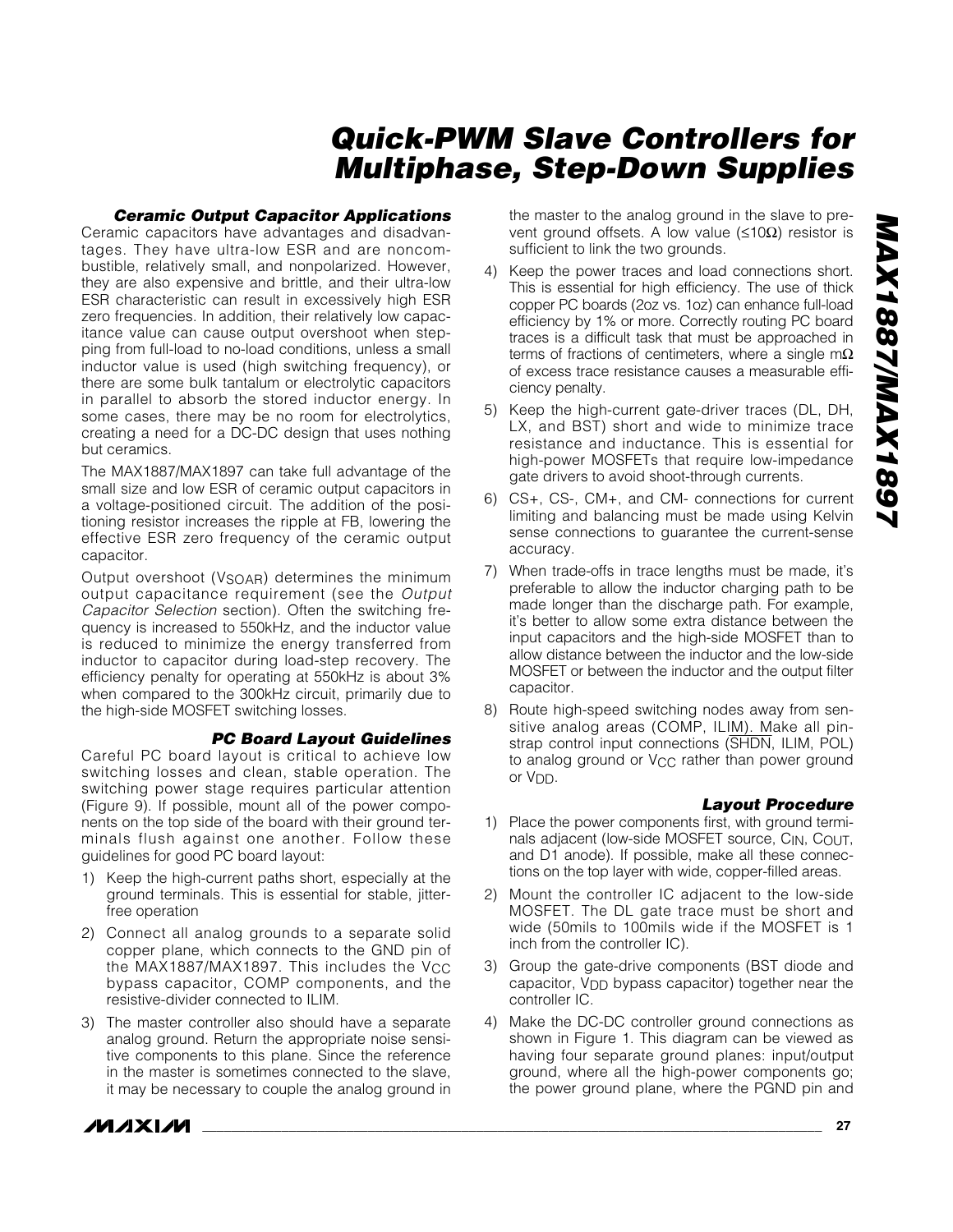

*Figure 9. Power-Stage PC Board Layout Example*

*MAX1887/MAX1897*

**MAX1887/MAX1897**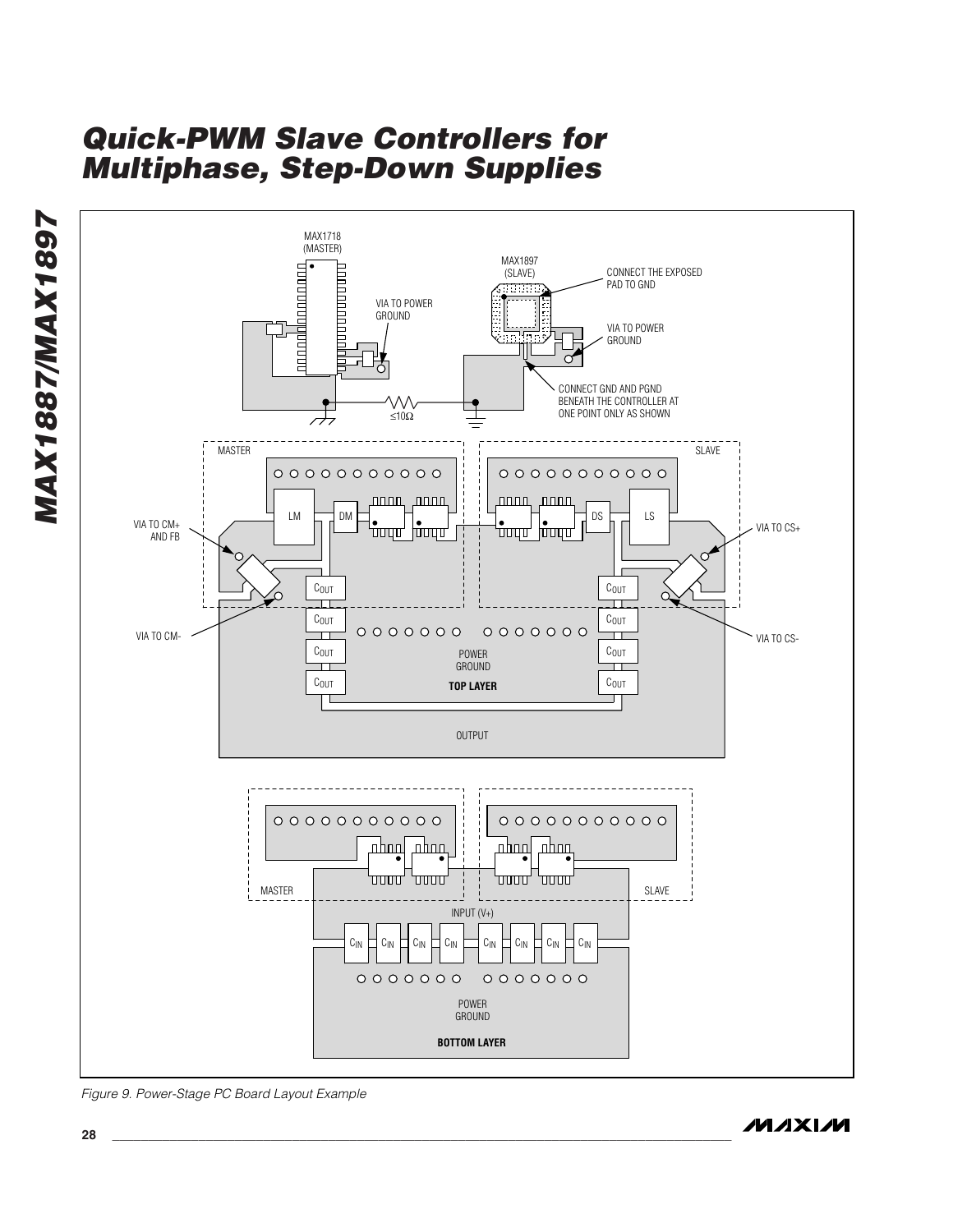### *Typical Operating Circuit*



V<sub>DD</sub> bypass capacitor go; the master's analog ground plane where sensitive analog components, the master's GND pin and V<sub>CC</sub> bypass capacitor go; and the slave's analog ground plane where the slave's GND pin, and  $V_{CC}$  bypass capacitor go. The master's GND plane must meet the PGND plane only at a single point directly beneath the IC. Similarly, the slave's GND plane must meet the PGND plane only at a single point directly beneath the IC. The respective master and slave ground planes should connect to the high-power output ground with a short metal trace from PGND to the source of the low-side MOSFET (the middle of the star ground). This point must also be very close to the output capacitor ground terminal.

5) Connect the output power planes (V<sub>CORE</sub> and system ground planes) directly to the output filter capacitor positive and negative terminals with multiple vias. Place the entire DC-DC converter circuit ple vias. Flace the entire DC-DC conventer circuit<br>as close to the CPU as is practical. **Chip Information** 

### *Pin Configurations (continued)*



TRANSISTOR COUNT: 1422 PROCESS: BiCMOS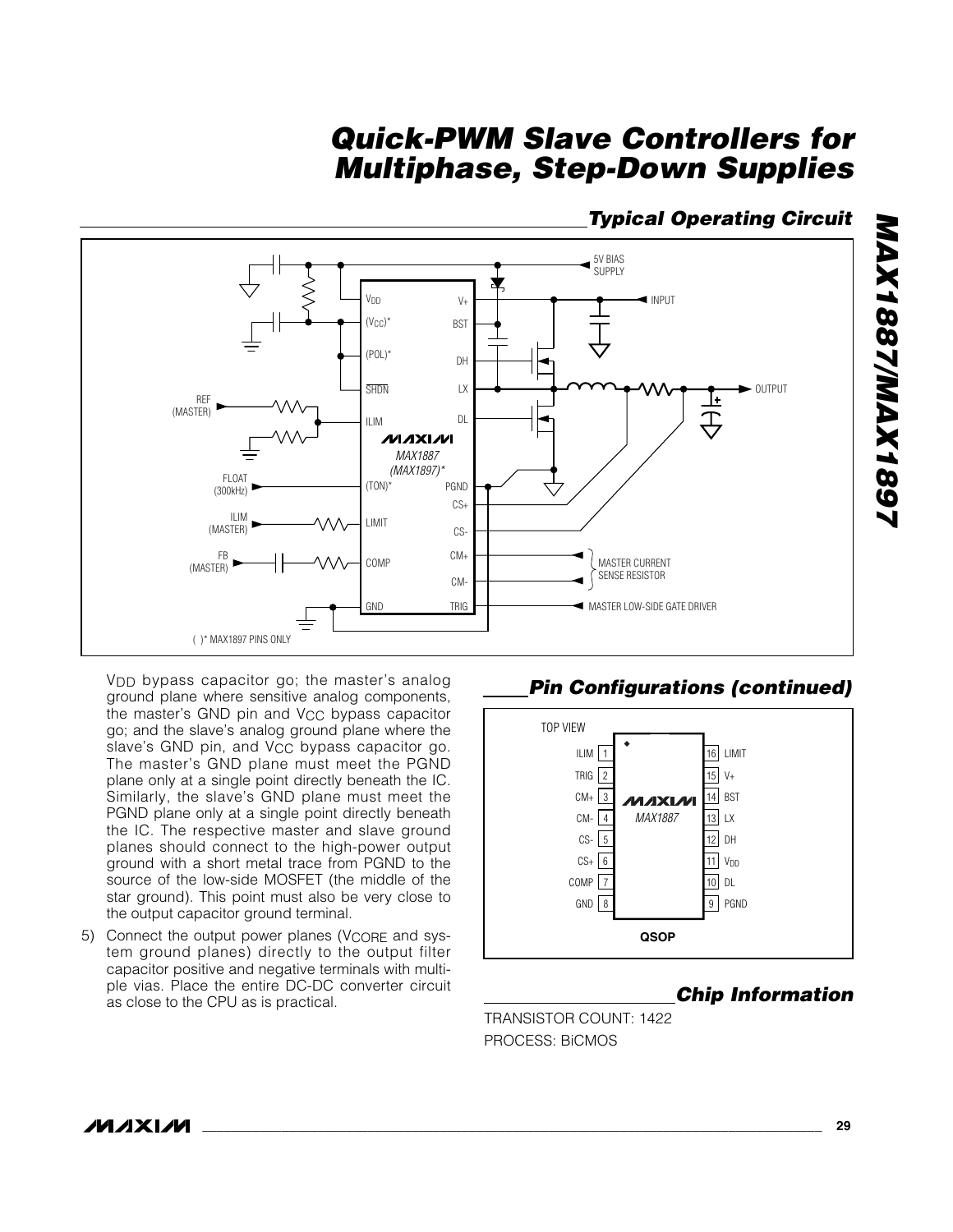### *Package Information*

(The package drawing(s) in this data sheet may not reflect the most current specifications. For the latest package outline information, go to **www.maxim-ic.com/packages**.)

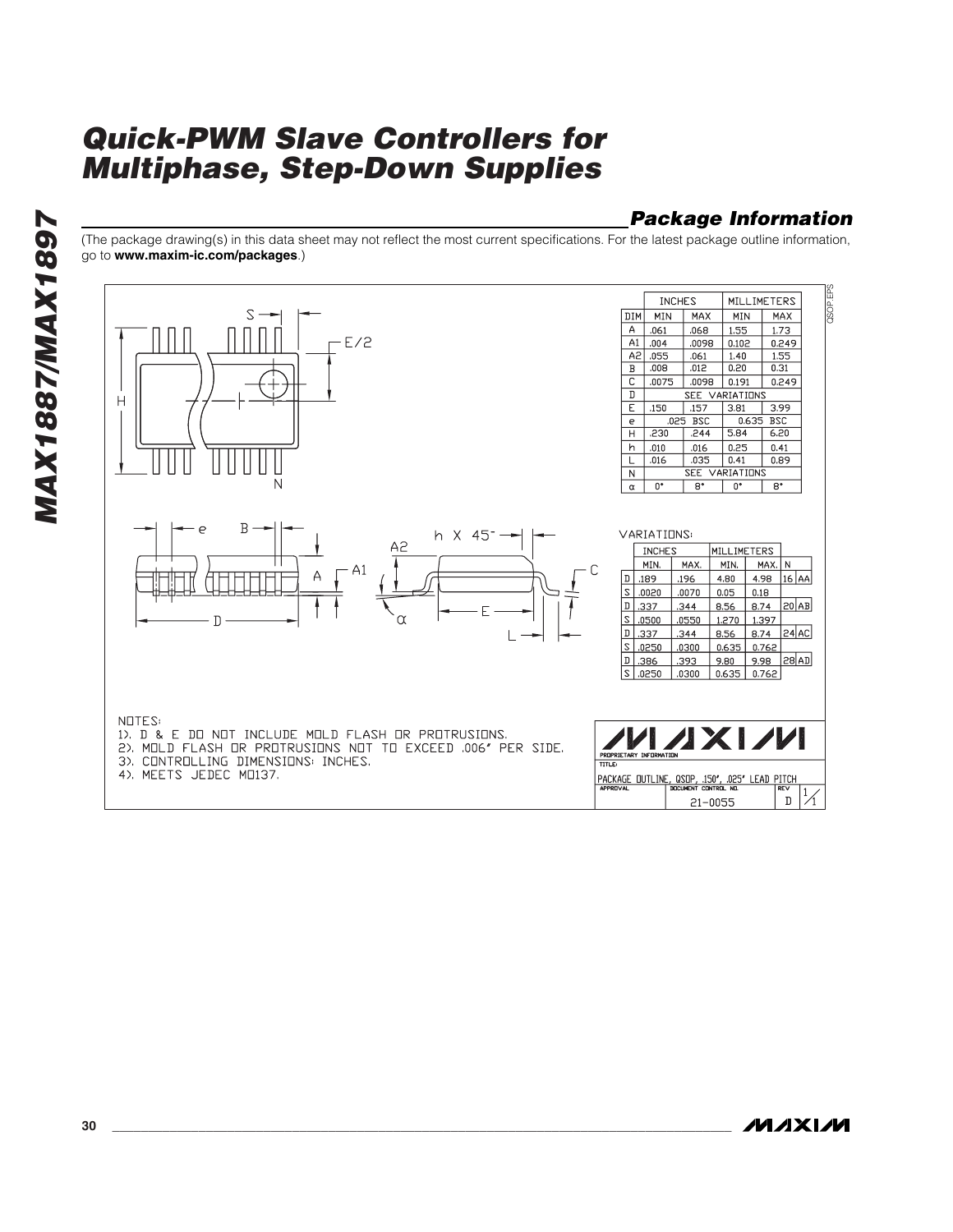### *Package Information (continued)*

(The package drawing(s) in this data sheet may not reflect the most current specifications. For the latest package outline information, go to **www.maxim-ic.com/packages**.)

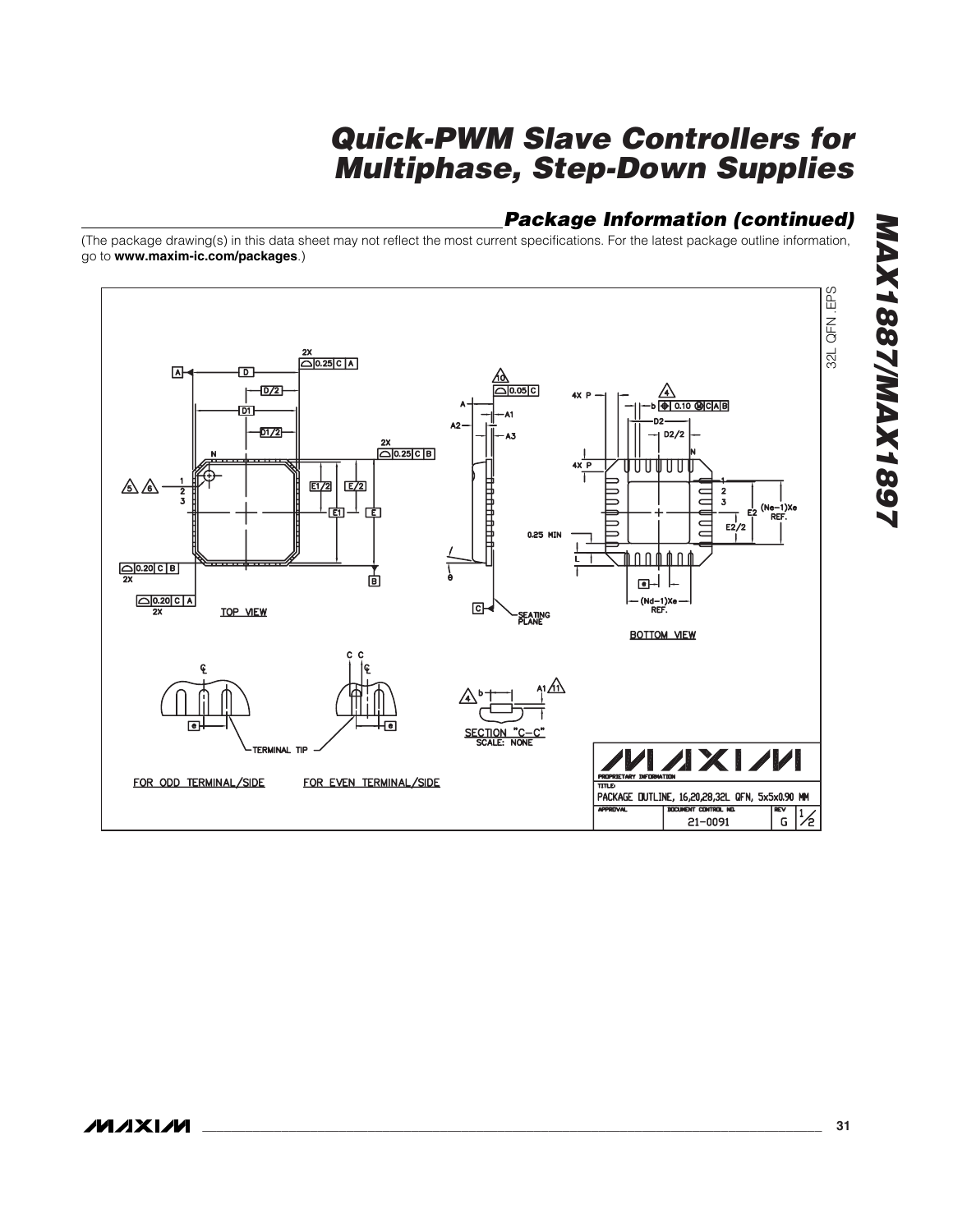### *Package Information (continued)*

(The package drawing(s) in this data sheet may not reflect the most current specifications. For the latest package outline information, go to **www.maxim-ic.com/packages**.)

#### **NOTES:**

- 1. DIE THICKNESS ALLOWABLE IS 0.305mm MAXIMUM (.012 INCHES MAXIMUM)
- 2. DIMENSIONING & TOLERANCES CONFORM TO ASME Y14.5M. 1994.
- $\sqrt{3}$  N IS THE NUMBER OF TERMINALS.
- Nd IS THE NUMBER OF TERMINALS IN X-DIRECTION &<br>Ne IS THE NUMBER OF TERMINALS IN Y-DIRECTION.
- $\sqrt{4}$  dimension b applies to plated terminal and is measured BETWEEN 0.20 AND 0.25mm FROM TERMINAL TIP.
- $\sqrt{5}$  the PIN #1 identifier must be existed on the TOP surface of the PACKAGE BY USING INDENTATION MARK OR INK/ LASER MARKED.
- $\sqrt{6}$  exact shape and size of this feature is optional.
- 7. ALL DIMENSIONS ARE IN MILLIMETERS.
- 8. PACKAGE WARPAGE MAX 0.05mm.
- $\sqrt{9}$  applied for exposed pad and terminals. EXCLUDE EMBEDDED PART OF EXPOSED PAD FROM MEASURING.
- 10. MEETS JEDEC MO220.
- 11. THIS PACKAGE OUTLINE APPLIES TO ANVIL SINGULATION (STEPPED SIDES) AND TO SAW SINGULATION (STRAIGHT SIDES) QFN STYLES.

| VARIATION<br>в<br>PITCH<br>лах<br>МIN<br>NOM. |             | PITCH<br>MIN | <b>VARIATION</b><br><b>NC</b> | в<br>MAX |            | PITCH<br>MIN | VARIATION<br>NI | $\sim$<br>MAX |             | PITCH<br>иıн | VARIATION<br>NOM | MAX. |  |
|-----------------------------------------------|-------------|--------------|-------------------------------|----------|------------|--------------|-----------------|---------------|-------------|--------------|------------------|------|--|
| 0.80 BSC                                      | ۱e          |              | 0.65 BSC                      |          | 10         |              | 0.50 BSC        |               | 16          |              | 0.50 BSC         |      |  |
|                                               | N           |              | 20                            |          | N          |              | 28              |               |             |              |                  |      |  |
|                                               | .lNdl       |              |                               |          | <b>INd</b> |              |                 |               | <b>INdi</b> |              |                  |      |  |
|                                               | <b>INel</b> |              |                               |          | Ne)        |              |                 |               | <b>INel</b> |              |                  |      |  |
| 0.55<br>J.75<br>0.35                          |             | 0.35         | 0.55                          | 0.75     |            | 0.35         | 0.55            | 0.75          |             | 0.30         | 0.4C             | 0.50 |  |
| 0.40<br>0.33<br>0.28                          |             | 0.23         | 0.28                          | 0.35     |            |              | 0.23            | 0.30          |             | 0.18         | 0.23             | 0.30 |  |

| PROPRIETARY DIFORMATION |                                                |  |
|-------------------------|------------------------------------------------|--|
| TITLE:                  | PACKAGE DUTLINE, 16,20,28,32L QFN, 5x5x0.90 MM |  |
| <b>APPROVAL</b>         | DOCUMENT CONTROL NO.<br>21-0091                |  |